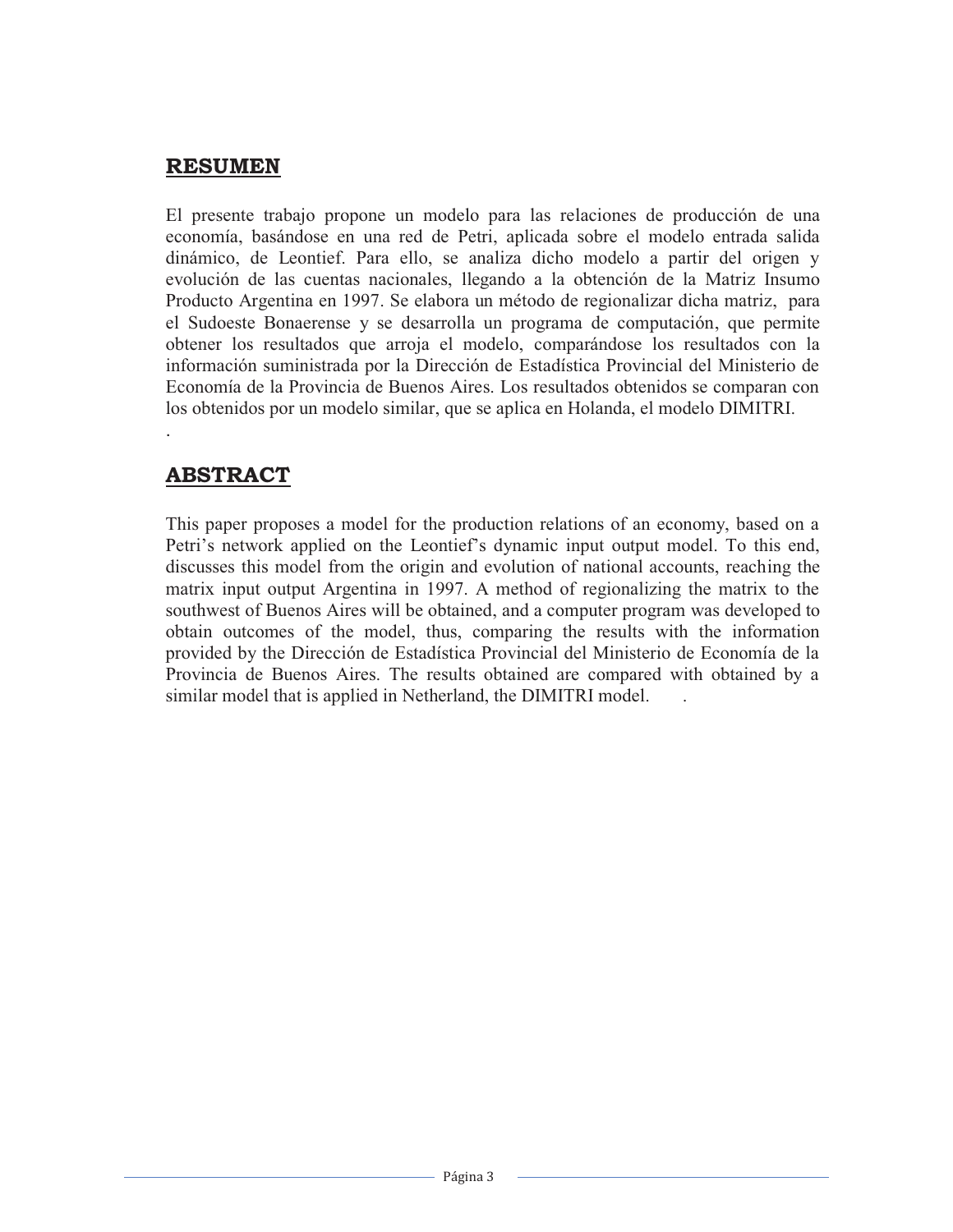## **Bibliografía**

AALST, V. (1998). "The Application of Petri Nets to Workflow Management". Work Paper from the Department of Mathematics and Computing Science, Eindhoven University of Technology, The Netherlands.

AGUILERA KLINK, F Y ALCÁNTARA, V (1994). "De la economía ambiental a la economía ecológica". Madrid: Icaria. ISBN 84-7426-231-3.

AJMONE MARSAN, M, BALBO, G., CONTE, et al (1995). "Modelling with Generalized Stochastic Petri Nets". Wiley series in parallel computing. Wiley, New York.

ALARCÓN, J (1980) "Handbook of economic model building for economic planning"; Institute of Social Studies. La Haya.

ALBINO, KÜHTZ y PETRUZZELLI. (2006). "Analyzing Logistics Flows in Industrial Clusters Using an Enterprise Input-Output Model". The Intermediate International Input-Output Meeting, Sendai, Japan.

ALBINO, NICOLÒ, PETRUZZELLI y YAZAN. (2007). "Integrating Enterprise Input-Output Modelling with GIS Technology for Supply Chain Analysis". 16th International Input-output Conference, Istanbul, Turkey.

ALCAIDE, A. (1968). "Análisis Input-Output". Guadiana, Madrid, 1968.

ALLEN, R. (1997). "Multi-Sector Simulation Model of Soviet Economic Development". Dp. Economics, University of British Columbia, Vancouver. Canada.

ALLEN, R. I. G. y GOSSLING, W. F. (1975). "Estimating and Projecting Input-Output Coefficients". I-O Publishing Company, London, 1975.

ALLEN, R. Y LECOMBER, J. (1975) "Some test on a generalized version of RAS", en Allen, R y Gossling, W. (eds.) "Estimating and Projecting Input- Output Coefficients". I-O Publishing Company, London.

ALMON, C (1970). "Investment in Input-Output Models and the Treatment of Secondary Products". en "Applications of Input-Output Analysis". ed. Carter y Brôdy. Amsterdam. North-Holland.

ALMON, C (2000). "Product-to-Product Tables via Product Technology with No Negative Flows". Economic Systems Research, 12.

ÁLVAREZ H. Y RAMOS C. (2001). "Análisis De Las Comarcas Asturianas Desde El Marco Input-Output". Dpt. de Economía Aplicada. Universidad de Oviedo.

AMAYA, A. (1995). "Modelo Insumo-Producto de Leontief". Trabajo especial de grado presentado ante la Universidad de Los Andes. Mérida.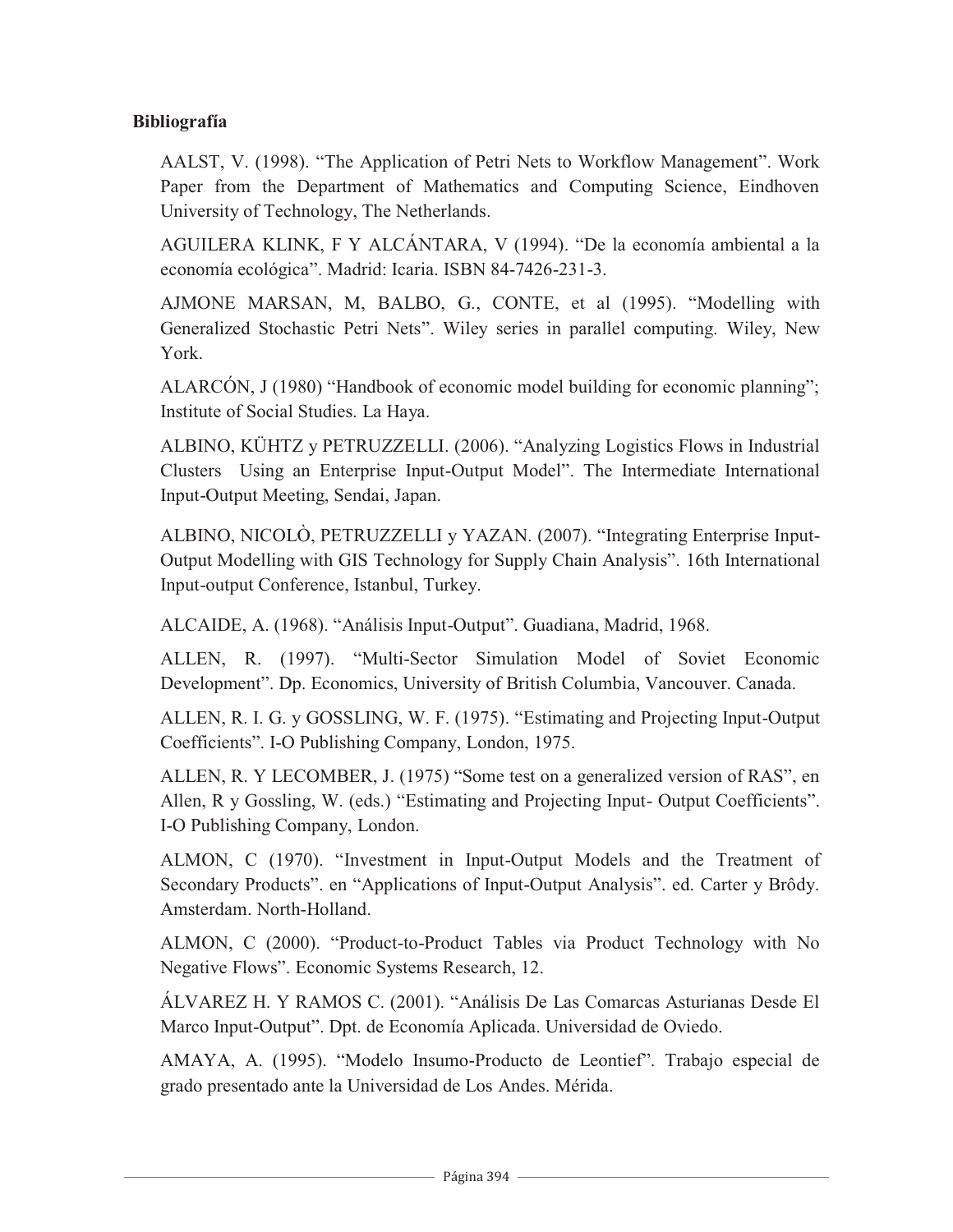AMBLER, CARDIA Y ZIMMERMANN (2000). "International Transmission of the Business Cycle in a Multi-Sector Model". Department de Sciences Economics, Montreal University, Canadá.

AMSDEN, TSCHANG Y GOTO (2001), "Do Foreign Companies Conduct R&D in Developing Countries?", Working Paper N° 14, ADB Institute.

ANLLÓ, G. Y A. RAMOS (2007), "Innovation, Business Strategies and Production Opportunities: Foreign Firms in Brazil and Argentina" en "Innovaçao nas Firmas Industriais Brasileiras e Argentinas". Ed. De Negri y L.Turchi, Brasil, IPEA-CEPAL.

ANTHONY, M.Y BIGGS, N. (1996). "Mathematics for Economics and Finance". Cambridge University Press.

ANTONELLI, E. Y M. LORENTE (1997). "Insumo-Producto y Comercio Exterior: Un análisis provincial". Instituto de Investigaciones Económicas-Consejo de Investigación (Universidad Nacional de Salta).Buenos Aires.

ARANGO, J. (1978). "Algunos Aspectos del Análisis Input-Output Regional y su Aplicación a la Economía Asturiana". Tesis Doctoral, Universidad de Oviedo.

ARANGO, J. (1979). "Algunos Aspectos Relacionados con la Aplicación del Análisis I-O en el Campo Regional", Hacienda Pública Española, núm. 61.

ARMSTRONG, A.G. (1975). "Technology Assumptions in the Construction of United Kingdom Input-Output Tables," en "Estimating and Updating Input-Output Coefficients". ed. Allen y Gossling. Input-Output Publishing Co. Londres.

ARORA, GAMBARDELLA Y TORRISI (2001), "In the Footsteps of Silicon Valley? Indian and Irish Software in the International Division of Labour". Discussion Paper N° 00-41, Stanford Institute for Economic Policy Research.

ARRAIGADA, O (2002). "Aplicación del Método Indirecto para la Obtencion de una Matriz Insumo-Producto año 2002 para VIII Región del Bío-Bío", Horizontes Empresariales Nª 48.

ARROW, K. J. (1951). "Alternative proof of the Substitution Theorem for Leontief Models in the General Case". s/i

ASCÚA, R. (2002). "Devaluación, matriz Insumo-Producto e impacto en la economía de la región. El caso de la industria láctea en Santa Fe". Centro de Estudios Fundación Potenciar, www.fundacionpotenciar.org.ar.

ASCUES, MAGDA y VAN TONGEREN, (1996). "La implementación de cuentas nacionales 1993". CEMLA.

AUGUSTINOVICS, M. (1970). "Methods of International and Intertemporal Comparison of Structure", en CARTER Y BRODY. Op cit.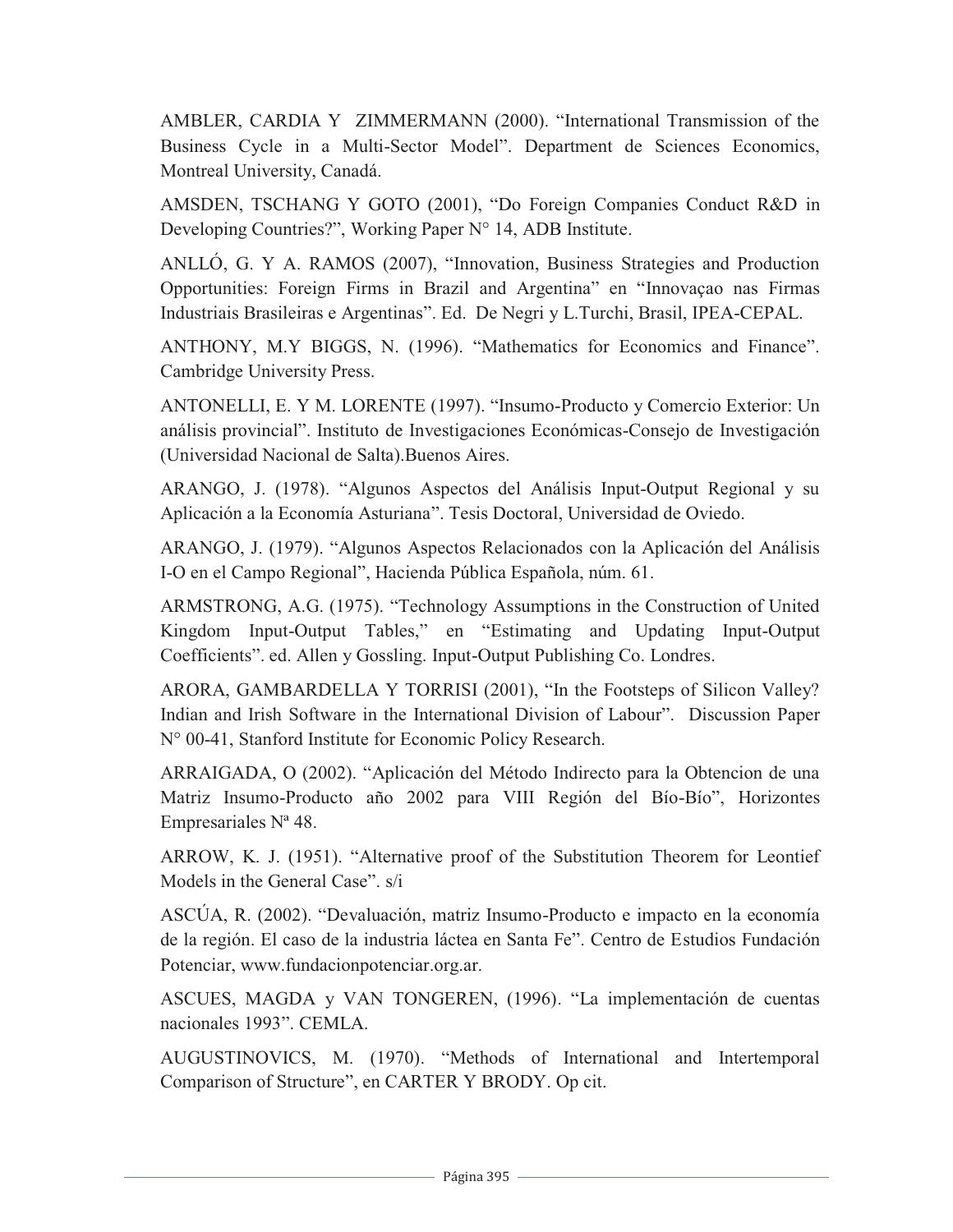AUJAC, H. (1960). "La hierarchie des industries dans un tableau des echanges interindustriels". Revue Economique, nº 2.

AULIN-AHMAVAARA, P. (2000) "Dynamic input-output and capital". 13<sup>th</sup> International Conference on Input-Output Techniques. University of Macerata, Italia.

AURAY, DURU, y MOUGEOT (1977). "Une analyse pretopologique des phenomenes de domination". Congres international sur le theme de la regulation, I.S.M.E.A. París.

AURAY, J (1978): "Elements de pretopologie". Documento de trabajo nº 18, Université de BesanÇon.

AVELINO, HEWINGS y GUILHOTO. (2011). "EPSIM - An Integrated Sequential Interindustrial Model for Energy Planning: evaluating economic, electrical, environmental and health dimensions of new power plants". 19th International Input-Output Conference, Alexandria, USA.

AYRES, R Y AYRES, L (2002), "A Handbook of Industrial Ecology", Reino Unido. ISBN 18-4064-506-7.

BABEAU, A. y DERYCKE, P. (1967). "Problémes Techniques de Plantfication. Ltd. Sfrey, París.

BACHAKACH, M. (1969). "BiProportional Matrices and Input-Output Change", Cambridge University Press, London.

BACHARACH, M (1970) "Biproportional matrices and input-output change", Cambridge University Press, Cambridge.

BACHEM, A. Y KORTE, B. (1979), "On the RAS- algorithm", Computing No. 23.

BACHEM, A. Y KORTE, B. (1979). "Estimating Input-Output Matrices",  $7<sup>th</sup>$ International Conference on Input-Output Techniques, Innsbruck.

BACHEM, GROTSCHEL Y KORTE (1983). "Mathematical Programming: The State of the Art", Springer-Verlag, Berlin.

BAKKENIST MANAGEMENT CONSULTANTS. ExSpect 5.0 User Manual, 1996.

BALBÁS, GUTIÉRREZ y GIL FANA (1989). "Análisis Matemático para la Economía I. Cálculo Diferencial". Editorial AC. Madrid.

BALDERSTON, J. (1954). "Models of General Economic Equilibrium" en MORGENSTERN. Op cit.

BALL F., Y DE SASTRE (2002). "Multiplicador turístico" PI N° 436, SCT N° 109. Universidad Nacional de la Patagonia, San Juan Bosco, Facultad de Ciencias Económicas. Trelew.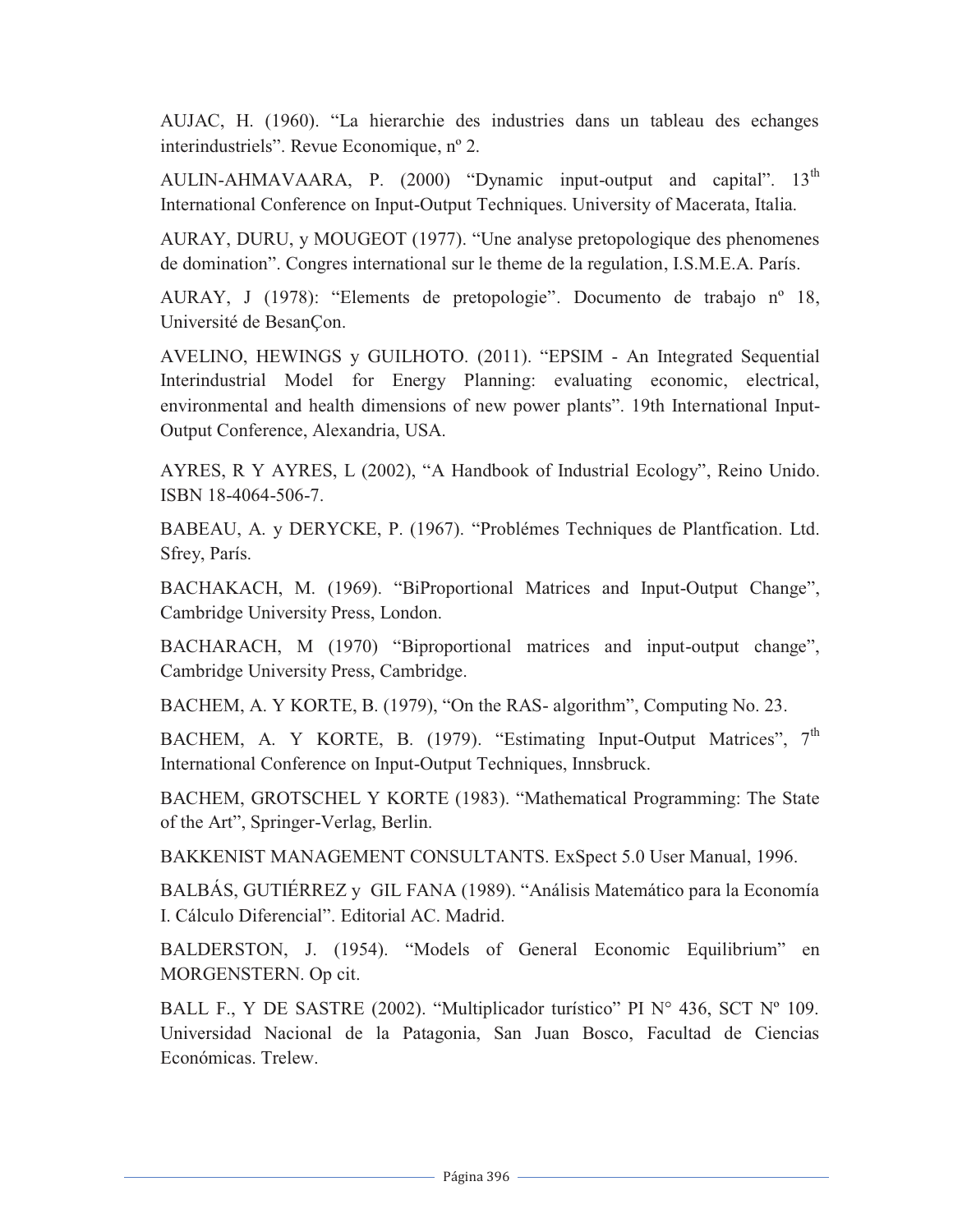BANCO CENTRAL DE CHILE (1996). "Matriz Insumo-Producto de la economía chilena", Chile.

BANCO CENTRAL DE LA REPÚBLICA ARGENTINA (1997)."Comprendiendo la matriz Insumo Producto", www.bcra.gov.ar.

BANCO CENTRAL DE LA REPÚBLICA ARGENTINA (1980). "La tabla insumo Producto", en Serie de Trabajos Metodológicos y sectoriales Nº 8, Buenos Aires,

BANCO CENTRAL DE VENEZUELA (1989). "REVISTA BCV". Vol. 4.

BANCO MUNDIAL (1993). "World Development Report". Ed. World Bank.

BANCO MUNDIAL (1995). "World Tables", Ed. World Bank.

BANGUERO, H (1981). "Colombia 2000: un marco para la planificación de la población, el empleo, la producción, la distribución de los ingresos y la satisfacción de las necesidades humanas esenciales". Documento CEDE. Universidad de los Andes. No. 67.

BARANZINI, E. (1978). "Analyse des Modéles d'Entrées-Sorties en Economic. Problémes de Méthodes et Practiques Operatoires", Ed. Lang, Berne.

BARKAOUI, COUVREUR Y DUTHEILLET. (1995). "On liveness in Extended Non Self-Controlling Nets" . In De Michelis y Diaz. "Application and Theory of Petri Nets". Springer-Verlag, Berlin.

BARNA, T. (1956). "Structural Interdependence of the Economy", New York, Wiley.

BARNA, T. (1963). "Structural Interdependence and Economic Development" Proceedings, St. Martins, New York, 1963.

BARTELMUS, P. Y VESPER (2000). "Green Accounting and Material Flow Analysis: Alternatives or Complements". Wuppertal Papers 106

BATOR, F. (1958). "The Anatomy of Market Failure," Quarterly Journal of Economics,

BAUMOL, PANZAR Y WILLIG (1982), "Contestable Markets and the Theory of Industry Structure". Ed. Jovanovich, Nueva York.

BAUMOL, W. (2000). "What Marshall didn't know: On the Twentieth Century's Contributions to Economics", The Quarterly Journal of Economics Vol. CXV,  $N^{\circ}$  1.

BAUMOL, W. AND WOLFF. (1981). "Subsidies to New Energy Sources: Do They Add to Energy Stocks?". Journal of Political Economy Vol 89 Nº 5.

BAVELAS, A. (1950). "Communication Patterns in Task Oriented Groups", Journal of Acconst. Soc. Amer. ,  $n^{\circ}22$ .

BECATTINI, MOSTA Y TRULLEN (2002). "Desarrollo local, teorías y estrategias". Civitas Ediciones. Madrid 2002.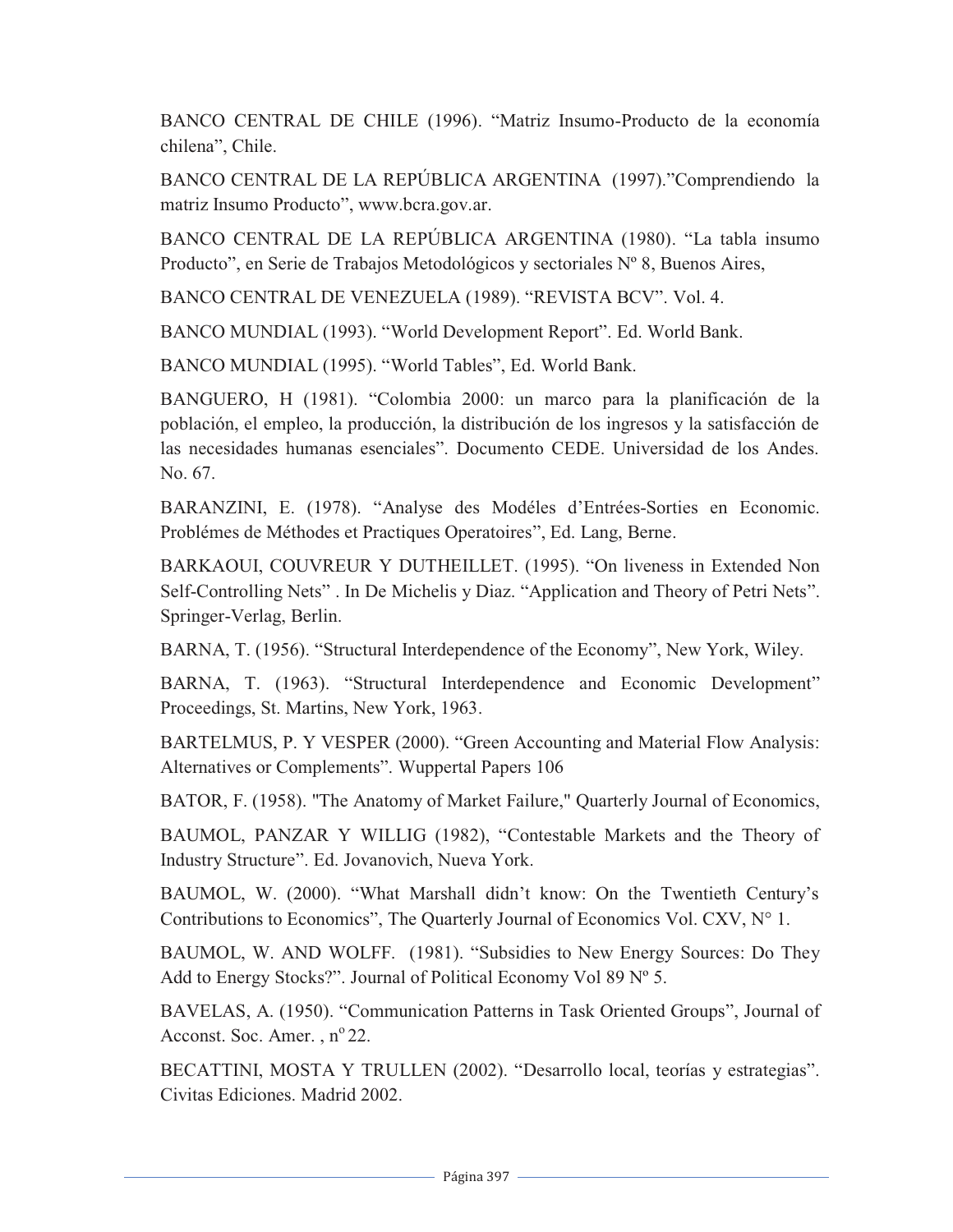BEKERMAN M. Y SIRLIN P. (1994). "Nuevos enfoques sobre política comercial y sus implicancias para los países periféricos". Desarrollo Económico. N.134. V. 34.

BELMANDT, Z. (1993). "Manual de pre topologías". Ed. Hermes, París.

BERGE, C. (1962). "Teoría de las Redes y sus Aplicaciones". Cía. Editorial Continental, S.A.

BERGE, C. (1985). "Graphs". Ed. North Holland. Nueva York.

BERLIANT, M., Y DAKHLIA (1997). "Sensitivity Analysis for Applied General Equilibrium Models in the Presence of Multiple Equilibrium". Department of Economics, Washington University,

BEST. E. (1987). "Structure theory of Petri nets: the free choice hiatus". In Brauer, Reisig y Rozenberg. "Advances in Petri Nets, Lecture Notes in Computer Science". Springer-Verlag, Berlin.

BEZDEK, R (1974). "Empirical tests of input-output forecasts: review and critique". U.S. Department of Commerce, Social and Economic Statistics Administration. No. 24.

BIANCHI, P. (1997), "Construir el Mercado", Universidad Nacional de Quilmes, Bernal, Buenos Aires.

BISANG, R. Y SZTULWARK, (2010). "Rentas económicas e inserción en cadenas globales de valor. El caso de la agro-industria argentina", en "Redes Globales de Producción, rentas económicas y estrategias de desarrollo. El papel de América Latina", Ed. UNAM-Colegio de México.

BODKIN, R. (1976): "A Large-Scale Input-Output Econometric Model of the Canadian Economy (CANDIDE)", en Polenske y Skolka. Op. cit.

BOGO, J. (2005), "El mercado argentino de cueros crudos. Un análisis de la probabilidad de conductas anticompetitivas", Buenos Aires, Documento interno del IPCVA.

BOISGUILBERT, P. (1966) "Economie Politique. Oeuvres Complétes, Institut National d'Etudes Demographiques", París, 1966, 2 vol.

BONET, J. (2000). "La Matriz Insumo-Producto del Caribe Colombiano". Banco de la República de Colombia, Centro de Estudios Económicos Regionales, N° 15,

BONO, F. (1980), "Análisis y Tablas Input-Output en el Ámbito Español". Reseña Bibliográfica. s/i.

BOYD, R. Y IBARRARÁN (1996). "Integración de Modelos de Energía. Proyecto Economía-Energía-Medio Ambiente". Universidad de Ohio-Departamento de Economía. Universidad de las Américas- Puebla.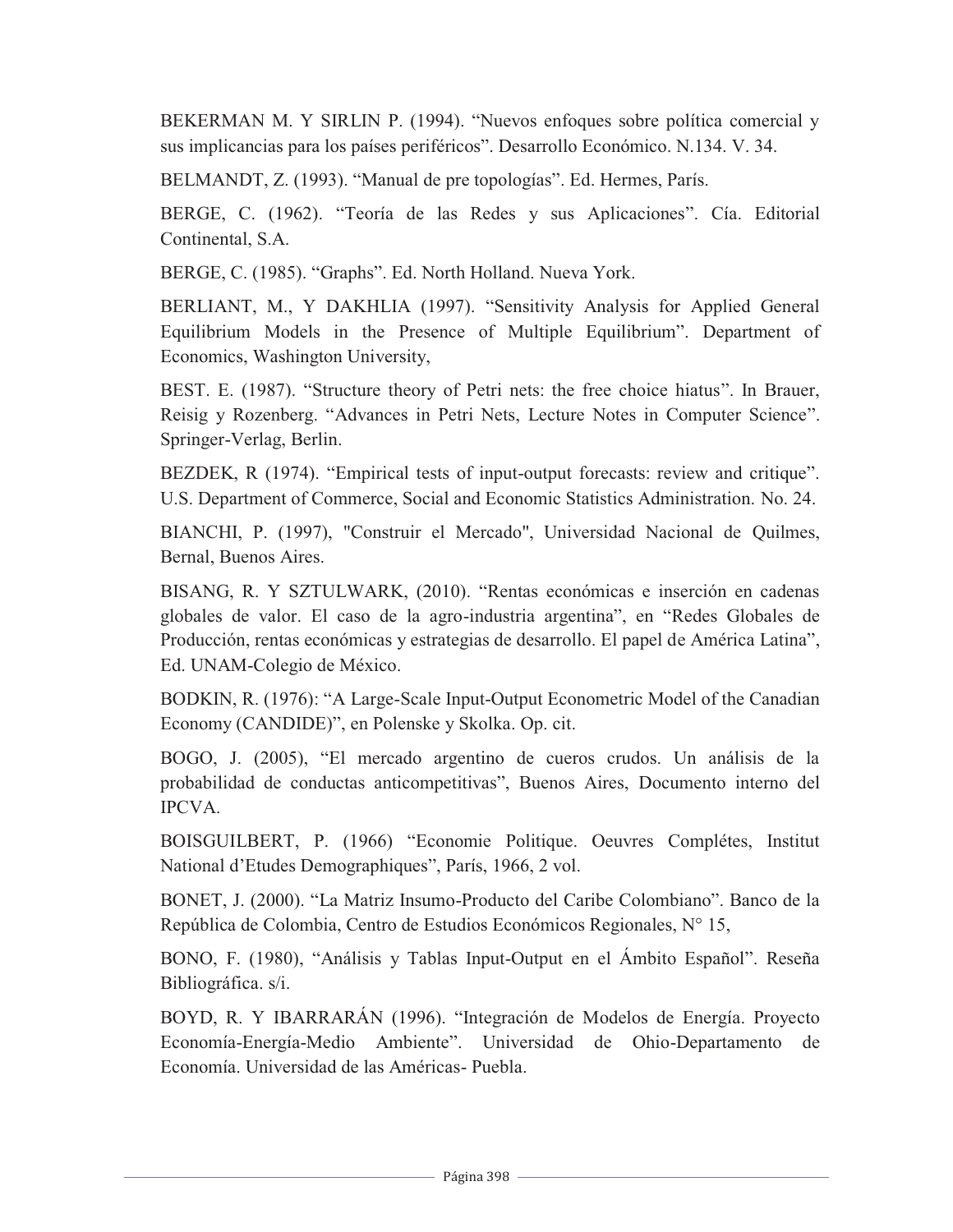BRAINARD, W Y SCARF (2000). "How to compute equilibrium prices in 1891", Yale University.

BREICH, J (1998). "Bases para la economía descriptive". CEMLA. México.

BREIT Y HOCHMAN (1971), "The Simple Analytics of Welfare Maximization" Readings in Microeconomics,

BRIGGS, F (1957): "On Problems of Estimation in Lecrntief Models", Econométrica, vol 25, N. 3.

BRODY, A y CARTER, A. (1972). "Input-Output Techniques". Ed. North-Hohand, Amsterdam.

BROWN, D y GIARRATANI, F (1979). "Input-output as a simple econometric model: a comment". The Review of Economics and Statistics. Vol. 61, No. 4.

BULLARD, C. Y HERENDEEN (1975), "The Energy Costs of Goods and Services", Energy Policy, No. 3.

BULMER-THOMAS (1982). "Input-Output Analysis in Developing Countries. Sources, Methods and Applications". Ed. John Wiley & Sons, LTD. New York.

BULMER-THOMAS, V (1982). "Application of input-output analysis for less developed countries (LDCs)". En "International Use of Input-Output Analysis". Ed Reiner Stäglin.

BUSETTO, F. (2001). "The Subjective Approach to General Equilibrium Under Imperfect Competition". Università di Udine, Dipartimento di Scienze Economiche, Italy.

CABRER B. Y PAVÍA (2003) "Flujos demográficos regionales: un análisis inputoutput." Estadística Española, N. 45.

CAGPINNA, V. (1956): "El Método de Análisis de las Interdependencias Estructurales", Anales de Economía, vol. 16.

CAHIERS DU CENTRE, ESPACE, ENVIRONNEMENT (1977): "Le digraphe", Ed. Económica, París.

CALLEALTA BARROSO Y LÓPEZ GARCÍA (2005) "Predicciones armonizadas del crecimiento regional: diseño de un modelo de congruencia", Estadística española Vol.47, Núm.159.

CALVO MARTÍN et al (2003): Problemas Resueltos de Matemáticas Aplicadas a la Economía y la Empresa. Editorial Thomson. Madrid.

CAMBRIDGE, DEPARTEMENT OF APPLIED ECONOMICS (1963). "Input-Output Relationships". Chapman and Hall, Londres.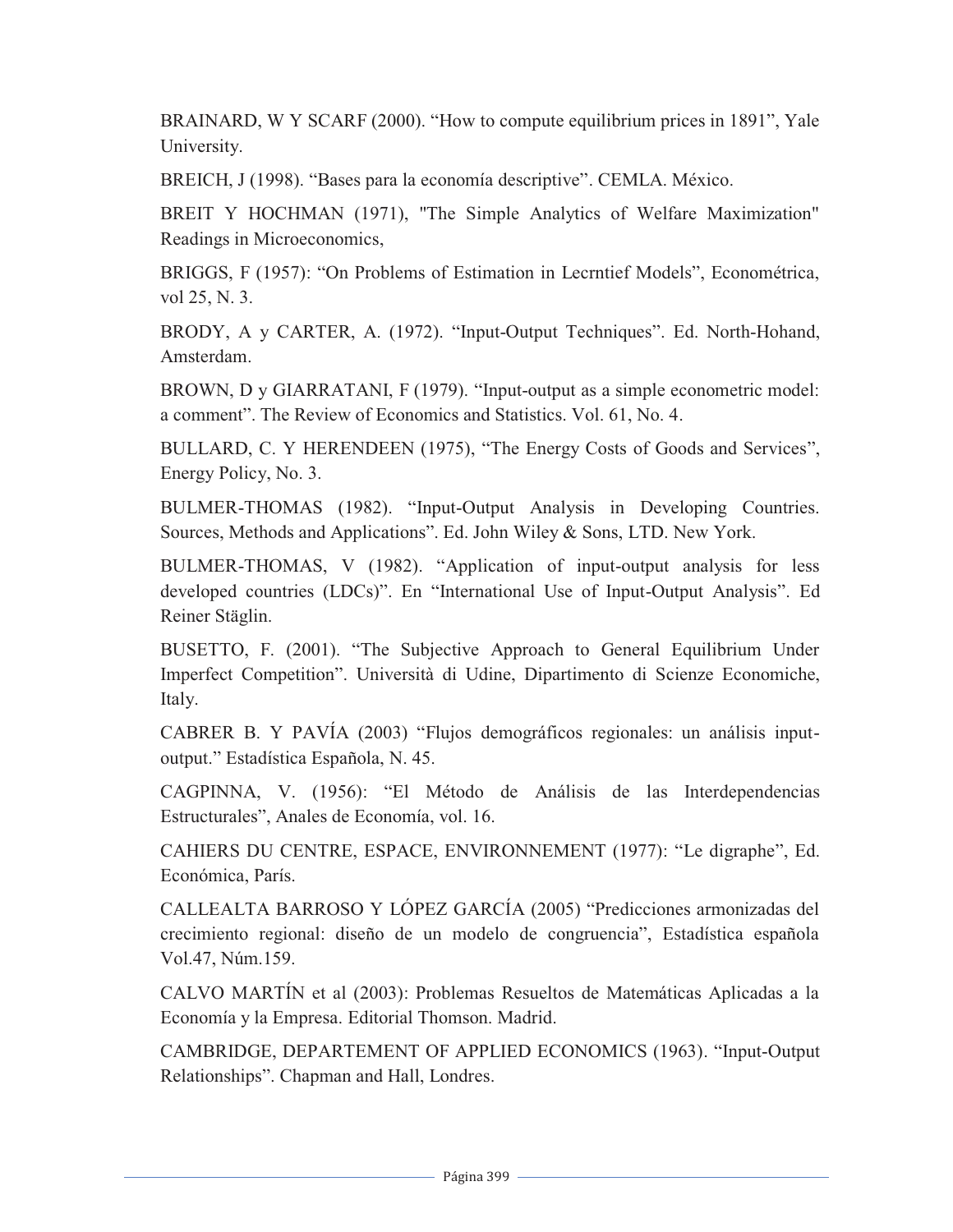CAMERON, B. (1952). "The Production Funcfion in Leontief Models", the Review of Economics Studies, vol. 20.

CAÑADA, M. (1997). "Introducción práctica a la contabilidad nacional y el marco Input-Output: Un manual asistido por ordenador". INE y Colección Libros de autor, Madrid.

CANIËLS, M. Y ROMIJN (2003), "Dynamic Clusters in Developing Countries: Collective Efficiency and Beyond", Oxford Development Studies, Vol. 31, N° 3.

CARDENETE, A. Y SANCHO (2002). "An Applied General Equilibrium Model to Assess the Impact of National Tax Changes on a Regional Economy". Documento de Trabajo, Serie Economía, E2002/13, Fundación Centro de Estudios Andaluces.

CARDENETE, A. Y SANCHO (2004). "El Marco del SEC 95 y las Matrices de Contabilidad Social". Documento de Trabajo, Serie Economía, E2004/03, Fundación Centro de Estudios Andaluces.

CARDONA, M. (2001). "Relaciones productivas y configuración de la política sectorial en el Valle de Aburrá". Economía, Sociedad y Territorio, Vol. III, Nº 10. Universidad EAFIT, Colombia.

CARPINTERO REDONDO, O (1999). "Entre la economía y la naturaleza". Ed. Los libros de la catarata. Madrid. ISBN 84-8319-051-6.

CARPINTERO REDONDO, O (2006). "La bioeconomía de Georgescu-Roegen". Ed. Montesinos. ISBN 978-84-96356-63-4.

CARRILLO, J (1997). "Maquiladoras automotrices en México: clusters y competencias de alto nivel". en "Competitividad, redes productivas y competencias laborales", OIT.

CARTER, A (1967). "Incremental Flow Coefficients for a Dynamic Input-Output Model with Changing Technology". In "Structural Interdependence and Economic Development". Proceedings of an International Conference on Input-Output Techniques, MacMillan, London.

CARTER, A y BRODY (1970). "Input-Output Analysis",Ed. North-Holand, Vol 2.

CARTER, A y BRODY, A (1970) "Contributions input-output analysis". Ed. Amsterdam. North-Holland Publishing Company.

CASLER, S. Y ROSE (1998). "Carbon Dioxide Emissions in the US Economy: A Structural Decomposition Analysis," Env. and Resource Economics Vol 11 Nº 3.

CEPAL (1981) "El desarrollo de las cuentas nacionales en América Latina y el Caribe". Seminario Latinoamericano de Cuentas Nacionales; México, D.F.

CEPAL (1982) "Informe del seminario regional de expertos sobre comparaciones del SCN y del SBEN en América Latina"; La Habana, Cuba.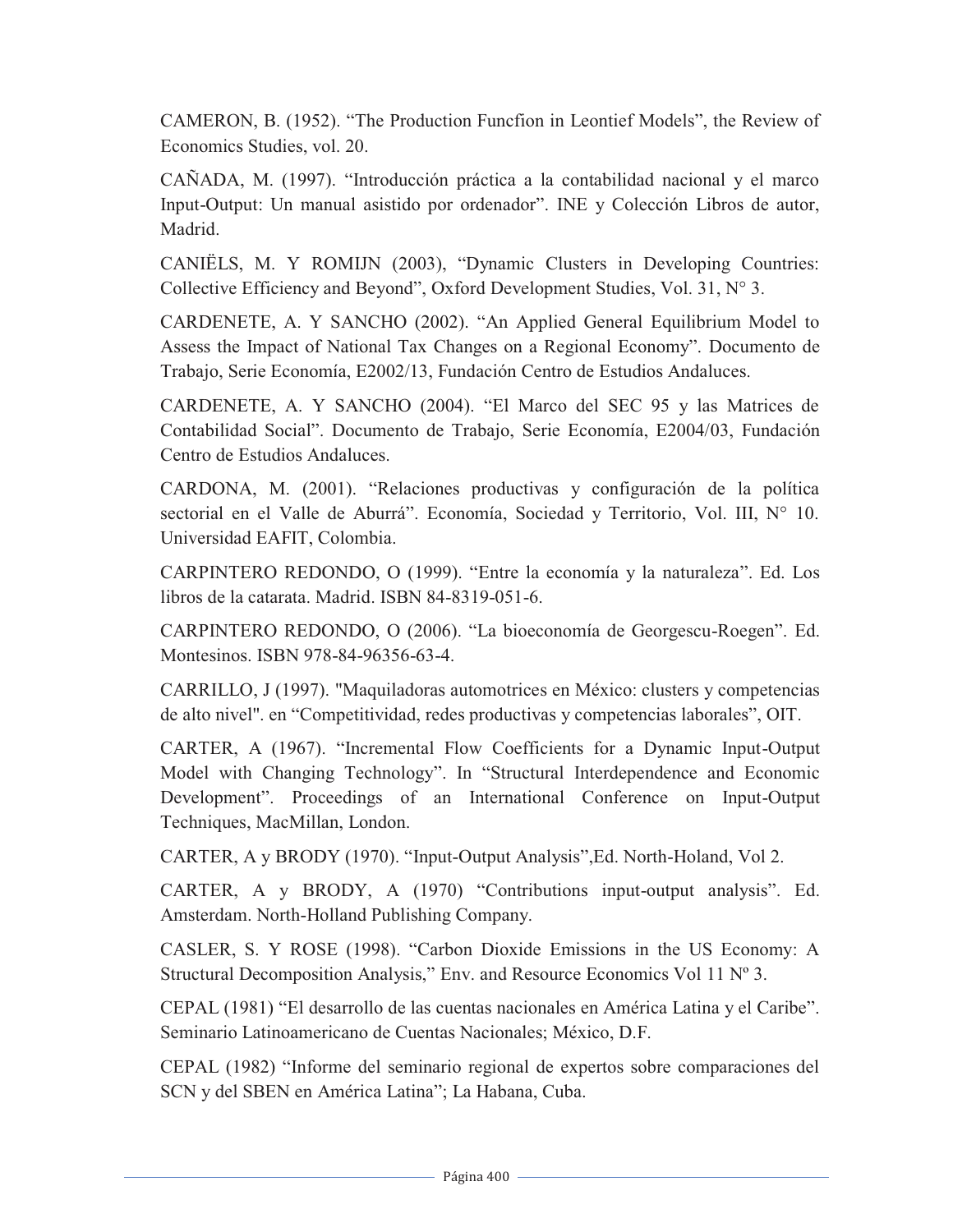CEPAL (1982)"Comparabilidad de los sistemas de cuentas nacionales y del producto material en América Latina"; Seminario regional de expertos sobre comparaciones del sistema de cuentas nacionales y del sistema de balances de la economía nacional en América Latina; La Habana, Cuba

CHEN. P. (1976). "The Entity-Relationship Model: Towards a unified view of Data". ACM Transactions on Database Systems, N. 9, Vol. 36.

CHENERY H. Y WATANABE T. (1958) "International Comparisons of the Structure of Production". Econometrica Vol 26.

CHENERY, HOLLIS (1964). "Economía interindustrial. Insumo- producto y programación lineal". Fondo de Cultura Económica. México.

CHENERY. H y CLARK, P (1963). "Economía Interindustrial" Fondo de Cultura Económica, Méjico.

CHENG, ESPARZA AND PALSBERG (1993). "Complexity results for 1-safe nets" In Shyamasundar, "Foundations of software technology and theoretical computer science", volume 761 of Lecture Notes in Computer Science. Springer-Verlag, Berlin.

CHIANG, A (1987). "Métodos Fundamentales de Economía Matemática". Editorial Mc Graw Hill.

CHIAPPORI, EKELAN, KÜBLER Y POLEMARCHAKIS (2002). "Testable implications of general equilibrium theory: a differentiable approach". Working Paper, N° 02-10, Department of Economics, Brown University.

CHRIST, C (1955). "A Review of Input-Output Analysis", en "Input-Output Analysis". National Bureau of Economic Research: Studies in Income and Wealth, N. 18. Princeton: Princeton University Press.

CHRIST, C. (1955): "A Review of Input-Output Analysis", National Bureau of Economic Research.

CHRISTENSEN, C (1999). "El dilema de los innovadores", Ed. Granica, Bs.

CIASCHINI, M (1988). "Input-output analysis: current developments". Ed. London, New York

CÍSCAR, J. (1998). "Quantification of the Socioeconomic Effects of Renewable Energy Technologies in Southern Mediterranean Countries: an Input-Output Evaluation". Institute for Prospective Technological Studies (IPTS). European Commission

CLEMENTE, FARIS Y PUENTE (2002). "Natural Resource Dependence, Volatility and Economic Performance in Venezuela: the Role of a Stabilization Fund". Working Papers: Andean Competitiveness Project.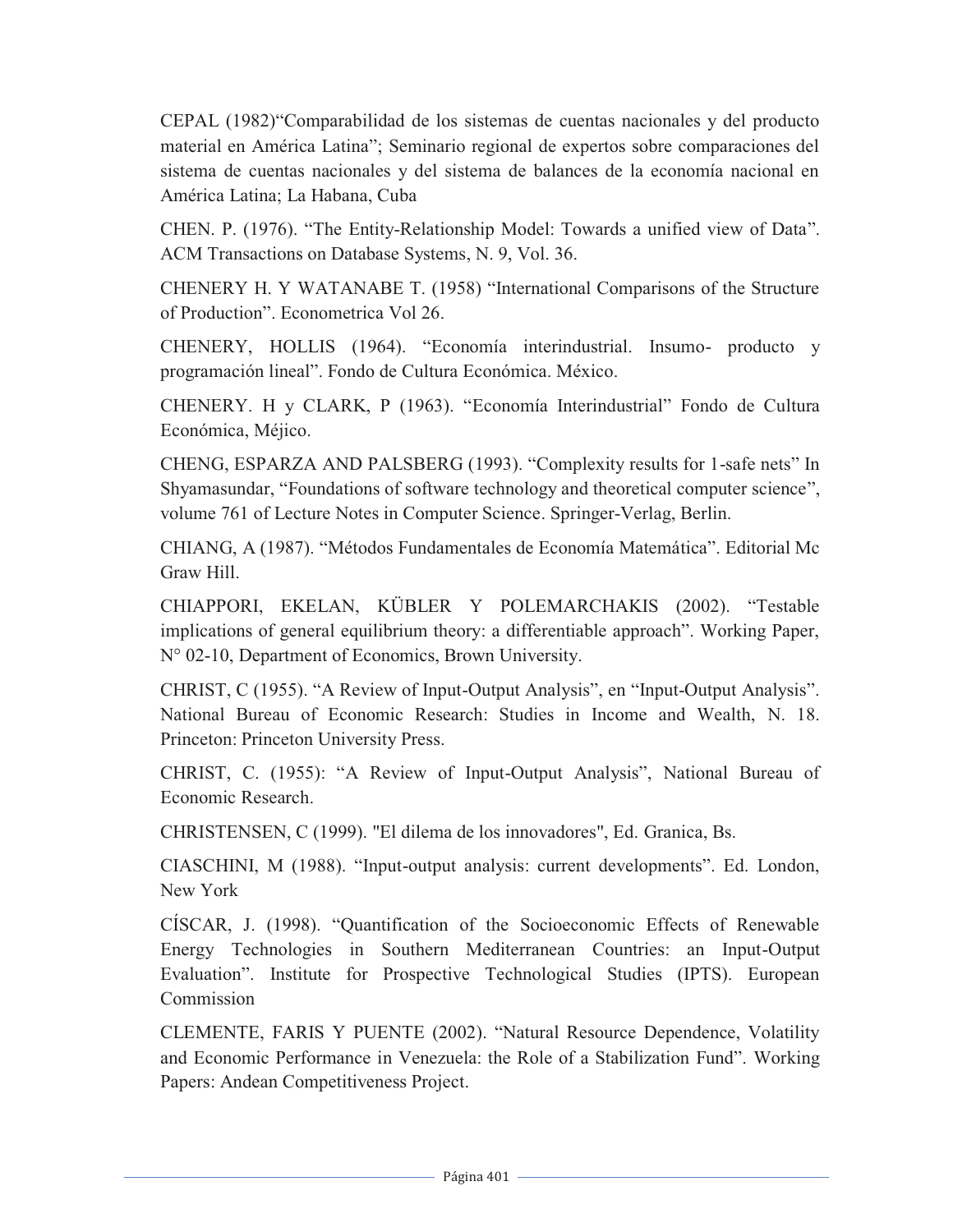CLEMENTE, L. y PUENTE (1989). "La matriz de Insumo-Producto para Venezuela (1981-1984), un instrumento de política económica". Revista BCV, Caracas.

CLEVELAND, CUTLER, STERN Y CONSTANZA (2001), "The Nature of Economics and the Economics of the Nature". Cheltenham: Edward Elgar. ISBN 1- 85898-980-9.

COASE, R. (1937). "La naturaleza de la empresa". Economica, N. 5 Vol, 4.

COASE, R. (1960). "The Problem of Social Cost," Journal of Law and Economics Nº 3.

CODD. E. (1970). "A Relational Model for Large Shared Data Banks". Communications of the ACM, N. 13, Vol. 6.

CONSTANZA, PERRINGS Y CLEVELAND (1997). "The Development of Ecological Economics". Ed. Edward Elgar. ISBN 1-85898-386-X.

CORDEN M (1974) "Política comercial y bienestar económico". Madrid. ICE.

CORONA, J Y HERNÁNDEZ, C (2000). "Relación proveedor-usuario y flujos de información tecnológica en la industria mexicana". Comercio Exterior, Vol. 50, Nro. 9.

CORTÉS, M. Y PINZÓN. (2001). "Bases de Contabilidad Nacional, según el SCN, 1993". Departamento Administrativo Nacional de Estadística (DANE). 3ª Edición, Colombia.

CSEPINSZKY, A. (1976). "Input-Output Techniques". Ed. Akadérnial Kiadó, Budapest.

DALY, H (1999). "Ecological Economics and the Ecology of Economics", Ed. Edward Elgar. ISBN 1-85898-968-X.

DAS, D (1999). "East Asian export growth and prospects". Asia Pacific School of Economics and Management Working Paper 99-2, Australian National University.

DE CASTRO, J. Y TUGORES (1991). "Fundamentos de Microeconomía". Segunda Edición. Mc Graw Hill, México.

DE HAAN, M. AND KEUNING (1996). "Taking the Environment into Account: The NAMEA Approach," Review of Income and Wealth Vol 42 Nº 2.

DE HAAN, M. AND P. KEE (2002). "Accounting for Sustainable Development: The NAMEA-Based Approach," Voorburg, Statistics Netherlands

DE MICHELIS, G. C. ELLIS, AND G. MEMMI, EDITORS (1994). "Proceedings of the second Workshop on Computer-Supported Cooperative Work, Petri nets and related formalisms", Zaragoza, Spain.

DE TARSO, P. (2002). "Generación de empleo: Análisis de los efectos de cambios tecnológicos a partir de un estudio de caso". Revista Espacios, Vol. 23, N° 2, Brasil.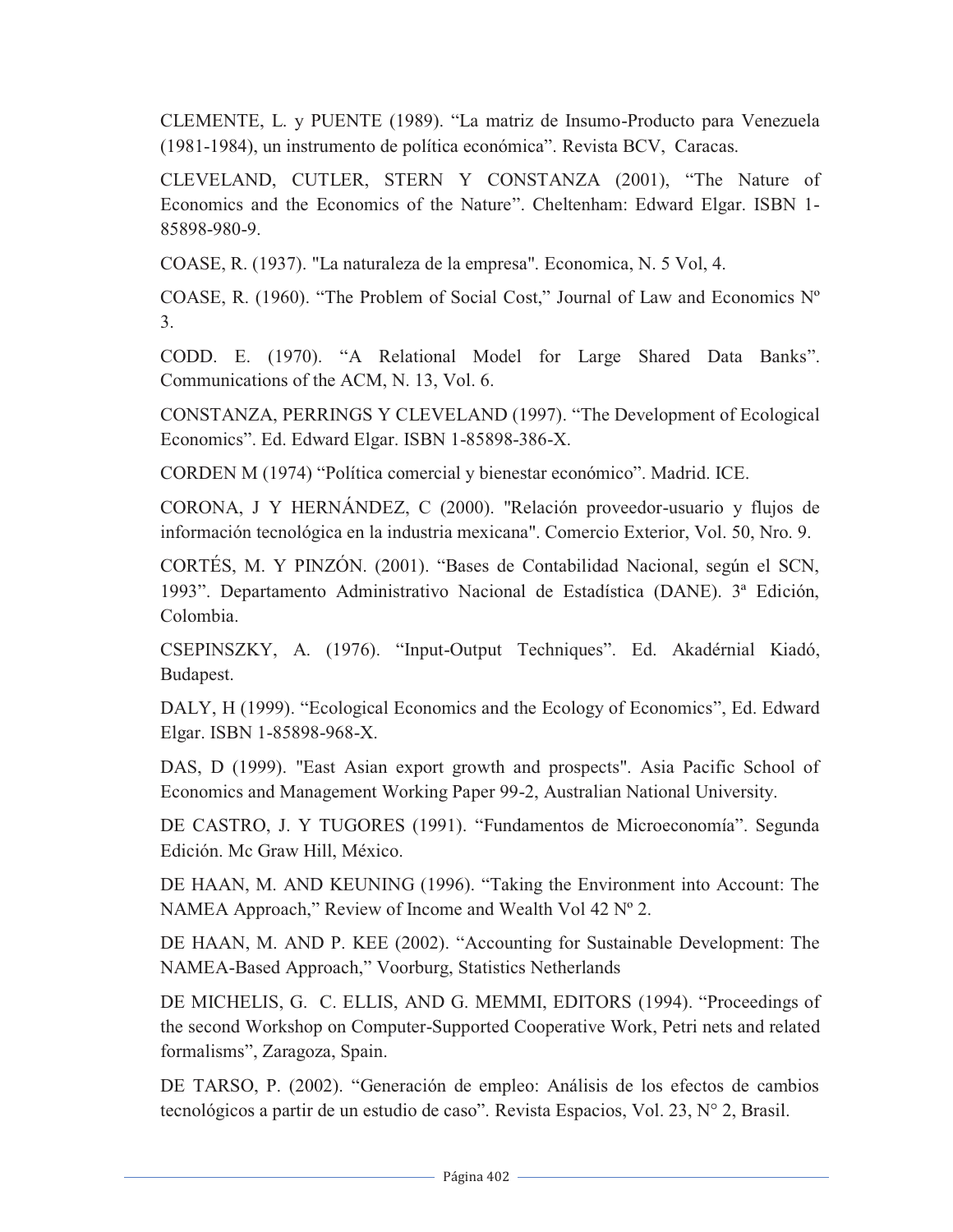DELAUNAY, J. (1971). "Essai Marxiste sur la Comptabilité Nationale", Ed. Parã, Editions Sociales, Paris.

DERWA, L. (1958). "Technique d'hiput-Output et Programmation linéaire", Revue du Conseil Economique Wallon, N. 34.

DESEL J. AND ESPARZA (1995). "Free choice Petri nets, volume 40 of Cambridge tracts in theoretical computer science". Cambridge University Press, Cambridge.

DESEL. J. (1992) "Aproof of the Rank theorem for extended free-choice nets". In Jensen, "Application and Theory of Petri Nets", volume 616 of Lecture Notes in Computer Science. Springer- Verlag, Berlin.

DICKEN, P. (2003), "Global shift: transforming the world economy", Guilford Press, New York.

DIETZENBACHER, E (1991). "Perturbations and Eigenvectors". Tesis Doctoral. Universidad de Groningen: Países Bajos.

DIETZENBACHER, E (1995). "On the Bias of Multiplier Estimates". Journal of Regional Science, N. 35.

DIEWERT, W. (1971). "An application of the Shephard Duality Theorem: A generalized Leontief Production Function", J. of Political Economy, vol. 79, nº 4.

DIRECCIÓN PROVINCIAL DE ESTADÍSTICA (2009) "Medición de la Economía Provincial. Provincia de Buenos Aires y sus Municipios". Ministerio de Economía de la Prov.de Buenos Aires

DIRVEN, M. (2002). "Los encadenamientos de la agricultura chilena, acercamiento a una medición". Unidad de Desarrollo Agrícola, CEPAL.

DIXIT, A. Y NORMAN (1980). "Theory of International Trade: A Dual, General Equilibrium Approach", Ed. Welwyn, Nisbet

DMITRLJŠV, V. (1968), "Essais Economiques (Ricardo, Cournot, Wairas)", Centre National de la Recherche Scientifique.

DONAGHU M. Y BARFF (1990). "Nike just did it: International Subcontracting and Flexibility in Athletic Footwear Production". Regional Studies, Vol. 24, No. 6.

DORFMAN, R, SAMUELSON, P. A. y SOLOW, R. M. (1972)" Programación Lineal y Análisis Económico", Ed. Aguilar.

DORFMAN, R. (1954), "The Nature and Significance of Input-Output", The Review of Economics and Statistics, N. XXXVI.

DRAGAN, J Y DEMETRESCU (1991). "Entropy and bioeconomics. The New paradigm of Nicholas Georgescu-Roegen". Ed. Nagard, Roma.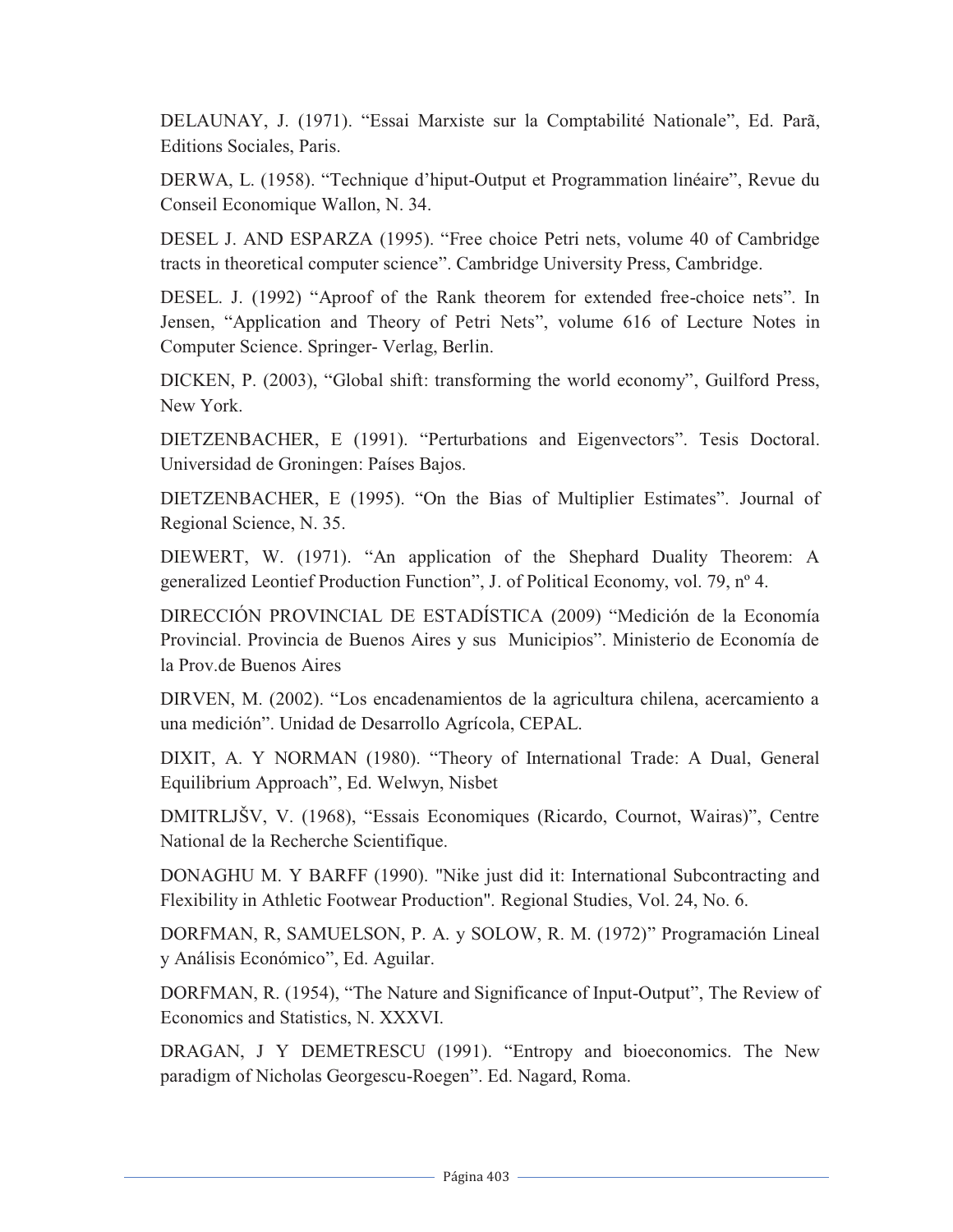DUCHIN, F Y LANGE (1994), "The Future of the Environment, Ecological Economics & Technological Change", Oxford University Press, New York.

DUCHIN, F y LEVINE, S. (2008). "An Application of Markov Chains to Global Supply Chains". Intermediate Input-output Meeting, Seville, Spain.

DUCHIN, F Y SZYLD (1985). "A Dynamic Input-Output Model with Assured Positive Output", Metroeconomica, N. 27.

DUCHIN, F. AND LANGE (1992), "Technological Choices and Prices, and their Implications for the US Economy, 1963-2000", Economic Systems Research, N. 4.

DUESENBERRY, J. et al (1965). "The Brookings Quarterly Econometric Model of the United States", Nort-HolIan.

DUNNING, J. (1994), "Re-evaluating the Benefits of Foreign Direct Investment", Transnational Corporations, Vol° 3, N° 1.

EDMONSTON, H (1952). "A Treatment of Multiple-Process Industries". Quarterly Journal of Economics, N. 66.

EIATA.NAI (1957). "Testing the Workability of Input-Output Analysis", Princeton.

ELÍAS, S. Y FERNÁNDEZ (2000). "La Composición Sectorial de la Producción: Un Análisis Comparativo para América Latina". Departamento de Economía. Universidad Nacional del Sur, Bahía Blanca, Argentina.

ELLIS, C. AND NUTT (1993). "Modelling and Enactment of Workflow Systems". In Marsan, "Application and Theory of Petri Nets", volume 691 of Lecture Notes in Computer Science. Springer-Verlag, Berlin.

ELLIS, KEDDARA, AND ROZENBERG (1995). "Dynamic change within workflow systems". In Comstock and Ellis, "Conf. on Organizational Computing Systems", ACM. Milpitas, CA.

ESPARZA, J. Y SILVA. (1990). "Circuits, Handles, Bridges and Nets", en Rozenberg, "Advances in Petri Nets", volume 483 of Lecture Notes in Computer Science, Springer-Verlag, Berlin.

ESPARZA. J. (1990). "Synthesis rules for Petri nets, and how they can lead to new results", en Baeten y Klop, "Proceedings of CONCUR 1990", volume 458 of Lecture Notes in Computer Science, Springer-Verlag, Berlin.

EVANS, W. (1954). "The Effects of Structural Matrix Errors on Interindustry Relations Estimates", Econométrica, vol. 22, núm. 4.

EVANS, W. (1956). "Input-Output Computations", en BARNA op. cit.

FABER, M (2008). "How to be an ecological economist". Vol.66 No.1, Amsterdam. Elsevier. ISSN 0921-8009.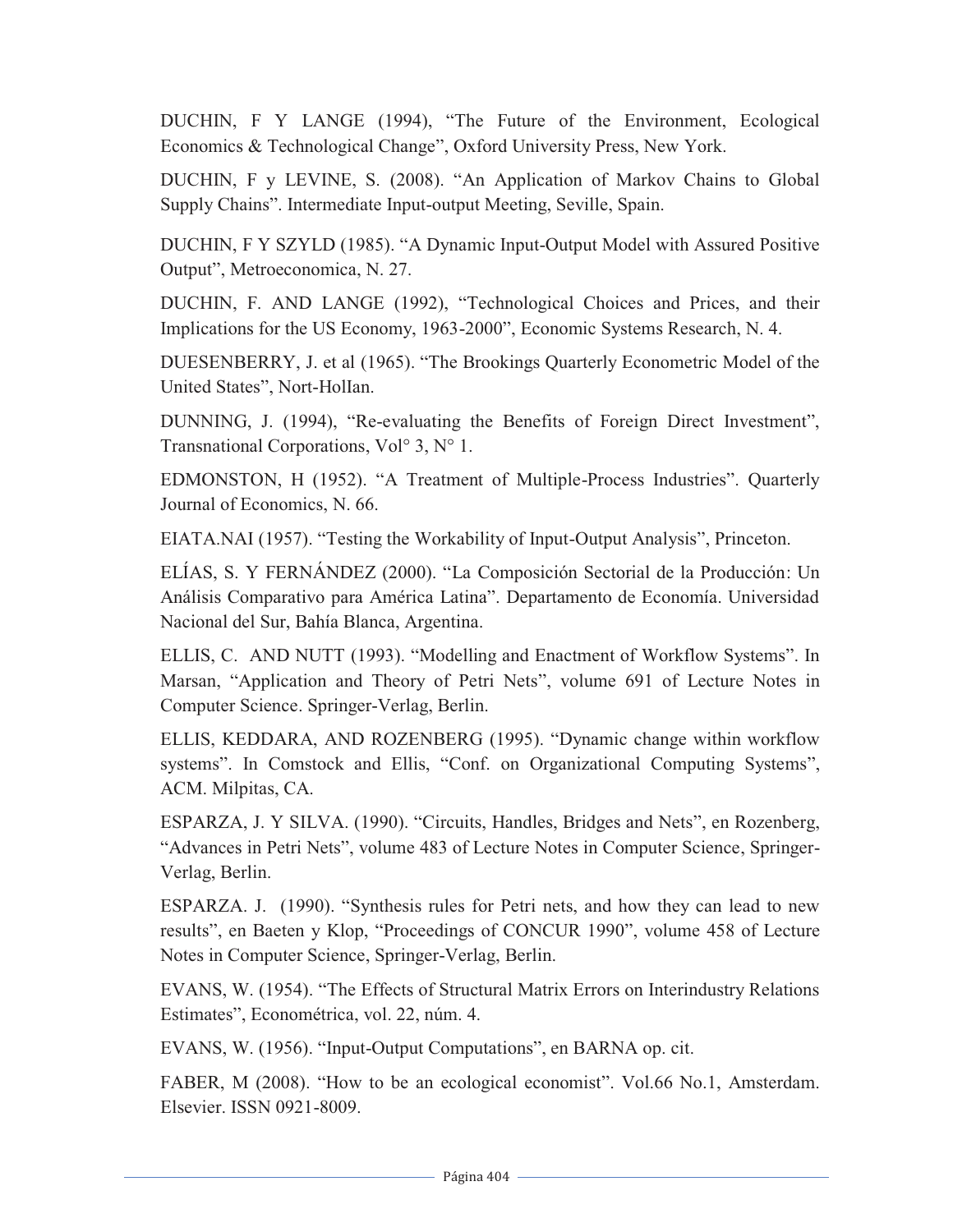FARINA, E. Y ZYLBERSZTAJN, D. (2003). "Economics of Networks and Partners of Competition in Food and Agribusiness", Documento de Trabajo N° 03/027, Facultad de Economía, Administración y Contabilidad, Departamento de Administración, Universidad de San Pablo.

FARMER, K. Y WENDNER (2001). "Dynamic Multi-Sector CGE Modeling and the Specification of Capital". Department of Economics, Graz University, Graz, Austria.

FAVA NEVES et al (2004), "A Framework for Mapping and Quantifying Food and Agribusiness Chains Towards Collective Actions", EMAC (European Marketing Academy) Conference, N° 33, Murcia.

FERNÁNDEZ, E. (1994). "Análisis Insumo-Producto como instrumento de planificación para una economía en desarrollo". Universidad Central de Venezuela, Caracas.

FLÅM, S y LARS THORLUND-PETERSEN (1985). "Underestimation in the Leontief Model". Economic Letters, N. 18.

FLEISSNER, P. (1990), "Dynamic Leontief Models on the Test Bed", Structural Change and Economic Dynamics, N. 1.

FMI, OCDE, NACIONES UNIDAS (1993). "Sistema de Cuentas Nacionales". Publicaciones Naciones Unidas, Nueva York.

FONDO MONETARIO INTERNACIONAL (1977) - "Manual de balanza de pagos"; 4ta Edición. Washington D.C.

FONTELA, E. (1990). "Fundamentos históricos de la economía aplicada", Economistas, nº 43.

FONTELA, E. (2004): "Leontief and the Future of the World Economy", en Dietzenbacher y Lahr, "Wassily Leontief and input-output economics", Cambridge University Press, Cambridge.

FONTELA, E. y BARANZINI (1977). "Elements de Comptabilité Nationale, Departement d'Econométrie", Université de Genéve.

FONTELA, E. y GABUS (1974). "Structural Analysis of the World Problematique", Dematel Report, Battelle Institut, Genève.

FONTELA, SOLARI, L y DUVAL (1972): "Production Constraints and Prices in an Input-Output System", en BRODY y CARTER. Op. cit.

FOORD, BOWLBY Y TILLSLEY (1992). "Changing relations in the retail supply chain". International Journal of Retail & Distribution Management, V. 20, No. 5.

FOSTER, J. Y HÖLZL, W. (2004), "Applied Evolutionary Economics and Complex Systems", Chentelham. Edward Elgar. ISBN 1-84376-369-9.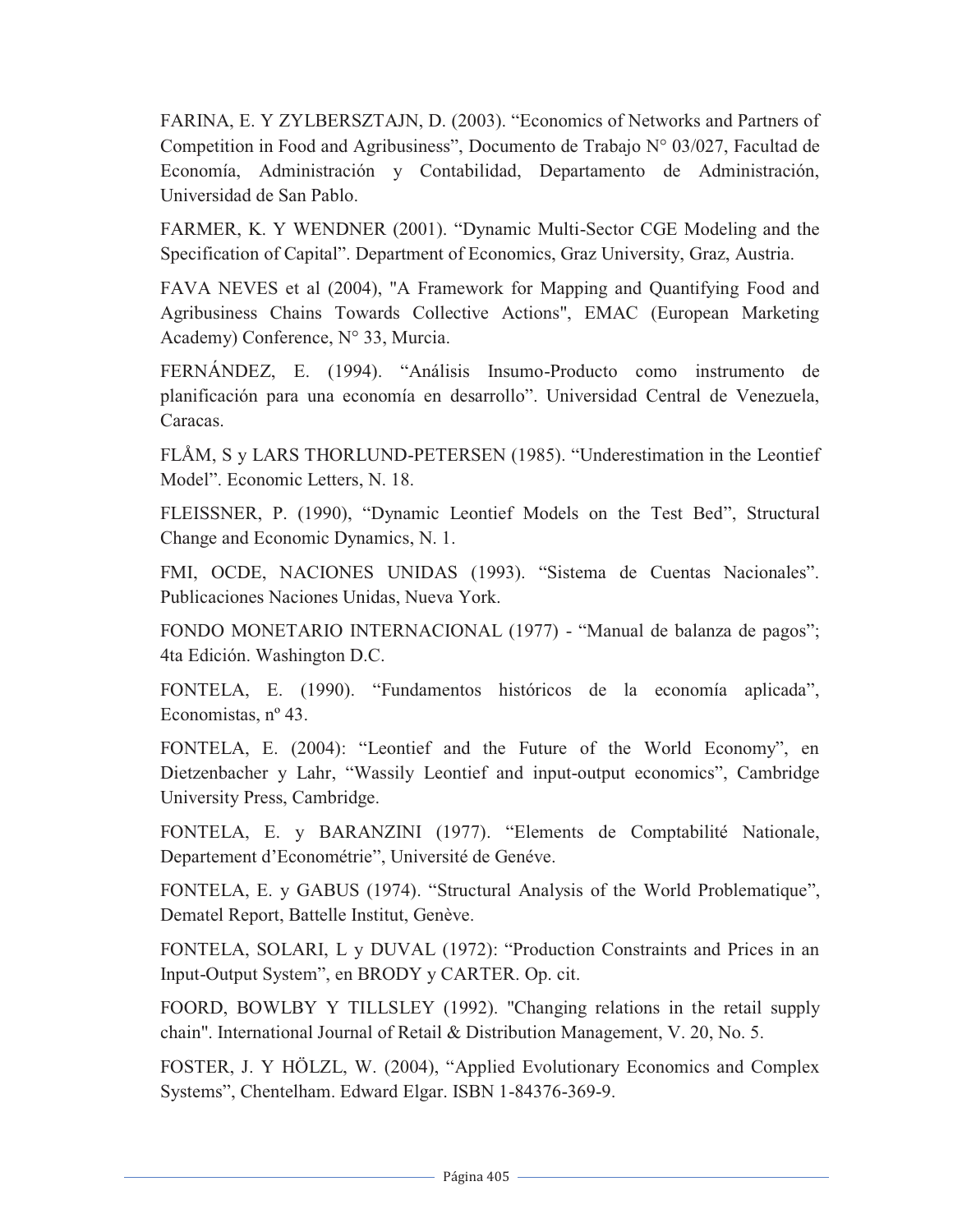FRISCH, R. (1984): "Circulation Planning: Proposal for a National Organization of a Commodity and Service Exchange", Econométrica, vol.11.

FUENTES, N. Y SASTRE M. (2001). "Evaluación de la congruencia entre Economía y Gobierno en torno al desarrollo regional de Baja California Sur, México". Problemas del Desarrollo, Vol. 32, N° 126, IIEc-UNAM, México.

GALE, 0. (1960). "The Theory of Linear Economic Models", McGraw-Hill, Ncw York.

GARCIA BARBANCHO, A. (1973). "Fundamentos y Posibilidades de la Econometría", Ariel, Barcelona.

GARCÍA PÉREZ Y AMO SAUS (2000). "Análisis pretopológico de las relaciones de interdependencia en el modelo input-output de Leontief". VIII Jornadas de ASEPUMA. Sevilla.

GARCÍA PÉREZ, M. (1999). "Estructuras pretopológicas versus grafos de transferencia: una aplicación al análisis de interdependencias de la economía española". Departamento de Economía y Empresa. Universidad de Castilla-La Mancha.

GARCÍA Y AMO SAUS (2000). "Modelo Input-Output de Leontief: Teoría de Grafos frente a estructuras Pretopológicas". Departamento de Economía y Empresa Universidad de Castilla-La Mancha, España

GARCÍA, A. Y C. RAMOS (2003). "Las redes sociales como herramienta de análisis estructural Input-Output". REDES. Revista hispana para el análisis de redes sociales. Vol. 4, N° 5.

GARCÍA, A. Y RAMOS. (2002). "Análisis del cambio estructural a partir de un método de extracción". Departamento de Economía Aplicada, Universidad de Oviedo, España.

GAZON, J. (1976). "Transmisión de la Influence Economique. Une Approche Structurale", Sirey, París.

GAZON, J. y NIHON, M. (1976). "La dominance Economique dans le Structure de Production Belge et ses Implications pour une Politique de Relance", Research Paper 7602, CREDEL, Univeersité de Liége.

GEORGESCU-ROEGEN, N. (1951): "Some Properties of a Generalized Leontief Model", en Coopmans. Op. cit.

GEORGESCU-ROEGEN, N. (1966): "Analytical Economics. Issues and Problems", Harvard University Press, Cambridge.

GEORGESCU-ROEGEN, N. (1971). "The entropy law and the economic problem", en "The Development of Ecological Economics", Chentelham: Edward Elgar. ISBN 1- 85898-386-X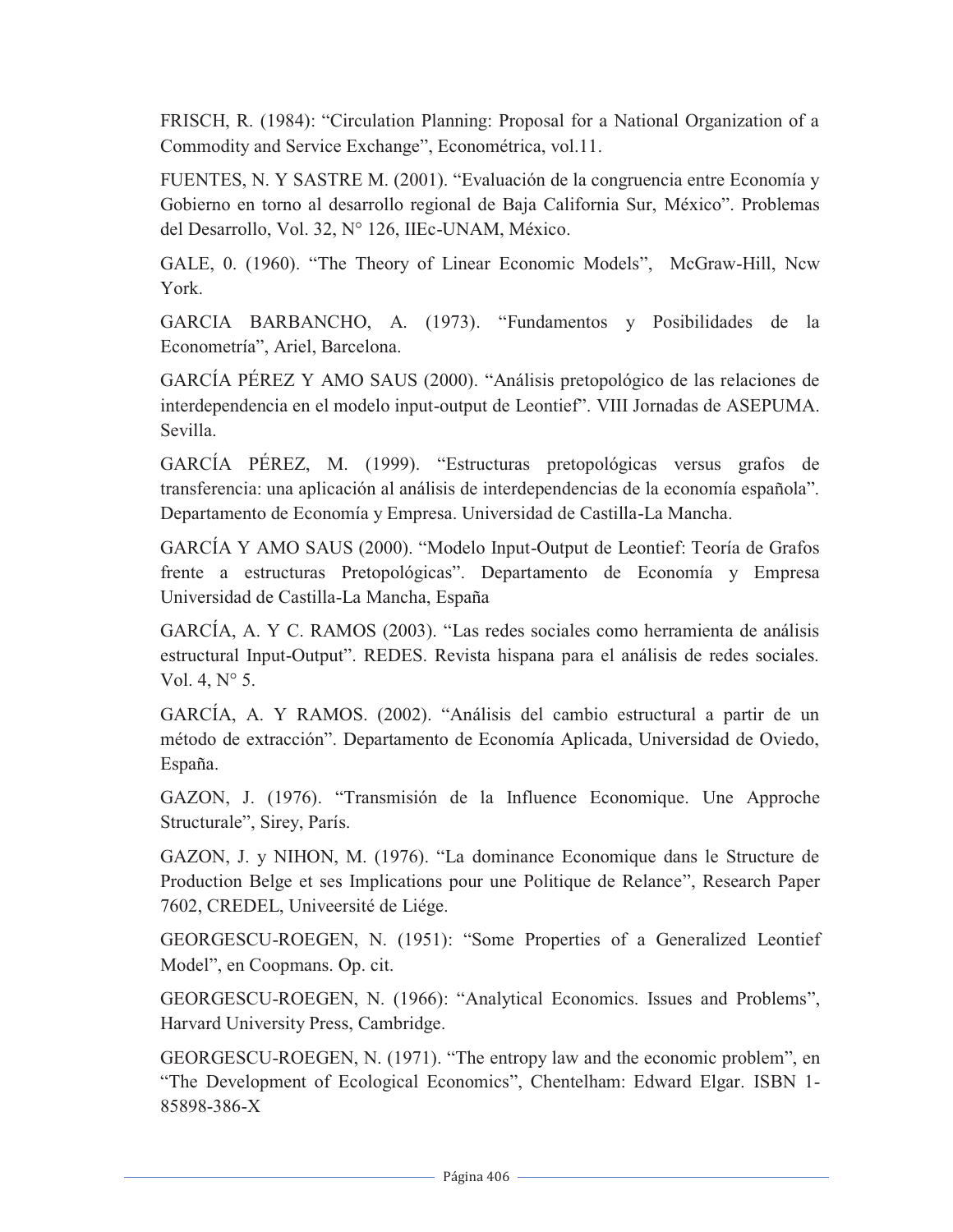GEORGESCU-ROEGEN, N. (1996). "La Ley de la Entropía y el proceso económico", Madrid: Argentaria. ISBN 84-7774-973-6.

GEREFFI, G. (1994). "The organization of buyer-driven global commodity chains: How U.S. retailers shape overseas production network", en GEREFFI Y KORZENIEWICZ, op. cit.

GEREFFI, G. (1994). "Rethinking Development Theory. Insights from East Asia and Latin America", en KINCAID Y PORTES, "Comparative Naational Development". Chapel Hill. University of North Carolina Press.

GEREFFI, G. (1996), "Global Commodity Chains: New Forms of Coordination and Control Among Nations and Firms in International Industries", Competition and Change, Vol. 1,  $N^{\circ}$  4.

GEREFFI, G. (1996). "Commodity chains and regional division of labor in East Asia". Journal of Asian Business, Vol. 12, No. 1.

GEREFFI, G. (1999), "International Trade and Industrial Upgrading in the Apparel Commodity Chain", Journal of International Economics, Vol° 48.

GEREFFI, G. Y HEMPEL, L. (1996). "Latin America in the global economy: running faster to stay in place". Report on transnational investment, Vol. XXIX, No. 4.

GEREFFI, G. Y KORZENIEWICZ, M. (1990). "Commodity chains and outwear exports in the semiperiphery". en MARTIN, "Semipheral States in the World-Economy", Greenwood Press, Westport, CT.

GEREFFI, G. Y KORZENIEWICZ, M. (1994). "Commodity Chains and Global Capitalism". Westport, Praeger.

GEREFFI, HUMPHREY Y STURGEON (2005), "The governance of global value chains", Review of International Political Economy, Volume 12, Issue 1.

GERKING, S. (1967). "Input-Output as a Simple Econometric Model", Review of Economics and Statistic; vol. 58, N. 3.

GERKING, S. (1976)."Estimation of Stochastic input-Output Models", Martinas Nijhoff, Iæiden.

GEROSKY P. (1992). "Vertical Relations between firms and industrial policy". The Economic Journal Vol 102, No 410.

GESCHKE, MORAN, KANEMOTO y LENZEN. (2011). "AISHA : A Tool for Constructing Time Series and Large Environmental and Social Accounting Matrices using Constrained Optimization". 19th International Input-Output Conference, Alexandria, USA.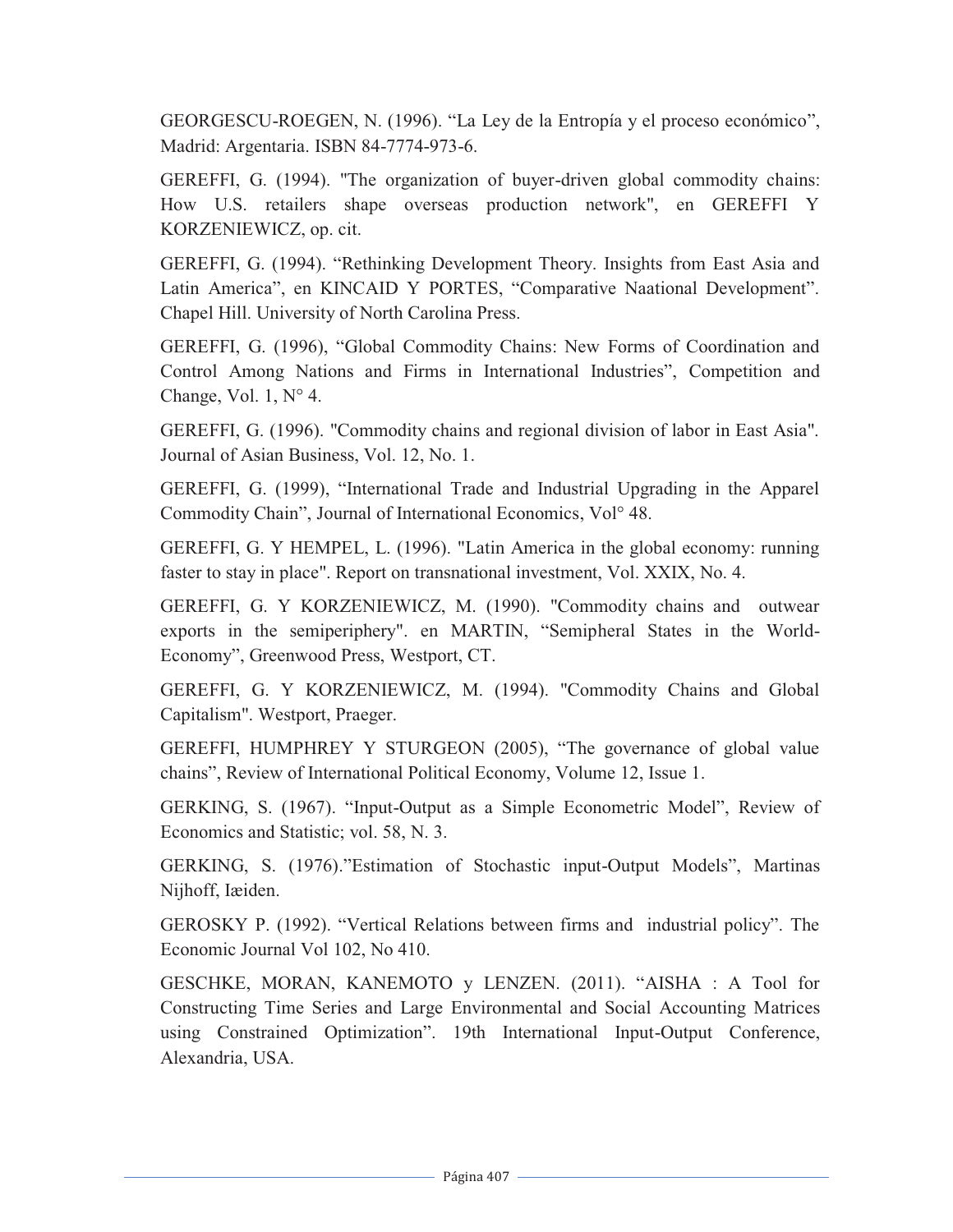GIELNIK, S. y GOSSLING, W. (1980). "Input-Output and Marketing", 1-O Publishing Company.

GILMUNDINOV, V. (2011). "Modeling of Russian Economy Structure with GE-IO Approach". 19th International Input-Output Conference, Alexandria, USA.

GIULIANI, PETROBELLI Y RABELOTTI (2005), "Upgrading in global value chains: Lessons from Latin American Clusters", World Development, N° 33 Vol. 4.

GOSTELLOW, CERF, ESTRIN, Y VOLANSKY. (1972). "Proper Termination of Flow-of-control in Programs Involving Concurrent Processes". ACM Sigplan, N.7 Vol. 11.

GRAFE, J. (1990). "Matemáticas para Economistas". Editorial Mc Graw Hill. Madrid.

GRAS, CARL. (1998). "Transformaciones de la agroindustria tabacalera argentina". Comercio Exterior, Vol. 48, No 9.

GREEN, R. (2005), "El mercado mundial de carnes bovinas", INRA, Montevideo.

GREENWALD B Y STIGLITZ J. (1986). "Externalities in economies with imperfect information and incomplete markets". Quaterly Journal of Economics. Vol. 101

GÜEMES GARCÍA, A. (1992). "Matemáticas Aplicadas a la Empresa". Editorial AC. Madrid.

GUERRERO Y CONTRERAS (2000). "Aplicación de la teoría de grafos al análisis input-output", VIII Jornadas de ASEPUMA. Sevilla.

GUO, J. Y PLANTING (2000). "Using Input-Output Analysis to Measure U.S. Economic Structural Change Over a 24 Year Period". Industry Economics Division, Bureau of Economic Analysis, U.S. Department of Commerce, Washington, D.C.

GUTIÉRREZ VALDEÓN, S Y RODRÍGUEZ-LÁZARO, A. (1997). " Matemáticas Aplicadas a la Economía y a la Empresa". Editorial AC. Madrid.

GUTIÉRREZ VALDEÓN, S. (1987). "Álgebra lineal para la Economía". Editorial AC. Madrid.

GUZMÁN, J. (1999). "Análisis de un modelo dinámico sectorial". UNAM.

HACK, M. (1972). "Analysis production schemata by Petri nets". Massachusetts Institute of Technology, Cambridge, Mass.

HAJI, J. (1987). "Linkages, Key Sectors and the Structure of Production in Kuwait. An Input-Output Approach". Applied Economics, Vol. 19.

HAM, LINDEN Y APPLEYARD (1998). "The evolving role of semiconductor consortia in the U.S. and Japan". California Management Review, Vol. 41, No. 1.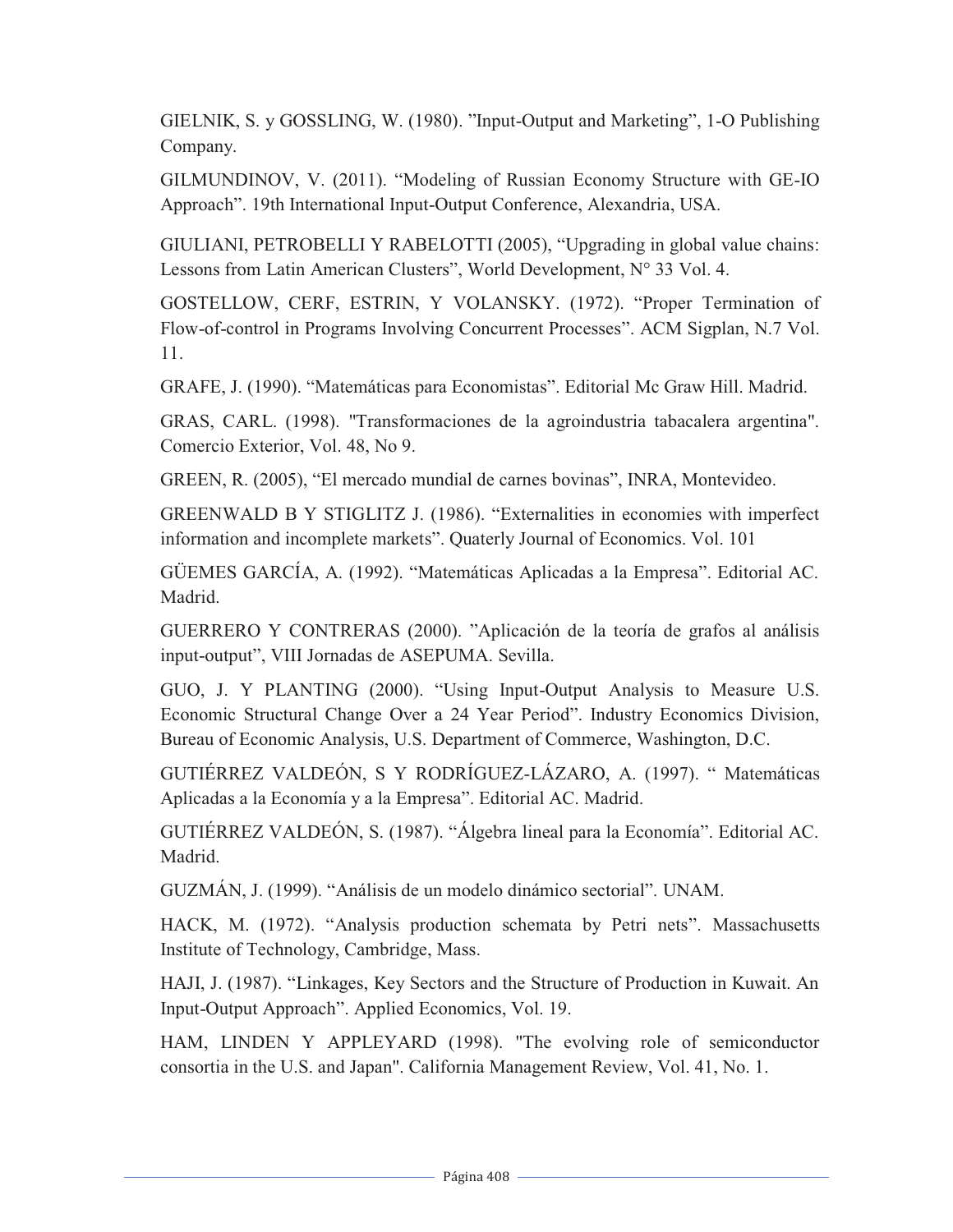HAMMOND, P. (1995). "Mathematics for Economics Analysis". Edit. Prentice Hall, México.

HARARY, NORMAN Y CARTWRIGHT (1968). " Introduction á la Theorie des Graphes Orientés. Modéles Structuraux". Dunod, París.

HAUSCHILDT, VERBEEK Y VAN DER AALST (1997). "a Petri-net-based Workflow Analyzer". Computing Science Reports 97, Eindhoven University of Technology, Eindhoven.

HAWKINS, D. y SIMON, H. (1949). "Note: Some Conditions of Macroeconomic Stability", Econométrica, vol. 17.

HAYES, K. Y LAVERY (1991). "Workflow management software: the business opportunity". Technical report, Ovum Ltd, London.

HEDI, M. Y DECREUX (2002). "Mirage, a Computable General Equilibrium Model for Trade Policy Analysis", CEPII, Working Paper, N° 2002-17.

HENDERSON Y QUANDT. (1981). "Teoría Microeconómica". Edit. Ariel, Barcelona, España.

HENDERSON, DICKEN, HESS, COE Y WAI-CHUNG YEUNG (2002). "Global production networks and the analysis of economic development". Review of International Political Economy, Vol. 9, Issue 3.

HICKS, J. R. (1974). "Valor y capital". FCE.

HIPPEL, E. VON (1976). "The dominant role of users in the scientific instrument innovation process". Research Policy, N.5.

HOBDAY, M. (2000), "The Electronics Industries of the Asia-Pacific: Exploiting International Production Networks for Economic Development", Asian Pacific Economic Literature, Vol. 15, N° 1.

HOEKSTRA, R. (2010). "A complete overview of environmental input-output articles". 18th International Input-output Conference, Sydney, Australia.

HOGDSON, G. (1995), "Economía y Evolución. Revitalizando la Economía", Ed. Celeste. Madrid. ISBN 84-8211-004-7.

HOPKINS, T. Y WALLERSTEIN, I. (1994). "Conclusions about commodity chains", en: GEREFFI Y KORZENIEWICZ, op. cit.

HORTALAJ. (1963). "El Input-Output como Técnica de Proyección", Revista de Economía Política, núm. 34.

HOS, H. (1969). "Towards Balanced International Growth", Ed. Nort-HoU, Amsterdarm.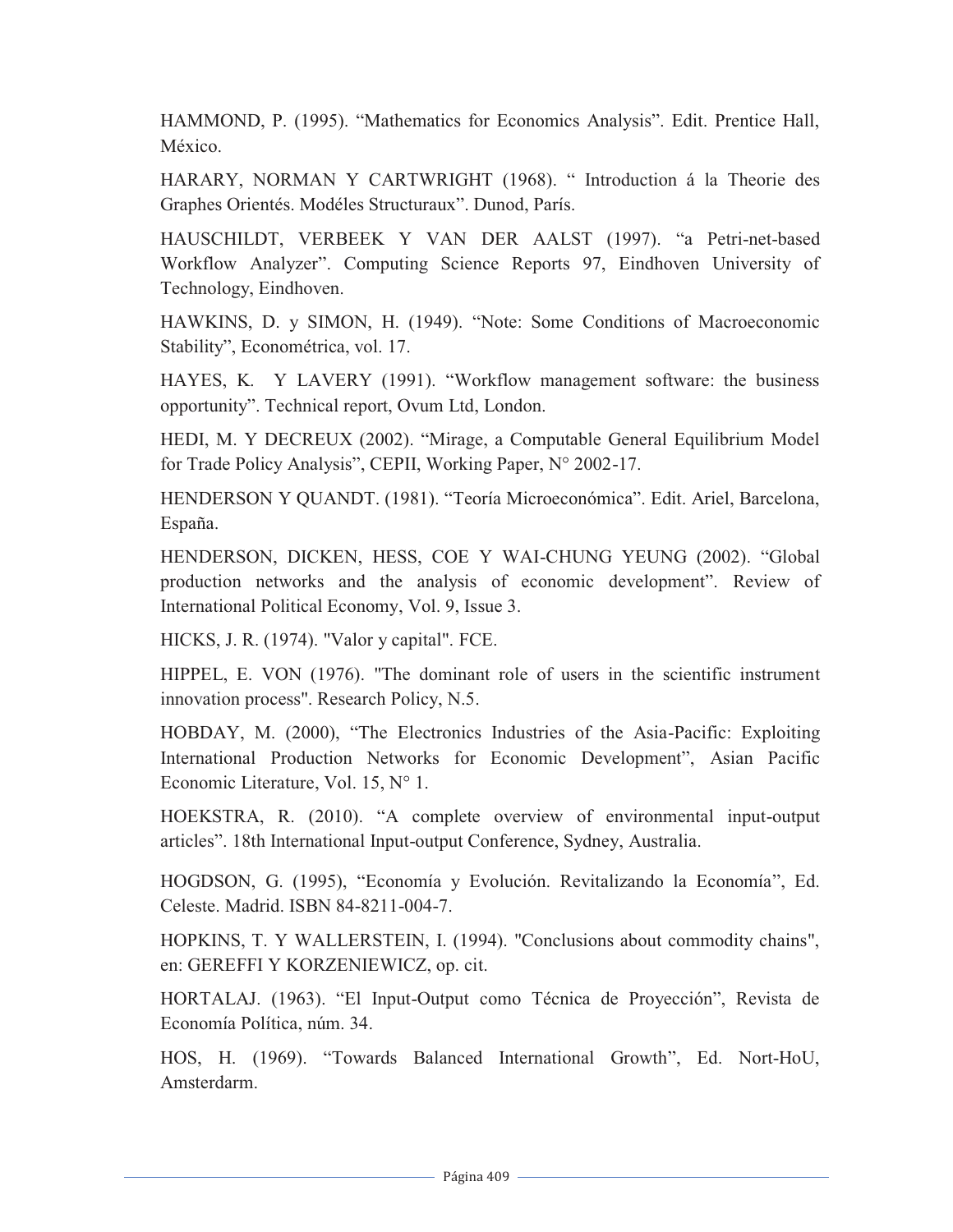HULYAK, K. (1976). "The Plan of an Economethc Model Based on Input-Output Tables", en CSEPINSKY, op. cit.

HUMPHREY, J. Y MEMEDOVIC (2006), "Global Value Chains in the Agrifood Sector", Working Paper, Viena, UNIDO.

HUMPHREY, J. Y SCHMITZ, (2001), "Governance in Global Value Chains", IDS Bulletin, Vol. 32, Nº 3.

HURIOT, (1974). "Dependence et Hiérarchie dans une Structure Interindustrielle", Sirey, París.

HURWICZ L. (1995). "What is the Coase Theorem?" Japan and the World Economy, Vol. 7 Nº 1.

IBARRA, R (1993). "Un Sistema integral de Contabilidad Nacional". Ed. Diana México.

IDENBURG, A Y WILTING (2000). "DIMITRI: a Dynamic Input-output Model to study the Impacts of Technology Related Innovations". XIII International Conference on Input-Output Techniques, University of Macerata, Italy

IDENBURG, A. (1998), "Technological Choices and the Eco-efficiency of the Economy; a Dynamic Input-output Approach," Twelfth International Conference on Input-Output Techniques, New York.

IDS. (1999). "Background notes for workshop on the spreading of the gains from globalization". Institute of Development Studies, University of Sussex, Brighton.

IIOA (1998), Proceedings of the 12th International Conference on Input-Output Techniques, New York University, USA. http://www.iioa.org/Conference/12thdownable%20paper.htm

IIOA (2000), Proceedings of the 13th International Conference on Input-Output Techniques, University of Macerata, Italy. http://www.iioa.org/Conference/13thdownable%20paper.htm

IIOA (2002), Proceedings of the 14th International Conference on Input-Output Techniques, Université du Québec à Montréal, Canada. http://www.iioa.org/ Conference/14th-downable%20paper.htm

IIOA (2004), Proceedings of the Intermediate Input-Output Confernece, Brussels, Belgium. http://www.iioa.org/Conference/intermediate2004-downable%20paper.html

IIOA (2005), Proceedings of the 15th International Conference on Input-Output Techniques. Beijing, China. http://www.iioa.org/Conference/15thdownable%20paper.htm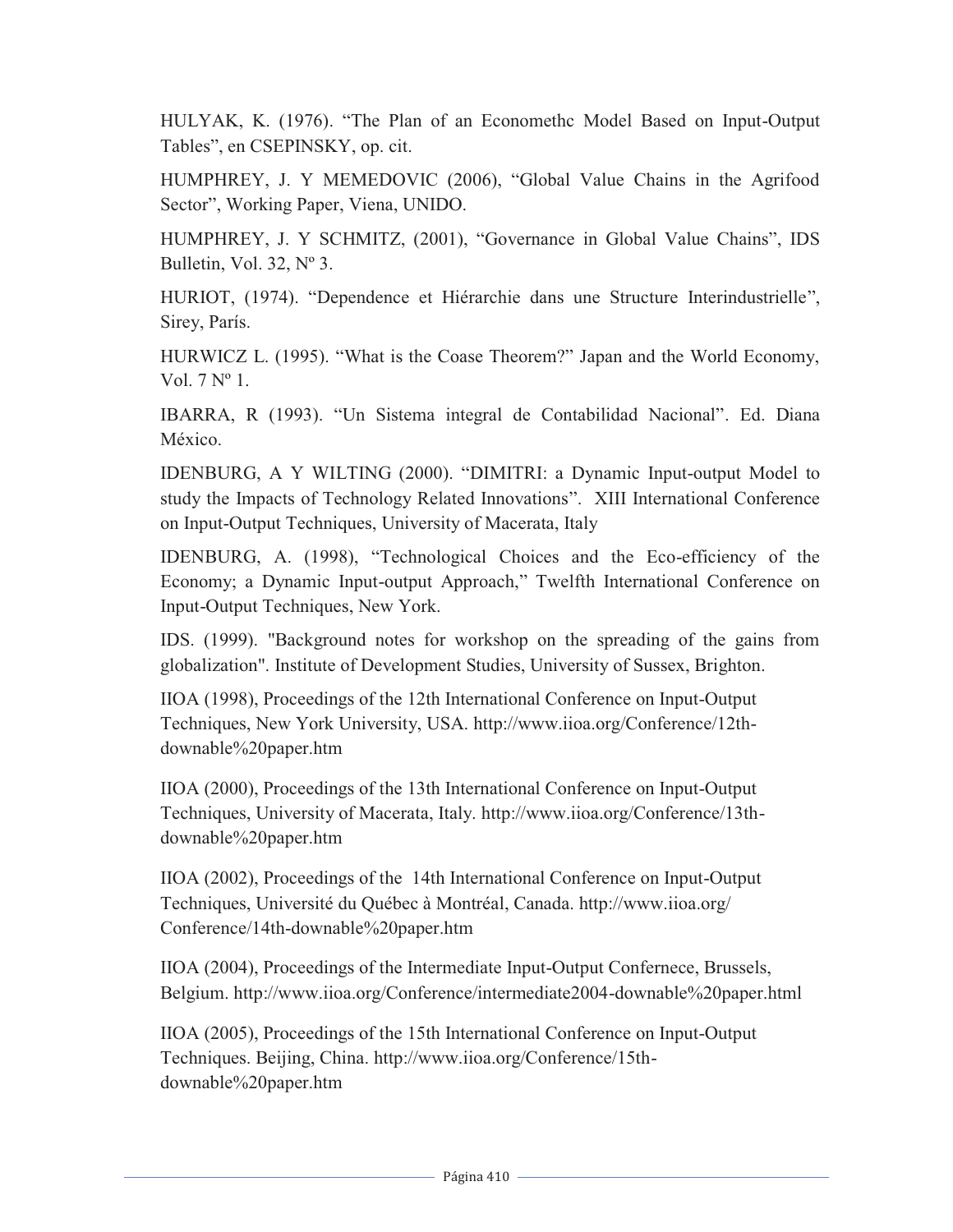IIOA (2006), Proceedings of the Intermediate Input-Output Confernece. Sendai, Japan. http://www.iioa.org/Conference/intermediate2006-downable%20paper.htm

IIOA (2007), Proceedings of the 16th International Conference on Input-Output Techniques. Istanbul, Turkey**.** http://www.iioa.org/Conference/16thdownable%20paper.html

IIOA (2008), Proceedings of the The Intermediate Input-output Meeting. Seville, Spain. http://www.iioa.org/Conference/19th-downable%20paper.htm

IIOA (2009), Proceedings of the 17th International Input-output Conference. Sao Paulo, Brazil. http://www.iioa.org/Conference/17th-downable%20paper.htm

IIOA (2010), Proceedings of the 18th International Input-output Conference, Sydney, Australia. http://www.iioa.org/Conference/18th-downable%20paper.htm

IIOA (2011), Proceedings of the 19th International Input-Output Conference, Alexandria, USA. http://www.iioa.org/Conference/19th-downable%20paper.htm

IIURWICZ, L (1955). "Input-Output Analysis and Economic Structure", American Economic Review, N. 45.

INDEC (1997) "Matriz Insumo Producto Argetina 1997", ISBN 950-896-289-5

INDEC (2001). "Matriz Insumo-Producto Argentina, 1997". Instituto Nacional de Estadística y Censos

INSTITUTO DE DESARROLLO ECONOMICO (1973). "Contabilidades Regionales y Tablas Input-Output a Nivel Regional", Instituto de Desarrollo Económico, Madrid.

INSTITUTO DE ESTADÍSTICA DE ANDALUCÍA (1999). "Sistema de Cuentas Económicas de Andalucía. Marco Input-Output 1995". Sevilla: IEA.

INSTITUTO NACIONAL DE ESTADÍSTICA E INFORMÁTICA DE PERÚ (2001). "Multiplicadores de la Economía Peruana. Una aplicación de la Tabla Insumo-Producto de 1994". Colección: Cambio de Año Base de las Cuentas Nacionales del Perú. Año Base, 1994, N° 6.

INSTITUTO NACIONAL DE ESTADÍSTICAS DE ESPAÑA (INE). (1995). "Nota metodológica sobre la tabla simétrica de la economía española para 1995", España.

ISARD, W. (1951): "Interregional and Regional Input-Output Analysis; A. Model of Space-Economy", Review of Economics and Statistics, Vol. 33.

IVEPLAN (1993). "Modelos Macroeconómicos y Matrices Insumo-Producto".

JACKSON Y MURRAY (2004), "Alternative Input-Output Matrix Updating formulations", Economic System Research, Vol. 16, No. 2.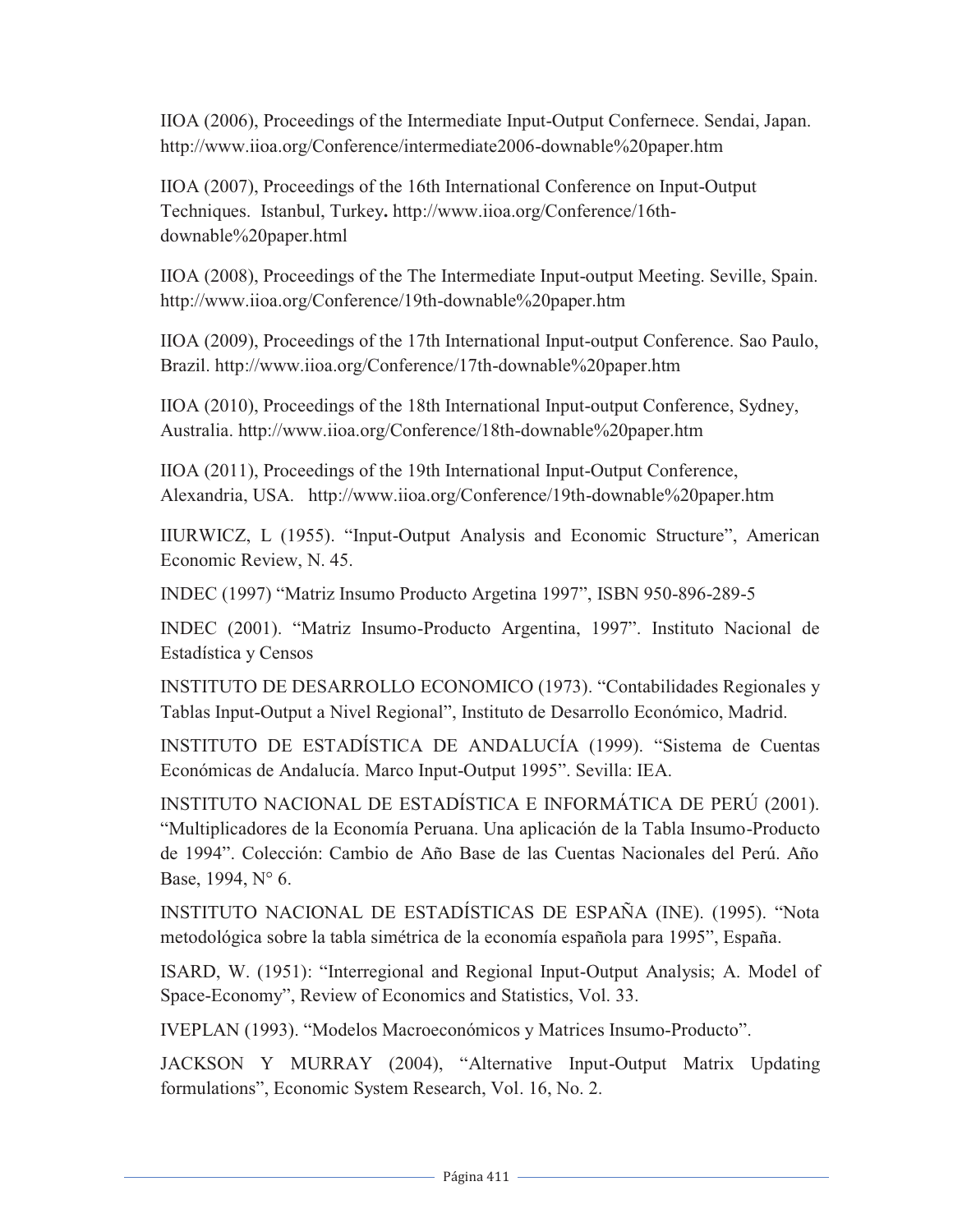JACKSON Y MURRAY (2004), "Alternative Input-Output Matrix Updating formulations", Economic System Research, Vol 16, No. 2.

JACKSON, RANDALL y WEST (1989). "Perspectives on Probabilistic Input-Output Analysis", en "Frontiers of Input-Output Analysis". Oxford University Press. Nueva York.

JACOBS, M (1996), "La economía verde", Icaria, Barcelona. ISBN 84-7426-274-7.

JENSEN, B. Y LARSEN (2004). "General Equilibrium Dynamics of Multi-Sector Growth Models". NUS Research Seminar. Singapore.

JENSEN, R. (1980). "The Concept of Accuracy in Regional input-Output Models", International Regional Science Review, vol. 5, N. 2.

JENSEN. K. (1996). "Coloured Petri Nets. Basic concepts, analysis methods and practical use". EATCS on Theoretical Computer Science. Springer-Verlag, Berlin.

JILEK, J. (1971). "Choix des Coefficientes Techniques les Plus Importants d'Aprés des Tableaux Normalisés d'Echanges Interindustrielles de Vingt Pays de la CEE", Reunión d'experts sur l'analyse comparative des strcutures economiques des pays de la CEE, Genève.

JOHNSON, P. (2003). "Agricultural Processing and the WA Economy: A General Equilibrium Analysis". Research Papers: Economic Services Group and Regional Economists Ross Kingwell

JONES, H. (1988). "Introducción a las Teorías Modernas del Crecimiento Económico". Segunda Edición. Edit. Antoni Bosch. España.

JONES, R. Y KENEN (1985). "Handbook of International Economics", Amsterdam, North-Holland

JOOSTEN. S. (1994). "Trigger Modeling for Workflow Analysis", en Chorus and Benczur, "Proceedings CON'94: Workflow Management, Challenges, Paradigms and Products", Vienna.

JUNIUS Y OOSTERHAVEN (2003). "The solution of updating or regionalizing a matrix with both positive and negative entries", Economic System Research, N. 15.

KALMBACH Y KURZ (1992), "Chips und Jobs", Metropolis, Marburg.

KANTOROVICH, L. (1939): "Mathematical Methods in the Organization and Planning of Production", Management Science, Vol. 6, N. 4.

KAPLINSKY R. (1998). "Globalization, Industrialization and Sustainable growth: the pursuit of the nth rent". IDS Discussion Paper No 365

KAPLINSKY, R. (2000), "Globalization and Equalization: what can be learned from value chain analysis", The Journal of Development Studies, Vol. 37, N° 2.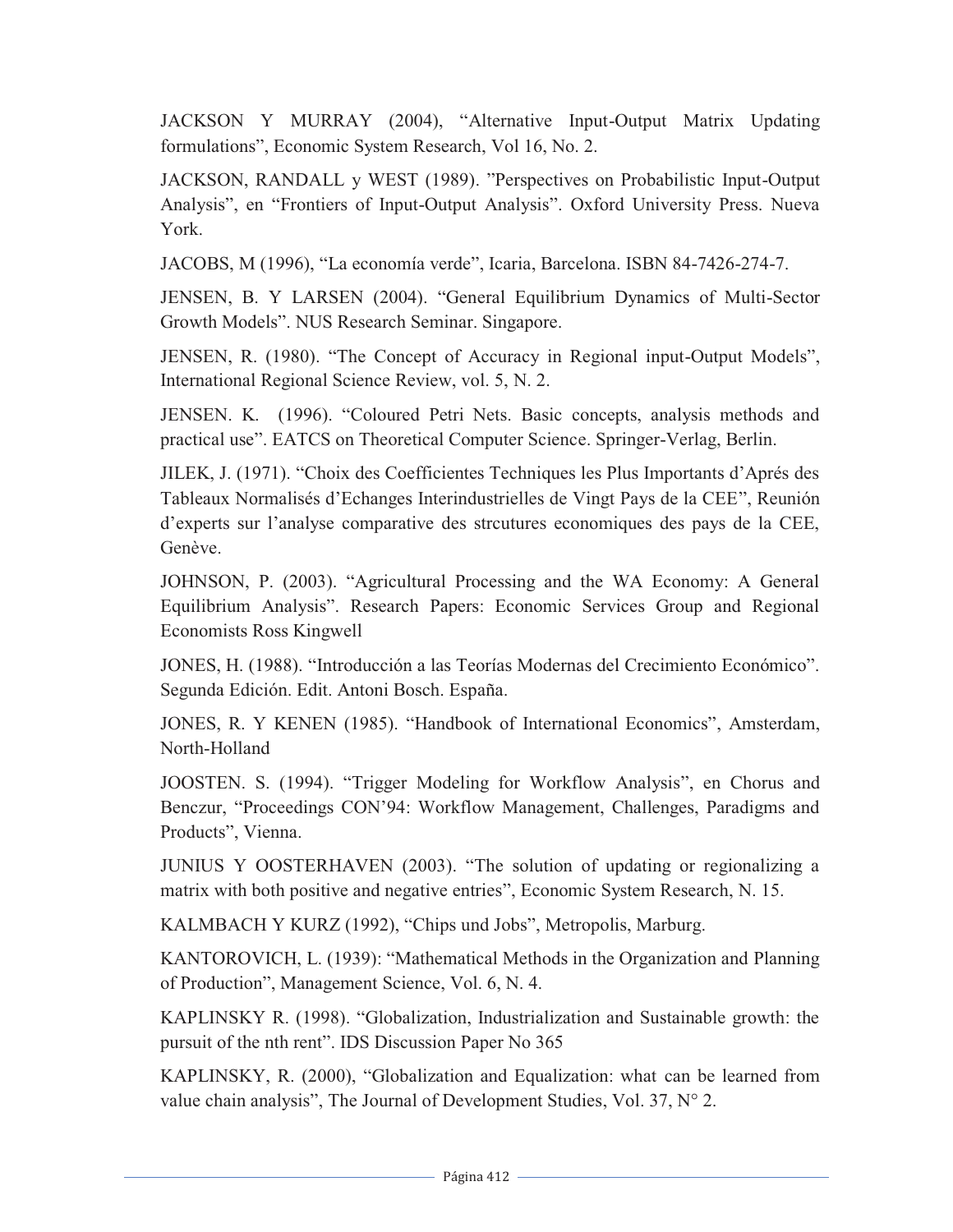KAUFMANN, A. (1976). "Puntos y flechas. Teoría de grafos". Ed. Marcombo. Barcelona.

KEHOE, T. (1996). "Social Accounting Matrixes and Applied General Equilibrium Models". Federal Reserve Bank of Minneapolis. Research Department.

KELLY, G. (1999). "Strategy for Y2K and Beyond (retail supply-chain planning)". Chain Store Age Executive, Vol. 75, Is. 6.

KIJENNE, R. (1954). "Walras, Leontief and the Interdependence of Economic Activities", Quarterly Journal of Economics, LXVII1, N. 3.

KING, J. (2003), "Companion to Post Keynesian Economics", Edward Elgar. Chentelham. ISBN 1840646306.

KING, R. Y REBELO (1990). "Public policy and economic growth: developing neoclassical implications", Journal of Political Economy.

KLAASSEN, L. (1967). "Methods of Selecting Industries for Depressed Areas", OECD, París.

KLAASSEN, L. y VAN WICKEREN, (1969). "Interindustrial Reasons: An Attraction Model", en BOS. Op.cit.

KLEIN, L. (1958). "Manual de Econometría", Aguilar, Madrid.

KOHLI, M. (2001). "The Leontief-BLS partnership: a new framework for measurement". Monthly Labor Review, Labor Statistics, New York.

KONIJN, PAULUS y STEENGE (1995). "Compilation of Input-Output Data from the National Accounts". Economic Systems Research, N. 7.

KOOPMANS, T. (1951). "Activity Analysis of Production and Allocation", John Wiley and Sons, New York.

KOOPMANS, T. (1951). "Alternative Proof of the Substitution Theorem for Leontief Models in the Case of Three Industries", en ROOFMANS. Op. cit.

KOP JANSEN, P. (1994). "Analysis of Multipliers in Stochastic Input-Output Models". Regional Science and Urban Economics, N. 24.

KOP JANSEN, P. y TEN RAA (1990). "The Choice of Model in the Construction of Input-Output Coefficients Matrices". International Economic Review, N. 31.

KORZENIEWICZ, M. (1994). "Commodity chains and marketing strategies: Nike and the global athletic footwear industry", en GEREFFI Y KORZENIEWICZ, op. cit.

KOSACOFF, LÓPEZ Y PEDRAZZOLI (2007). "Comercio, Inversión y Fragmentación del Mercado Global: Está quedando atrás América Latina?", Serie Estudios y Perspectivas N° 39, Oficina de la CEPAL en Buenos Aires.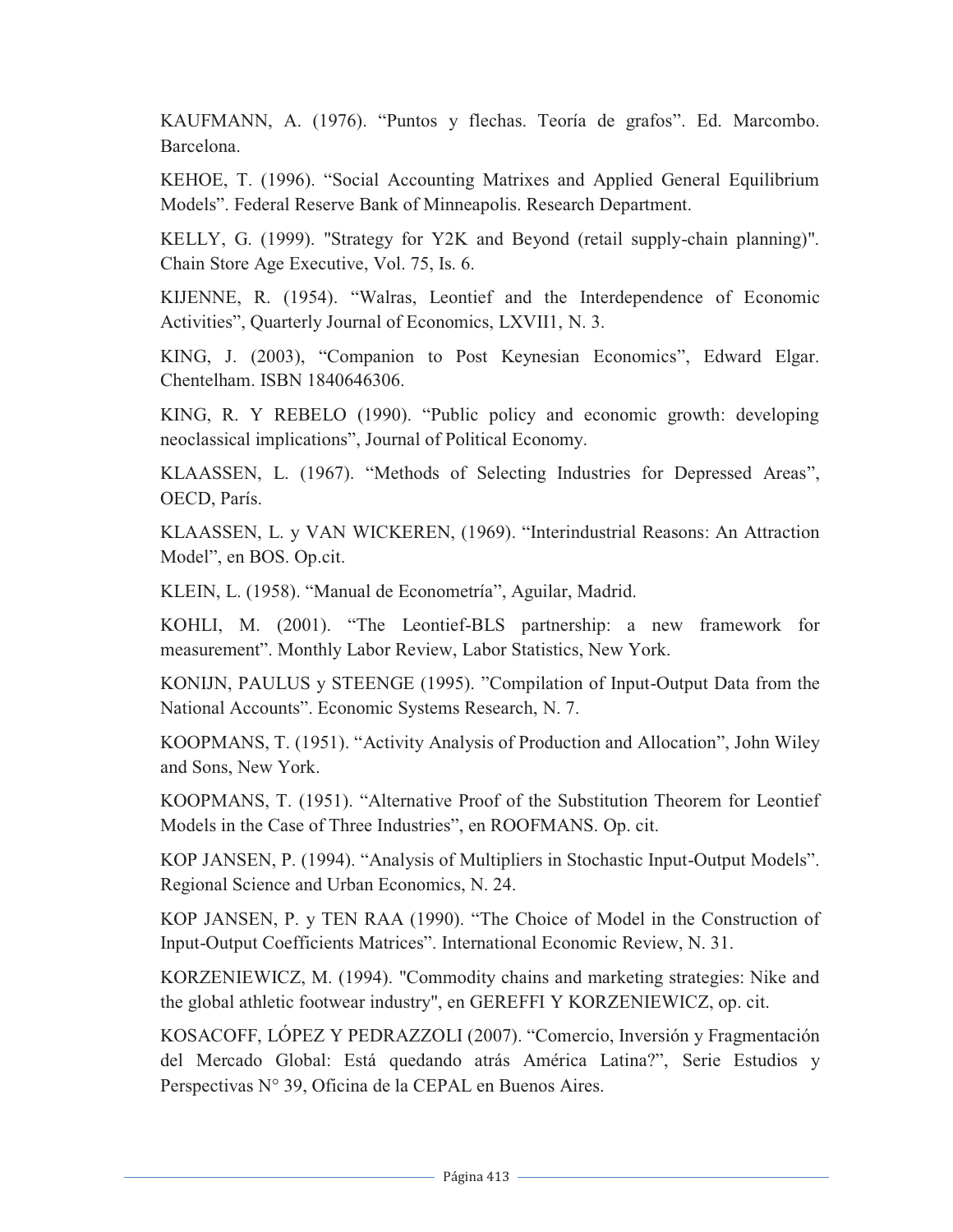KOULOPOULOS. T. (1997). "The Workflow Imperative. Van Nostrand Reinhold", en LAWRENCE, "Workflow Handbook", Workflow Management Coalition. John Wiley and Sons, New York.

KREWERAS, G. (1972). "Graphes, Chaînes de Markov et Quelques Applications Economiques", Dolloz, París,

KUMAR, N. (1996). "The power of trust in manufacturer-retailer relationship". Harvard Business Review, Vol. 74, No. 6.

KURZ, H. Y SALVADORI (1998). "The Dynamic Leontief Model and the Theory of Endogenous Growth". Twelfth International Conference on Input-Output Techniques, New York.

LAGUNA, C. (2003). "El modelo de Insumo-Producto. Aplicación básica y extensiones". Instituto Politécnico Nacional. Centro de Investigaciones Socioeconómicas. Universidad Tecnológica de México.

LAHIRI, S. (1983). "A Note on the Underestimation and Overestimation in Stochastic Input-Output Models". Economic Letters, N. 13.

LAHIRI, S. y SATCHELL (1985). "Underestimation and Overestimation of the Leontief Inverse Revisited". Economic Letters, N. 18.

LAHR, M. Y MESNARD, L. (2004), "Bi proportional techniques in input output analysis: table updating and structural analysis", Economic System Research, volume 16, N. 2.

LALL, S. (2000), "Technological Change and Industrialization in the Asian Newly Industrializing Economies: Achievements and Challenges", en KIM Y NELSON, "Technology, Learning, & Innovation. Experiences of Newly Industrializing Economies", Cambridge University Press. Cambridge.

LANGE, O. (1964). "Introducción a la Econometría", Fondo de Cultura Económica.

LANGE, O. (1970). "Ensayos sobre Planificación Económica", Ed. Ariel.

LANTNER, R. (1974). "Théorie de la dominance économique". Ed. Dunod, París.

LAVOIE, MÉRETTE Y SOUISSI (2001). "A Multi-Sector Multi-Country Dynamic General Equilibrium Model with Imperfect Competition". Department of Finance, Working Paper, Economic Studies and Policy Analysis Division, Economic and Fiscal Policy Branch.

LAZZARINI, CHADDAD Y COOK (2001), "Integrating supply chains and network analyses: The study of net chains", Chain and Network Science, Vol. 1 N. 1.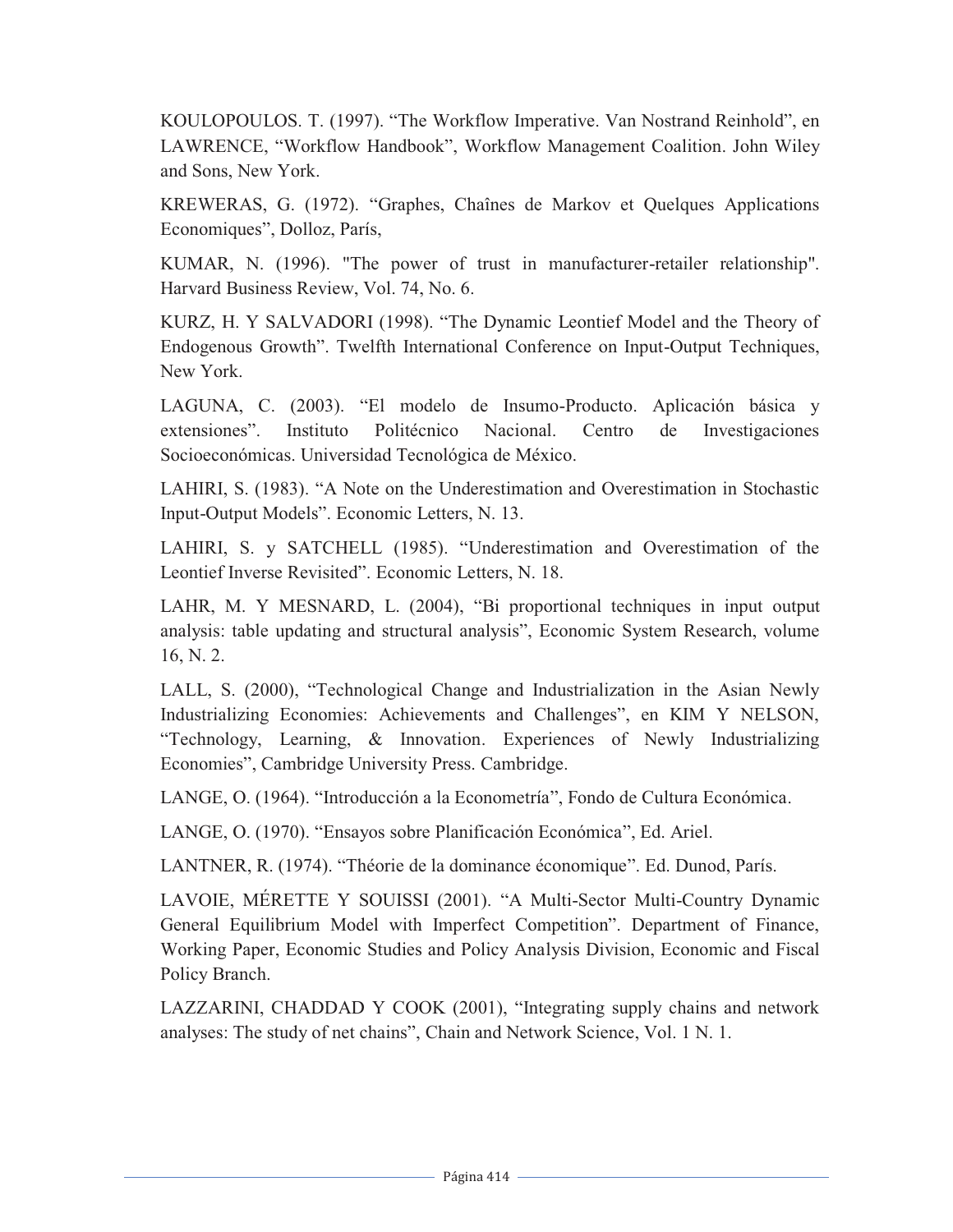LEE, N. Y CASON, J. (1994). "Automobile commodity chains in the NICs: A comparison of South Korea, Mexico, and Brazil". En: GEREFFI Y KORZENIEWICZ, op. cit.

LEONG, K. (2002). A dynamic computable general equilibrium (CGE) model of the New Zealand economy. New Zealand Treasury, Working Paper, 02/07, Wellington, New Zealand.

LEONTIEF, V (1975). "Análisis económico input-output"; 2da Edición; Editorial Ariel, Barcelona.

LEONTIEF, V. (1936). "Quantitative Input and Output relations in the Economic System of the United States", The Review of Economic Statistics, Vol. 18, N. 3.

LEONTIEF, V. (1952), "Some Basic Problems of Structural Analysis", Review of Economics and Statistics, Vol. 34, N. 1.

LEONTIEF, V. (1957): "Input-Output Analysis", en Enciclopedia Internacional de las Ciencias Sociales, Aguilar, vol. 6.

LEONTIEF, V. (1966). Input-Output Economics, Oxford University Press.

LEONTIEF, V. (1970). "Análisis Económico Input-Output", Ed. Gustavo Gill, Barcelona.

LEONTIEF, V. (1970). "Environmental Repercussions and the Economic Structure An Input-Output Approach," Review of Economics and Statistics Nº 52 Vol. 3.

LEONTIEF, V. (1973). "Análisis económico input-output". Ed. Ariel, Barcelona.

LEONTIEF, V. (1983). "Análisis económico Input-Output", Hispamérica, Buenos Aires.

LEONTIEF, V. (1987). "Input-Output analysis", The New Palgrave. A Dictionary of Economics, vol. 2.

LEONTIEF, V. et al (1953). "Studies in the Structure of the American Economy", Oxford University Press, New York, 1953,

LEONTIEF, V. Y DUCHIN (1986). "The Future Impact of Automation on Workers", Oxford University Press, New York.

LEONTIEF, W. y STROUT, A. (1970): "Análisis Input-Output Multi regional", en LEONTIEF (1970; pp. 31 7-356).

LEVÍN, P. (1997). "El Capital Tecnológico". Catálogos, Buenos Aires.

LI, W. (2010). "A Structural Growth Model and its Applications to Sraffa's System". 18th International Input-output Conference, Sydney, Australia.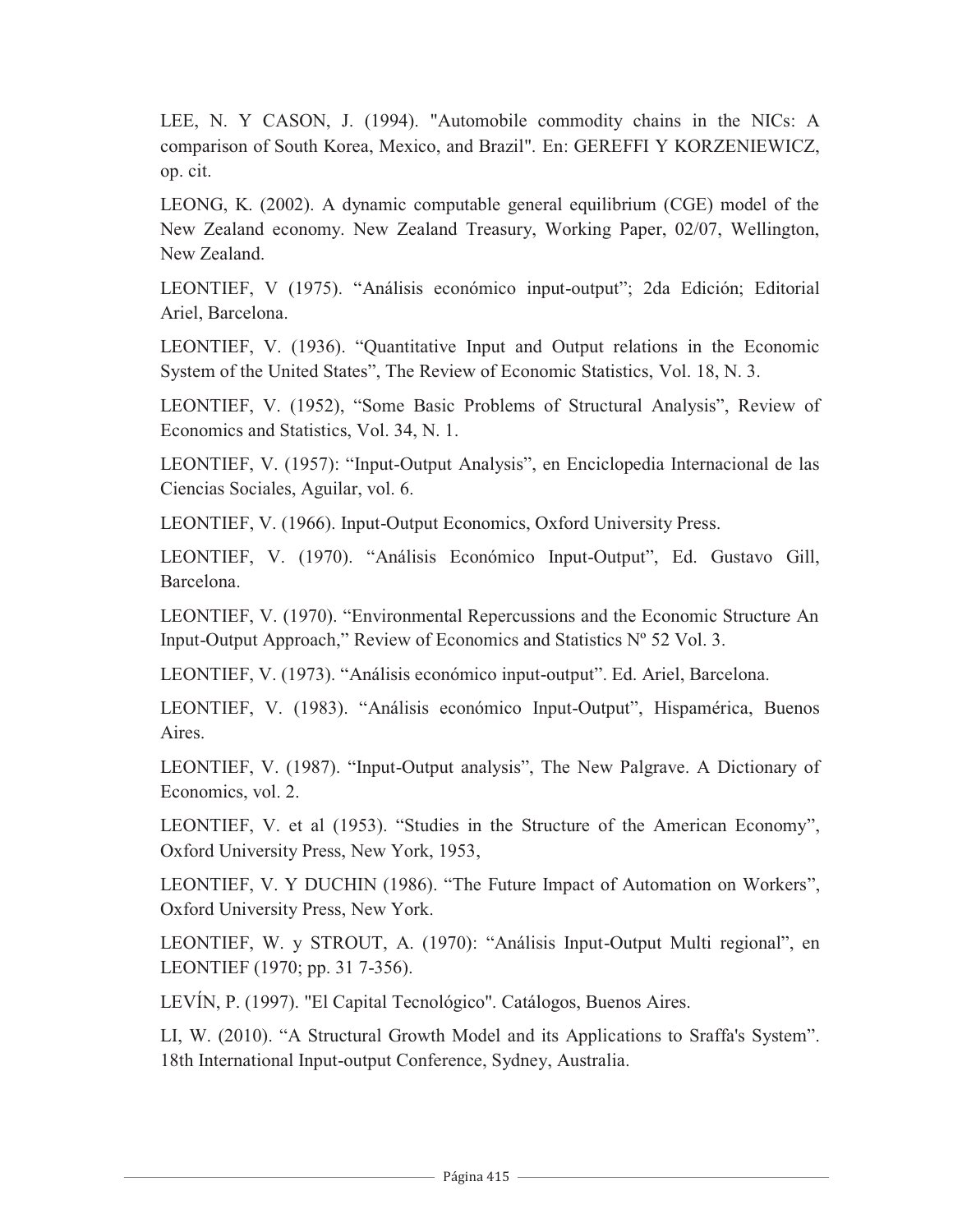LIEW, C. (2001). "The Dynamic Variable Input-Output Model: An Advancement from the Leontief Dynamic Input-Output Model.Annals of Regional Science", Vol. 34, N. 4, University of Central Oklahoma.

LINK, A. (1951). "Case study of R&D efficiency in an ATP Joint Venture". Journal of technology transfer, Vol. 23, N. 2.

LIU, X y HEWINGS, G. (2011). "Grey Neural Network and Input-Output Combined Forecasting Model and Its Application in Sub-sector Energy Related Carbon Dioxide Emissions Estimation in China". 19th International Input-Output Conference, Alexandria, USA.

LOFGREN, LEE Y ROBINSON (2002). "A Standard Computable General Equilibrium (CGE) Model in GAMS". International Food Policy Research Institute, Washington, D.C.

LONG, J. Y PLOSSER (1983). "Real Business Cycles". Journal of Political Economy. Vol. 91, N° 1.

LOS, B. (2009). "Input-Output Analysis: An Impact Study". 17th International Inputoutput Conference in Sao Paulo, Brazil.

LUNDVALL B. (1992). "User-producer relationships, national systems of innovation and internationalization", en LUNDVALL, "National systems of innovation. Towards a theory of innovation an interactive learning". Ed. Pinter. Londres.

MACDONALD, J. (2000). "Concentration in agribusiness". Agricultural Outlook Forum 2000.

MAGRETTA, J. (1998). "Fast global, and entrepreneurial: supply chain management, Hong Kong style". Harvard Business Review, Vol. 76, No. 5.

MALIZIA, E Y BOND, D. (1974). "Empirical test of RAS method of inter industry coefficient adjustment", Journal of Regional Science, Vol.14, Nº3.

MARIÑA, A (1995). "Componentes del cambio en la capacidad sectorial de creación e inducción de empleo: un enfoque de Insumo-Producto". Dep. de Economía de la Univ. Metropolitana. Unidad de Azcapotzalco. México.

MARSHALL, A. (1961). "Principles of Economics", ed. Macmillan.

MARTÍNEZ ALIER, J (1999), Introducción a la economía ecológica", Ed. Rubes, Barcelona. ISBN 84-497-0073-6.

MARTÍNEZ ALIER, J Y ROCA JUSMET, J (2000), "Economía ecológica y política ambiental", PNUMA. Fondo de Cultura Económica, México D.F. ISBN 968-16-5998- 8.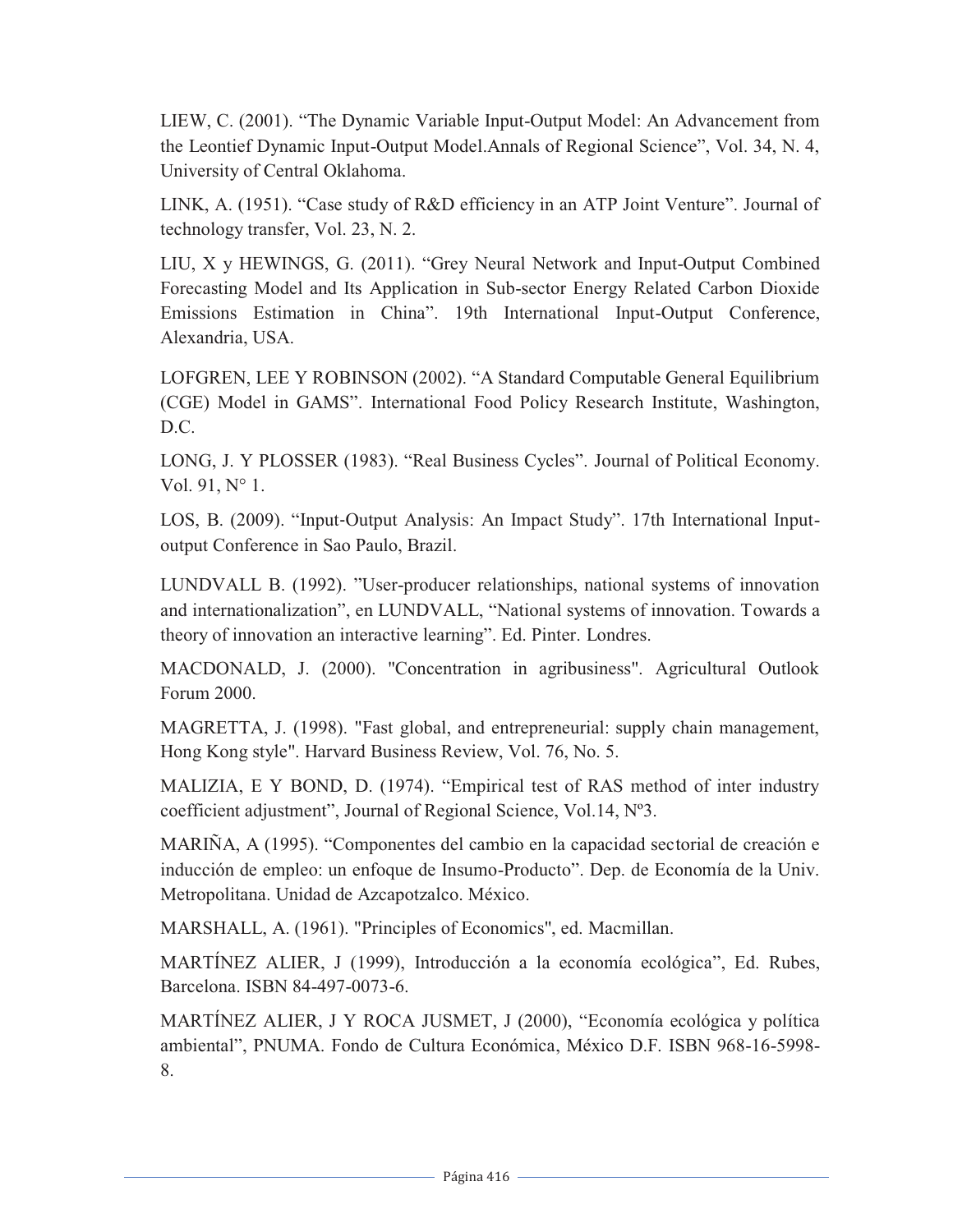MARTÍNEZ ALIER, J Y SCHLÜPMANN, K (1991), "La ecología y la economía", Fondo de Cultura Económica, México D.F. ISBN 968-16-3616-3.

MARTÍNEZ, MORALES Y VALDEZ (2001). "Cambios estructurales en la demanda por trabajo en Chile". Vol. 4, Nº 2.

MATHEWS, J. (1999). "A Silicon Island of the East: Creating a semiconductor industry in Singapore". California Management Review, Vol. 41, No. 2.

MATUSZEWSKI, PIflS y SAWYER (1963), "L'Ajuste. ment Periodiquc des Systemes de Relations Interindustriefles: Canadá 1949-1958", Econométrica, vol. 31.

MAYUMI, K. Y GOWDY, J. (1999), "The contributions of Georgescu-Roegen. Bioeconomics and sustainability", Ed. Edward Elgar, Cheltenham. ISBN 1-85898-667- 2.

MCGILVRAY, J. (1977). "Linkages, Key Sectors and Development strategy", en "Structure, System and Economic Policy". University Press, Cambridge.

MCKENZIE, L. (1957): "An Elementary Analysis of the Leontief System", Econométrica, Vol. 25.

MCLEAN, M. Y SHEPHERD, P. (1976). "The Importance of Models Structure", Futures, N. 8.

MESNARD, L. (1989). "Note about the theoretical foundations of biproportional methods" , Ninth International Conference on Input-Output Techniques, Keszthely,

MESNARD, L. (2002), "Normalizing biproportional methods", The Annals of Regional Science, Vol. 36, N. 1.

MILLER, R.E. Y BLAIR, P.D. (1985). "Input-Output Analysis, Foundations and Extensions", Prentice-Hall Inc., New Jersey.

MINISTERIO DE ASUNTOS AGRARIOS PROVINCIA DE BUENOS AIRES (2007), "Ante un nuevo escenario, nuevas medidas. Propuesta del Ministerio de Asuntos Agrarios de la Provincia de Buenos Aires para una mejor comercialización de las carnes en la República Argentina", La Plata.

MINISTERIO DE ECONOMÍA (2001) "Modelo Insumo-Producto. Argentina 1997". Versión en soporte magnético.

MOCHÓN, F (1993), "Economía. Teoría y Política", McGraw-Hill, Madrid. ISBN 84- 481-0164-2.

MONTAÑO, A (1988) "Interpretación Dinámica de los estados financieros, Nueva Técnica Presupuestal". Editorial Trillas México.

MONTEVERDE, E (1981) "Cuentas nacionales: Nociones"; Series de trabajos metodológicos y sectoriales No. 14, Banco Central de la República Argentina.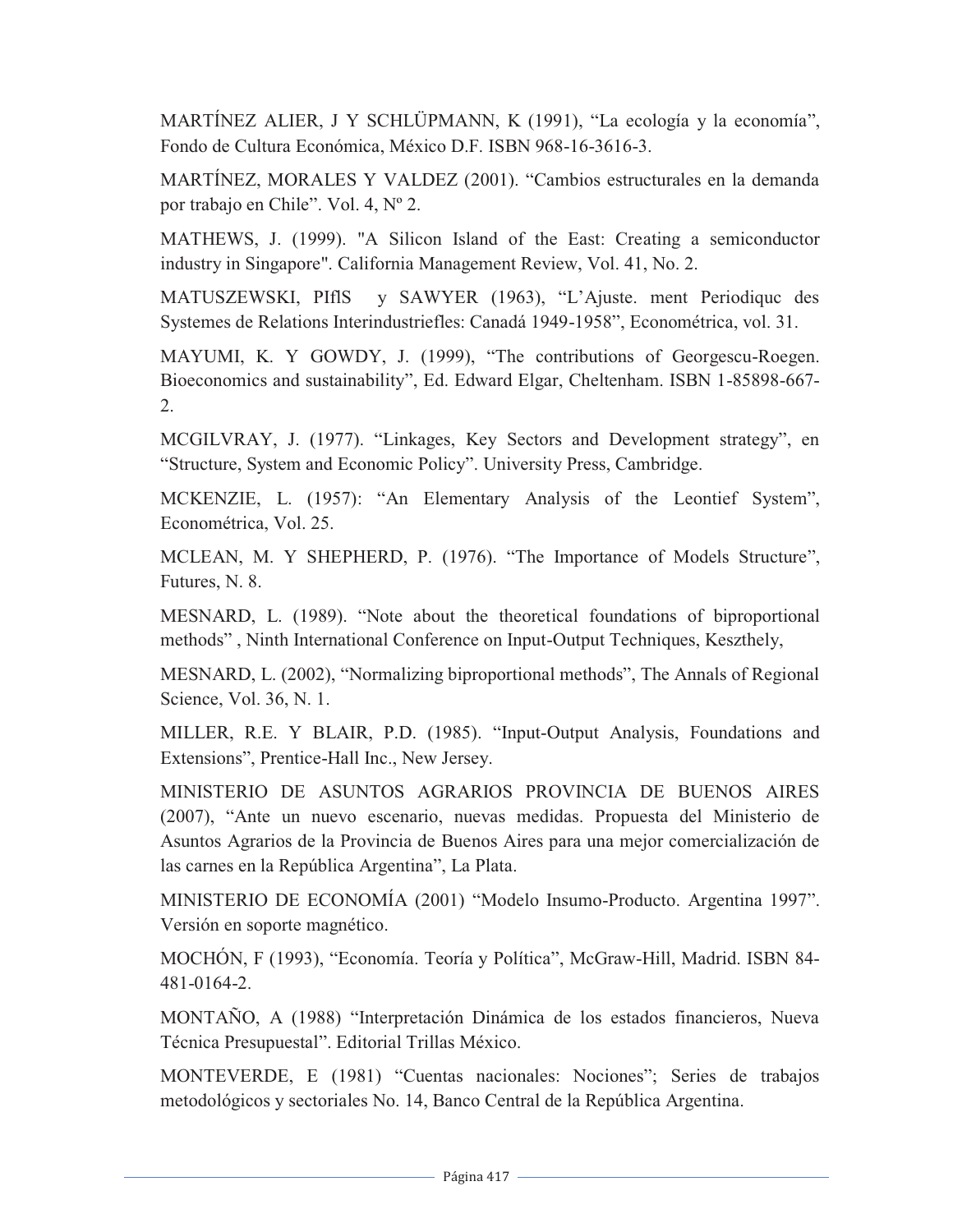MONZÓN, I. (2000). "Impactos en la industria molinera del proceso de apertura e integración de la economía argentina". CENES, Documento de Trabajo.

MORGENSTERN, O. (1950). "The Stability of Inverses of Input-Output Matrices", Econométrica, vol. 18, N. 2.

MORGENSTERN, O. (1954). "Economic Activity Analysis", John Wiley, New York.

MORILLAS, A. (1979). "Multiplicadores y Modelo de Empleo en el Análisis Input-Output. El Caso de Andalucía, en Metodología y Aplicaciones del Análisis Input-Output", I.D.R. de Sevilla y Banco de Bilbao.

MORILLAS, A. (1983). "Indicadores "Topológicos" de las Características Estructurales de una Tabla Input-Output", Investigaciones Económicas, N. 20.

MORILLAS, A. (1983). "La Teoría de Grafos en el Análisis Input-Output. La Estructura Productiva Andaluza". Universidad de Málaga.

MORILLAS, LLANES Y CARDENOTE (2005). "Estimación y actualización anual de matrices de contabilidad social: aplicación a la economía española para los años 1995 y 1998". Estadística Española. Vol. 47. Núm.159.

MORILLAS, ROB LES y DIAZ. (2009). "Fuzziness In I-O Analysis. Associated Graph". 17th International Input-output Conference in Sao Paulo, Brazil.

MORRISON, PIETROBELLI Y RABELLOTTI (2006), "Global Value Chains and Technological Capabilities: A Framework to Study Industrial Innovation in Developing Countries", Innovation systems for Competitiveness and Shared Prosperity in Developing Countries, India.

MOSES, L. (1955): "The Stability of lnter regional Trading Patterns and Input-Output Analysis", American Economic Review, Vol. 45.

MOUGEOT, DURU y AURAY (1977). "La Structure Productive Francaise", Económica, París.

MÜLLER, A Y LAVOPA, A. (2005). "Devaluación y Sustitución de Importaciones en Argentina. Ensayo de Actualización al Año 2003 De La Matriz Insumo Producto.", Documento de Trabajo. CEPED. UBA

MUN-HENG, T. (1995). "Projecting the Leontief inverse directly by the RAS method. National University of Singapore". 12th International Conference on Input- Output Techniques, New York.

MURATA. T. (1989) "Petri Nets: Properties, Analysis and Applications". Proceedings of the IEEE, N. 77.

NACIONES UNIDAS (1969) "Clasificación Industrial Internacional Uniforme de todas las actividades económicas"; Informes estadísticos; Serie M No. 4, Rev. 2 Nueva York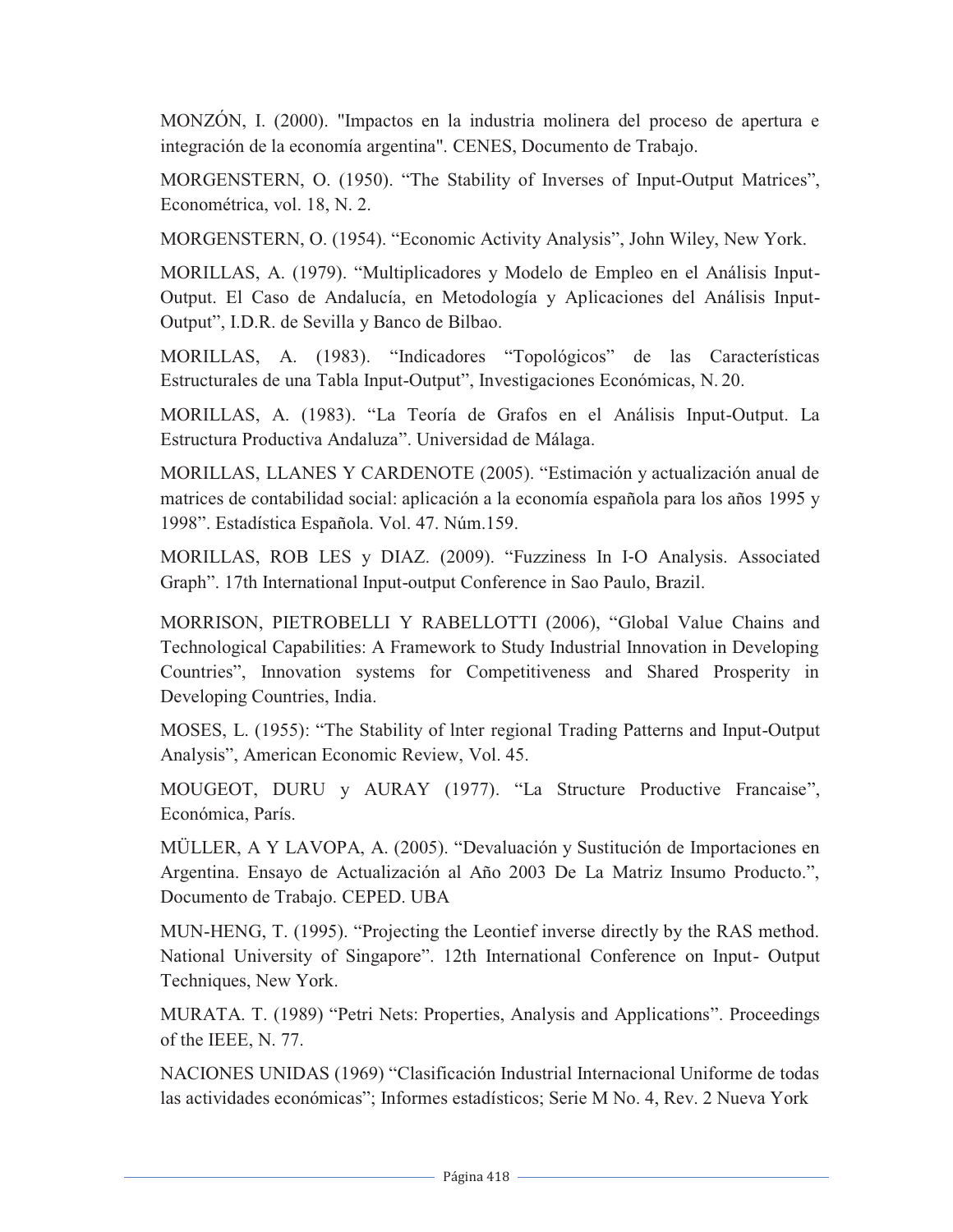NACIONES UNIDAS (1970) "Un sistema de cuentas nacionales"; Estudios de Métodos; Serie F. No. 2, Rev. 3; Nueva York.

NACIONES UNIDAS (1971) "Principios fundamentales del sistema de balances de la economía nacional"; Estudios de Métodos Serie F.No.17; Nueva York;.

NACIONES UNIDAS (1974) "Problemas y análisis de las tablas de insumo-producto"; Estudios de Métodos; Serie F. No. 14, Rev. 1; Nueva York.

NACIONES UNIDAS (1975) "Manual de contabilidad nacional"; ST/ESA/STAT.77; Nueva York.

NACIONES UNIDAS (1977) "Directrices relativas a los principios de un sistema de estadísticas de precios y cantidades"; Informes estadísticos; Serie M No 59; Nueva York.

NACIONES UNIDAS (1979) "Manual de cuentas nacionales a precios constantes"; Informes estadísticos; Serie M No. 64; Nueva York.

NACIONES UNIDAS (1990). "Clasificación Industrial Internacional Uniforme de todas las Actividades Económicas", Oficina de Estadística, Informes Estadísticos, Serie M, Nº 4, Rev. 3, Nueva York.

NACIONES UNIDAS (1993). "Transnational Corporations and integrated international production". World Investment Report.

NACIONES UNIDAS (1995). "Problemas y Análisis de las Tablas de Insumo-Producto", Oficina de Estadística, Estudios de Métodos, Serie F, Nº 14, Rev.1, Nueva York.

NACIONES UNIDAS (1999). "Foreign direct investment and the challenge of development", World Investment Report.

NACIONES UNIDAS (2000). "Manual sobre la compilación y el análisis de los cuadros Insumo-Producto". Autor, Nueva York.

NAGELS, J. (1970). "Génese Contenu et Prolongements de ¿a Notion de Reproduction du Capital selon Karl Marx, Boùguillebert, Quesnay y Leontiev", Université Ubre de Bnixelles, Institut de Sociologié.

NAREDO, J (2006), "Raíces económicas del deterioro ecológico y social", Siglo XXI, Madrid. ISBN 978-84-323-1245-8.

NAREDO, J Y VALERO, A (1999), "Desarrollo económico y deterioro ecológico", Argentaria, Madrid. ISBN 84-7774-981-7.

NAREDO, J. (1987), "La economía en evolución. Historia y perspectivas de las categorías básicas del pensamiento económico", Siglo XXI, Madrid. ISBN 84-323- 0611-8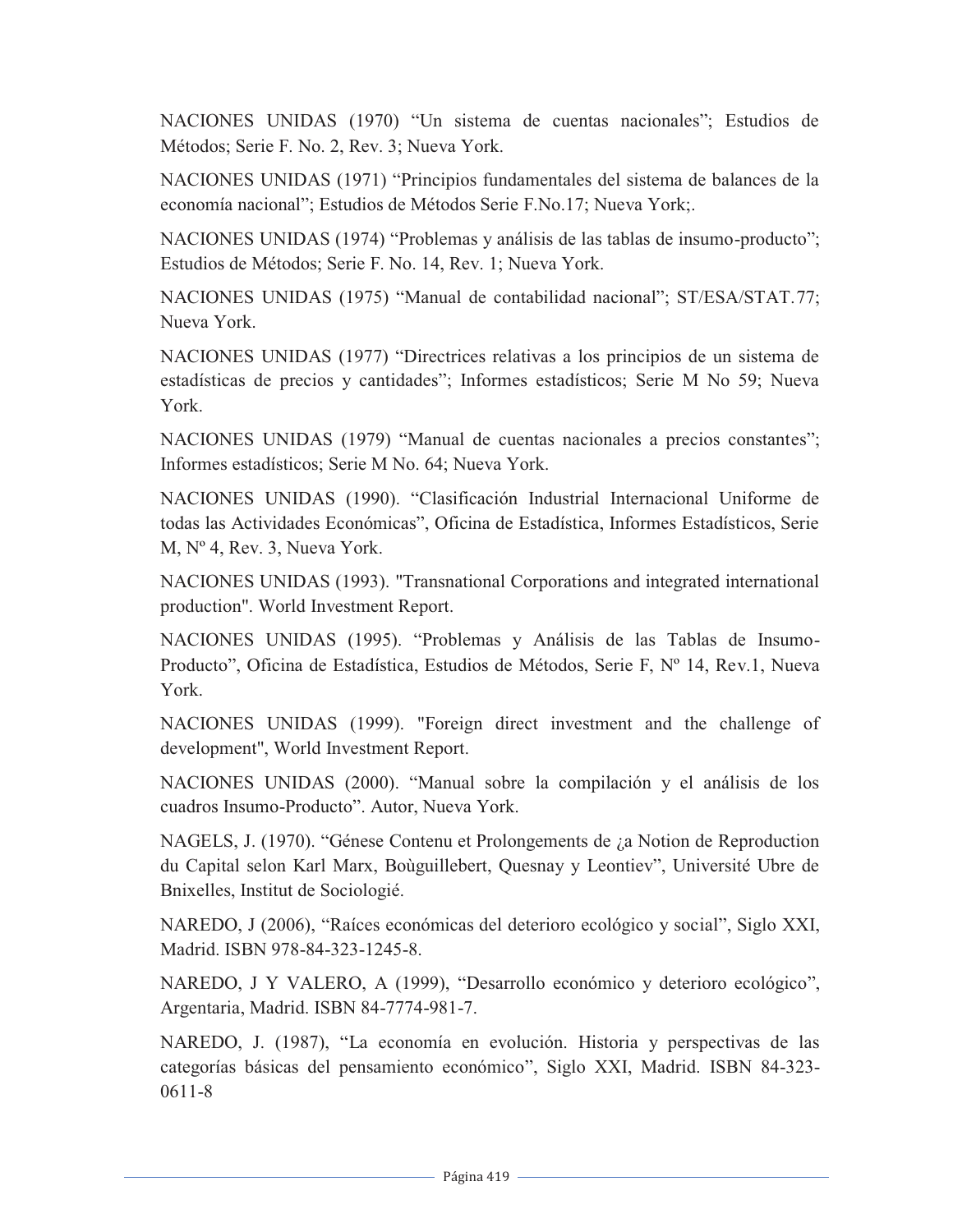NATIONAL BUREAU 0F ECONOMIC RESEARCH (1955). "Input-Output Analysis: An Appraisal", Princeton University Press.

NATIONAL INSTITUTE OF PUBLIC HEALTH AND THE ENVIRONMENT RIVM (1999), "Milieu balans 99"; Het Nederlandse milieu verklaard, Samson H.D. Tjeenk Willink, Alphen aan den Rijn.

NATIONAL INSTITUTE OF PUBLIC HEALTH AND THE ENVIRONMENT RIVM, AND STATISTICS NETHERLANDS CBS (1999), "Milieu compendium 1999" Online, en http://www.rivm.nl/milieucompendium/index.html.

NELSON (1995). "Recent evolutionary theorizing about economic change". Journal of Economic Literature. Vol. 33.

NEMŒINOV, V. (1963). "The Use of Statistical and Mathematical Methods in Soviet Planning", en BARNA op. cit.

NETHERLANDS ECONOMIC INSTITUTE (1953). "Input-Output Relations", Stenfert Kroese, Leiden.

NICHOLSON, W. (1998). "Teoría Microeconómica". Edit. Mc Graw Hill. Buenos Aires.

NIKAIDO, I. (1978) "Métodos Matemáticos del Análisis Económico Moderno", Vicens Vives, Barcelona.

NOUVE, NGANOU, TSIMPO, y WODON. (2008). "Micro simulation with SAM Multipliers". Intermediate Input-output Meeting, Seville, Spain.

OBSERVATORIO PYME REGIONAL SUDOESTE DE LA PROVINCIA DE BUENOS AIRES (2007) "Informe de la Industria Manufacturera. Año 2007"

OKAMURA, A. (2009). "Measurement Of Innovation In Input-Output Framework". 17th International Input-output Conference in Sao Paulo, Brazil.

OKUYAMA, HEWWINGS, SONIS E ISRAILEVICH (2000), "An econometric analysis of bi-proportional properties in an economic input-output modeling system", Discussion Paper, Regional Economics Applications Laboratory, University of Illinois y Federal Reserve Bank of Chicago.

OKUYAMA, SONIS Y HEWINGS (2002). "Structural Change of the Chicago Economy: A Temporal Inverse Analysis". 14th International Conference on Input-Output Techniques, Montreal, Canada.

OLIVERA, M (s/f) "La tabla de insumo-producto"; Serie de trabajos metodológicos y sectoriales No. 8; Banco Central de la República Argentina; Buenos Aires.

ORE, O. (1962). "Theory of Graphs", American Mathematical Society.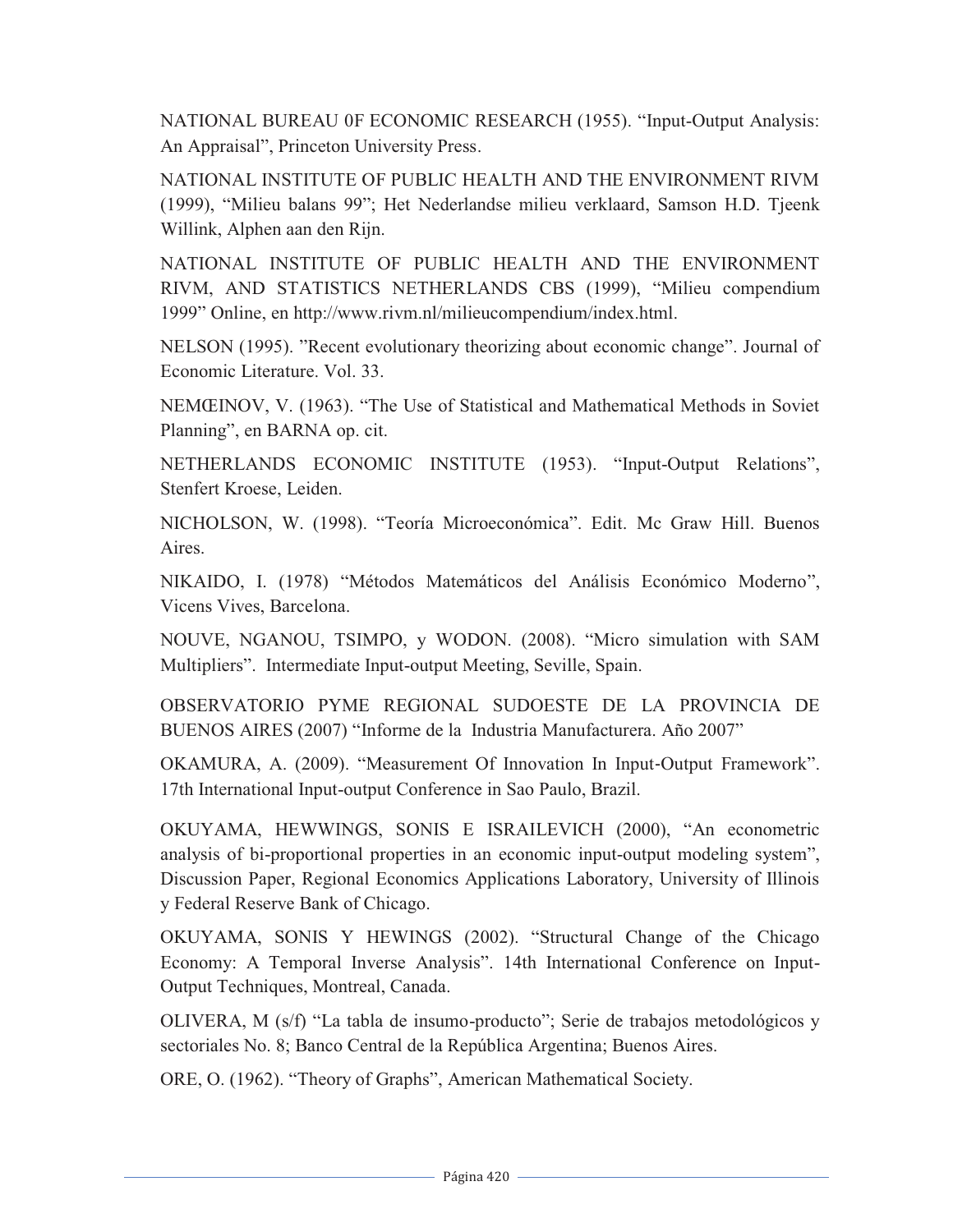ORE, O. (1970). "Les Graphes et leurs Applications", Dunod, París.

ORGANISATION FOR ECONOMIC CO-OPERATION AND DEVELOPMENT, AND WORLD BANK (2003). "Handbook of National Accounting: Integrated Environmental and Economic Accounting", United Nations, New York.

OZAKI, I. (1970): "Economies of Scale and Input-Output Coefficients", en CARTER y BRODY op. cit.

PAELINCK, J. y NIJKAMP (1975). "Operational Theory and Method in Regional Economics", Ed. Saxon House.

PAELINK, J. et al (1966). "Etude Comparée des Tableaux d'Entrées et de Sorties des Communautés Européennes", CERUNA,Namur.

PARK, GORDON, MOORE y RICHARDSON. (2011), "Constructing a Flexible National Interstate Economic Model (FlexNIEMO)". 19th International Input-Output Conference, Alexandria, USA.

PARK, S (1973). "On Input-Output Multipliers with Errors in Input-Output Coefficients". Journal of Economic Theory, N. 6.

PATINKIN, DON. (1965). "Money, interest, and prices", Second Edition. Harper & Row, Publishers, New York.

PAVÍA Y CABRER (2004) "Espacio y comercio interregional en España. Estudios de Economía Aplicada Vol. 22.

PAVÍA Y CABRER (2003). "Flujos demográficos regionales: un análisis Input-Output". Estadística Española, Vol. 45, N. 154.

PEARCE, D. Y KERRY (1995), "Economía de los Recursos Naturales y del Medio Ambiente", Celeste Ediciones, Madrid. ISBN 84-87553-56-7.

PEDREÑO. A. (1986)."Deducción de las tablas input-output: consideraciones críticas a través de la contrastación "survey-nonsurvey". Investigaciones Económicas, Vol. X Nº 3.

PERDOMO, M. (1993) "Análisis e Interpretación de Estados Financieros, Ediciones Contables y Administrativas", Ed. ECASA.

PETERSON, W. (1991). "Advances in Input-Output Analysis: Technology, Planning and Development", Oxford University Press.

PETRECOLLA, D. Y BIDART (2009) "Condiciones de competencia en cadenas agroalimentarias claves de América Latina y el Caribe", IICA, San Jose.

PETRI. C.A. (1962) "Kommunikation mit Automaten". Institut f¨ur instrumentelle Mathematik, Bonn. (trad. al ingles)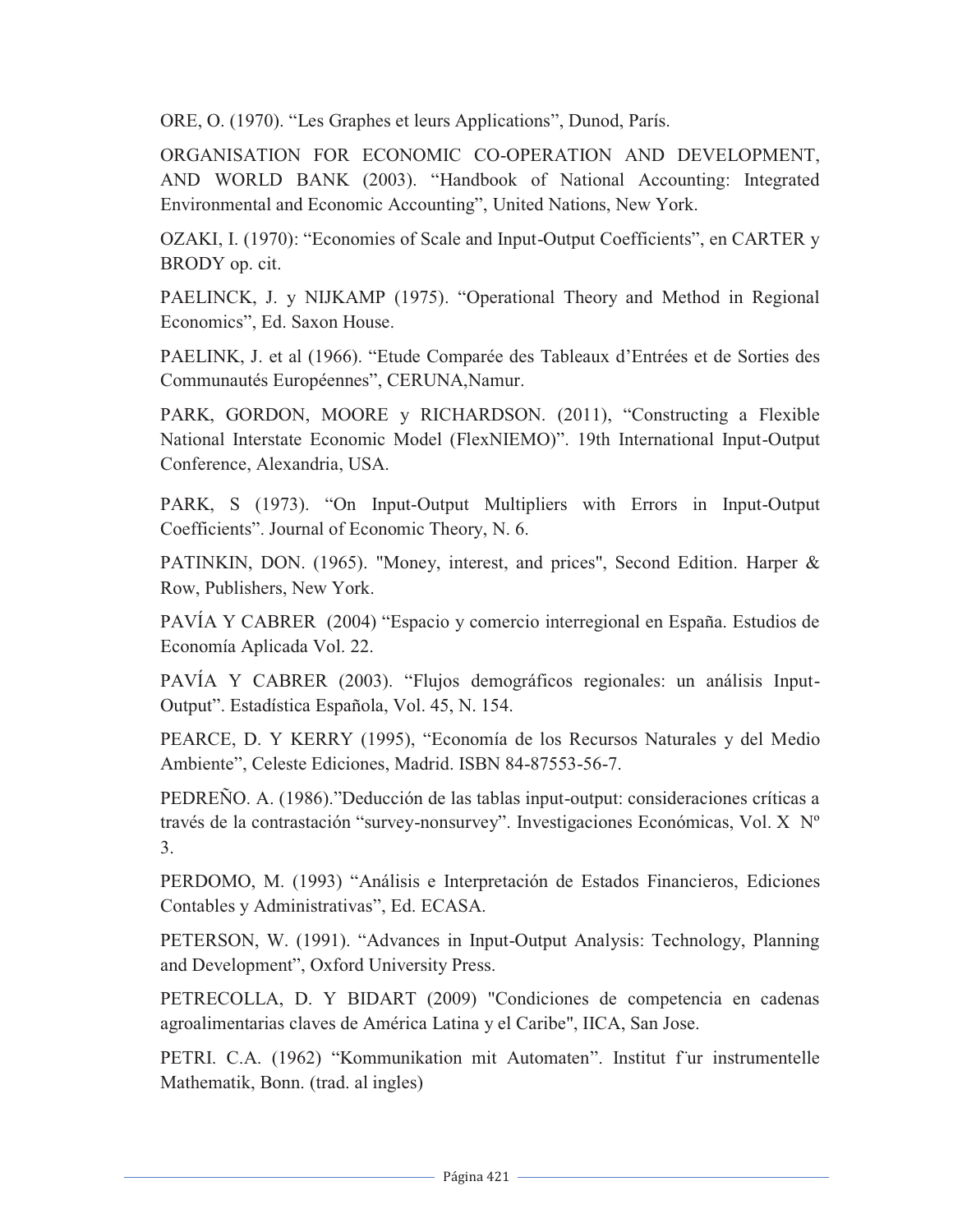PIGOU, A. C. (1920). "The Economics of Welfare", Macmillan, London.

PIGOU, A.C. (1910): "A Method of Determining the Numerical Value of Elasticity of Demand", Economic Journal, Vol. 20, N. 80.

PINDYCK, R. Y RUBINFELD (1981), "Econometric Models and Economic Forecasts", McGraw-Hill Book Company, Singapore.

PISANO, G. Y WHEELWRIGHT, S. (1995). "The new logic of high-tech R&D". Harvard Business Review, Vol. 73, No. 5.

POLANYI, K (1989), "La Gran Transformación", La Piqueta, Madrid. ISBN 84-7731- 047-5.

POLENSKE, K. y OLKA (1976). "Advances in Input-Output Analysis", Ed. Ballinger, Cambridge, Mass.

POLO, C. Y VALLE (2002). "Un análisis Input-Output de la economía balear". Estadística Española, Vol. 44, N. 151.

PONSARD, C. (1969) "Un Modéle Topologuique d'Equilibre Economique Interrégional", Dunod, París.

POULON, F. (1980). "Graphe, Crise et Circuit Keynesien", Revue d'Economie Politique, N. 4.

POWELSON, J (1973) "Contabilidad económica"; Fondo de Cultura Económica, México.

PREM S. (1975). "Linkages, Key Sectors in some Underdeveloped Countries". En : KYKLOS, Vol. 28, N. 1.

PUENTES, R. (1993). "Modelos de Determinación del Producto, el Empleo y Precios. Una Aplicación del modelo Insumo- Producto al Caso Venezolano" , UCV, Caracas, Venezuela.

PULIDO, A Y FONTANELA, E (1993). "Análisis input output: Modelos, Datos y Aplicaciones". Ed. Pirámide, S.A. Madrid

QUAN KIU, A. (2001). "Nuevos enfoques de utilización de la Matriz de Insumo-Producto, aportes" Revista de la Facultad de Economía, BUAP. Año VII, N. 19.

QUAN KIU, Y DOMÍNGUEZ (1996) "Contabilidad Social". Universidad Autónoma de Puebla.

QUANDT, R. (1958). "Probabilistic Errors in the Leontief Systems". Naval Research Logistics Quarterly, N. 5.

QUANDT, R. (1959). "On the Solution of Probabilistic Leontief Systems". Naval Research Logistics Quarterly, N. 6.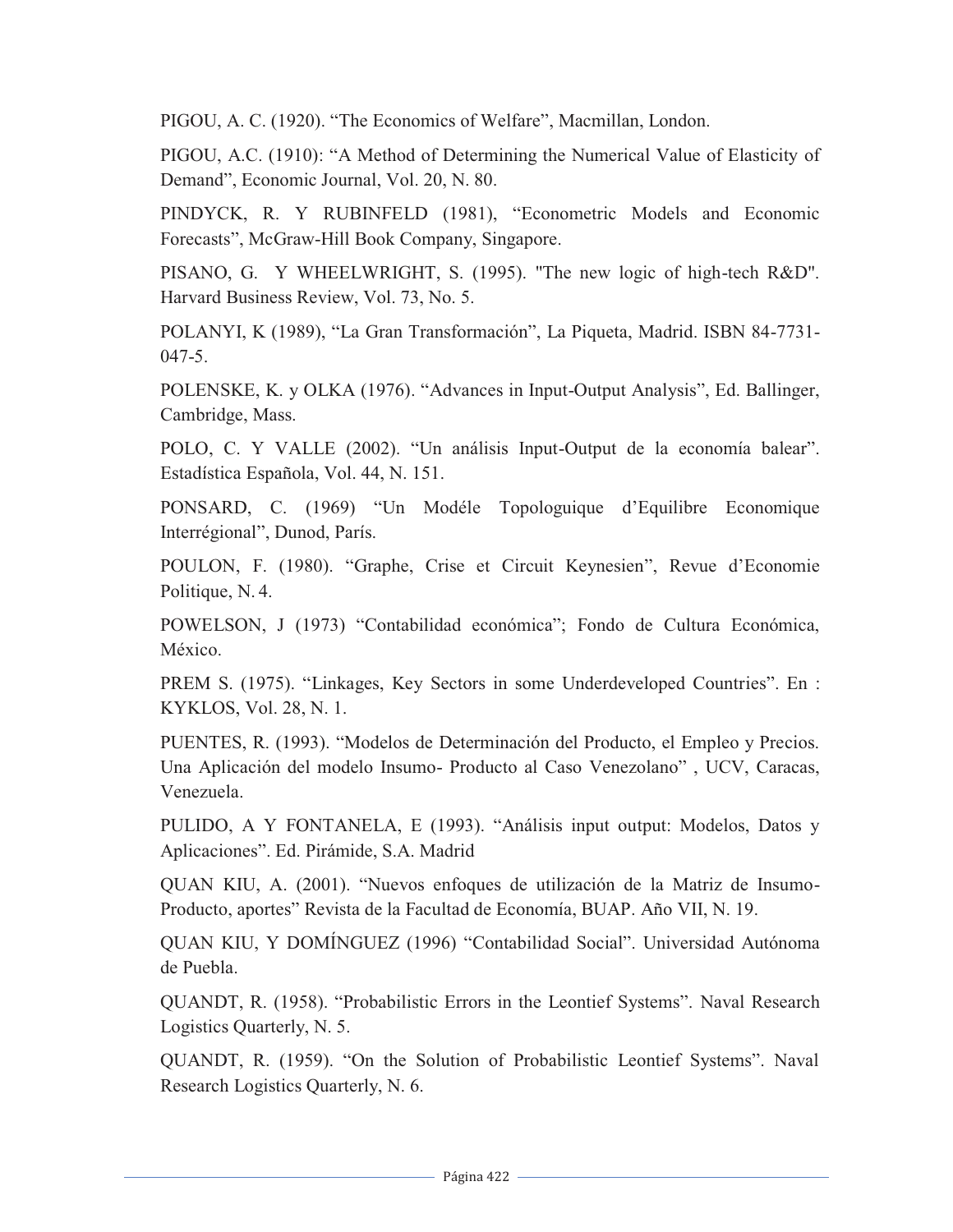RAINER, N Y RICHTER (1992). "Some Aspects of the Analytical Use of Descriptive Make and Absorption Tables". Economic Systems Research, N. 4.

RAMA Y WILKINSON, (2008), "Foreign direct investment and Agro-food value chains in developing countries: a review of main issues", Commodity Market Review, FAO, Roma.

RASMUSSEN, P. (1963). "Relaciones Intersectoriales", Aguilar, Madrid.

REARDON T. Y BERDEGUÉ (2002), "The Rapid Rise of Supermarkets in Latin America: Challenges and Opportunities for Development", Development Policy Review, N. 4.

REARDON, CODRON, BUSCH, BINGEN Y HARRIS (2001), "Global Change in Agrifood Grades and Standards: Agribusiness Strategic Responses, Developing Countries", International Food and Agribusiness Management Review, N. 2.

REARDON, T. Y FARINA (2001), "The rise of Private Food Quality and Safety Standards: Ilustration from Brazil", International Food and Agribusiness Association, Sydney.

REISIG. W. (1985). "Petri nets: an introduction", en "Monographs in theoretical computer science", EATCS series. Springer-Verlag, Berlin.

REY, G. y TILANUS, C. (1963). "Input-Output Forecast for the Netherlands", Econométrica, vol. 31.

RICHARDSON, H. (1972). "Input-Output and Regional Economics". Ed. Weidenfeld, Londres.

RILEY, V. y ALLEN, L (1955), "Interindustrial Economic Studies", Ed. John Hopkins, Baltimore.

ROBINSON, J (2004), "squaring the circle? Some thoughts on the idea of sustainable development", Ecological Economics Vol. 48. ISSN 0921-8009.

ROLAND-HOLST, D. (1989). "Bias and Stability of Multiplier Estimates". Review of Economics and Statistics, N. 71.

ROPKE, I (2004), "The early history of modern ecological economics", Elsevier, Amsterdam. ISSN 0921-8009.

ROPKE, I (2005), "Trends in the development of ecological economics from the late 1980s to the early 2000s", Elsevier, Amsterdam. ISSN0921-8009.

ROSE, A. (1984), "Technological Change and Input-Output Analysis: an Appraisal", Socio-Economic Planning Sciences, N. 18.

ROSE, A. Y MIERNYK, W. (1989). "Input-output Analysis, the First Fifty Years", Economic Systems Research, Vol. 1, N. 2.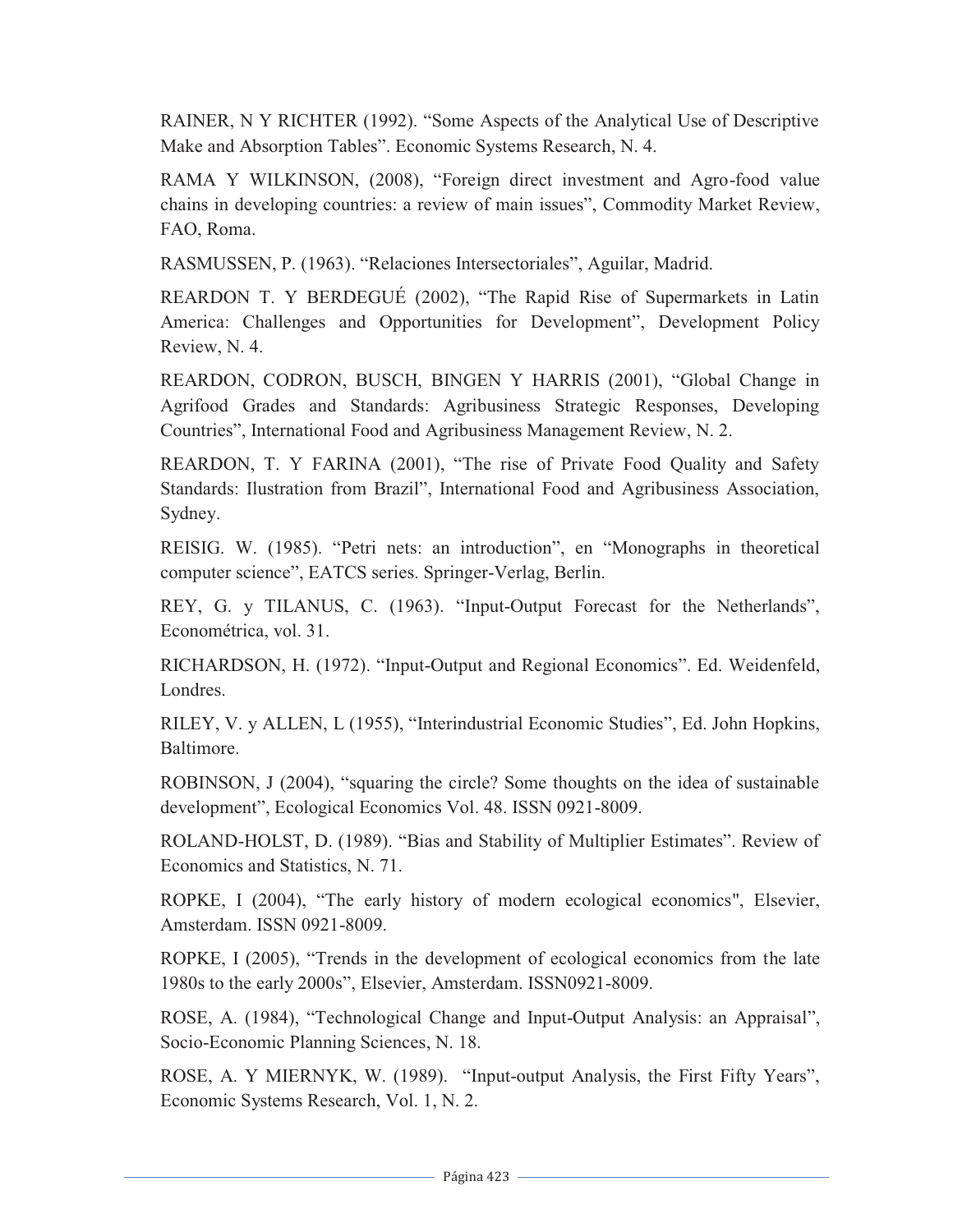ROSENBLATT, D. (1957). "On Linear Models and the Graphs of Minskowski-Leontief Matrices", Econometrica, Vol. 25, N. 2.

ROSSIER, E. (1978). "La Notion de Cohésion et l'Analyse des Structures Interdépendantes", Cahiers du Depártement d'Econométrie, Université de Genéve.

ROSSIER, E. (1980). "Economic Structural", Económica, Paris.

ROUND, J. (1978). "An interregional input-output approach to the evaluation of nonsurvey methods". Journal of Regional Science, Vol. 18 N. 2.

ROY, B. (1970) "Algébre Moderne et Theorie des Graphes", Dunod, París.

ROZENOV, R. (1998). "Use of Input-Output tables in the Analisis of Structural Changes: The Case of Bulgaria". Center for Economic Reform and Transformation. Heriot-Watt University, Edinburgh.

RUEDA CANTUCHE, J. (2004). "Stochastic Input-Output Analysis of the Andalusian Economy". Universidad Pablo de Olavide de Sevilla, España.

RUEDA-CANTUCHE, J y TEN RAA, T. (2008). "The choice of model in the construction of industry coefficients matrices". Intermediate Input-output Meeting, Seville, Spain.

SAAR VAN HAUDERMEIREN (1998), "Manual de economía ecológica". Instituto de ecología política.

SÁEZ, F. (1992). "Estudio del Modelo Insumo-Producto a través de la utilización de tecnologías no lineales". Universidad Central de Venezuela. Caracas.

SALVADORI, N (2003), "The Theory of Economic Growth: A Classical perspective", Ed. Edward Elgar. ISBN 978-1843-760-10-8.

SAMUELSON, P. (1951): "Abstract of a Theorem Concerning Substitubility in Open Leontief Model", en KOOPMANS, op cit..

SCHMITZ (1997). "Collective efficiency and increasing returns". IDS working paper 50, University of Sussex, Brighton.

SCHMITZ, H Y KNORRINGA P. (1996) "Learning from global buyers". IDS working paper 100, University of Sussex, Brighton.

SCHMITZ, H. (1999). "From ascribed to earned trust in exporting clusters". Journal of International Economics, Vol. 48.

SCHMITZ, HUBERT. (1999b. "Global Competition and local cooperation: success and failure in the Sinos Valley". World Development, Vol. 27, No. 9.

SCHUMPETER, J. (1971). "Historia del Análisis Económico", Ariel, Barcelona.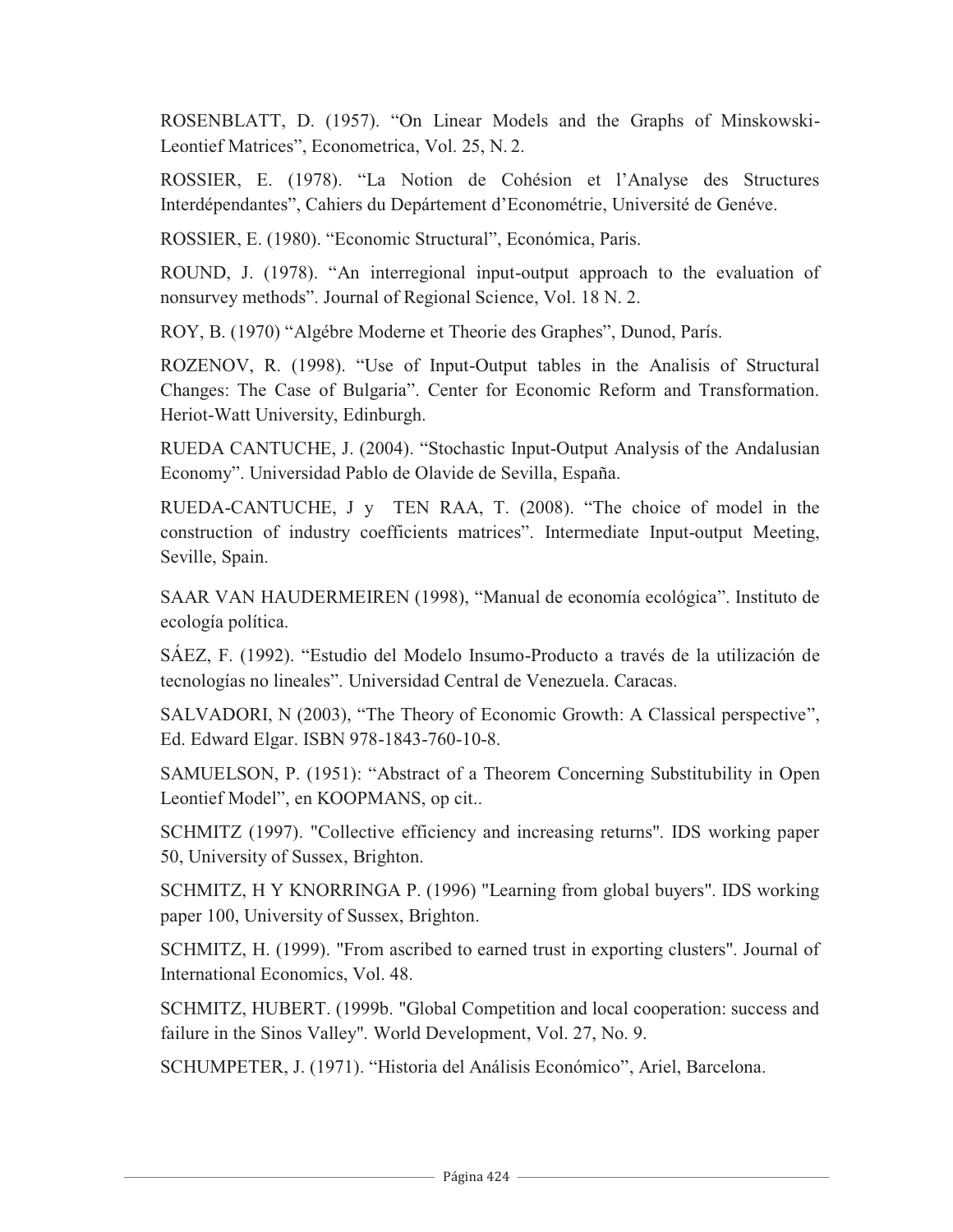SCULLEY, A. Y WOODS, W. (1999). "B2B exchanges. The killer application in the Business-to-Business Internet Revolution". ISI publications.

SECRETARÍA DE AGRICULTURA, GANADERÍA, PESCA Y ALIMENTOS DE ARGENTINA (2002). "Contabilidad Social del Sector Agroalimentario: Apertura y construcción de la primera versión". Dirección Nacional de Mercados Agroalimentarios, Argentina.

SECRETARIA DE PROGRAMACIÓN Y PRESUPUESTO (1979) "La Matriz de insumo-producto como instrumento de análisis y programación económica". Coordinación General del Sistema Nacional de Información. México

SEGURA, J. (1966). "Estructura y Proyección en el Modelo Input-Output", Estadística Española, N. 17.

SEGURA, J. (1967): "Hipótesis y Condiciones de Equilibrio en el Modelo Input-Output", Estadística Española, N. 79.

SETTANNI, E y EMBLEMSVAG, J. (2008). "Enterprise Input-Output Accounting: a nondeterministic approach". Intermediate Input-output Meeting, Seville, Spain.

SHOVEN, J. Y J. WHALLEY (1992). "Applied General Equilibrium Analysis", Cambridge University Press, Cambridge.

SICA, D (2001). "Industria y territorio: un análisis para la provincia de Buenos Aires". Instituto Latinoamericano y del Caribe de Planificación Económica y Social. ILPES. Santiago de Chile, CEPAL.

SIMON, H. (1953). "Causal Ordering and Identifiability", en HOOD y KOOPMANS, "Studies in Econometric Method", Yale University Press.

SIMONOVITS, A (1975). "A Note on the Underestimation and Overestimation of the Leontief Inverse". Econometrica, N. 43.

SOBEK, LIKER Y WARD (1998). "Another look at how Toyota integrates product development". Harvard Business Review, Vol. 76, No. 4.

SOFRANKO, FREIRICHS, SAMY Y SWANSON (1998) "Will farmers organize: structural change and loss of control over production". (s/d)

SOLOW, R. (1952): "On the Structure of Linear Models", Econométrica, Vol. 20, N. 1.

SONIS, M. Y HEWINGS, G. (2000). "Introduction to Input-Output Structural Q-Analysis". Web page: www.uiuc.edu/unit/real.

STAHMER, C (1985). "Transformation Matrices in Input-Output Compilation", en SMYSHLYAEV, "Input-Output Modeling", Springer, Nueva York.

STEWART F. Y GHANI E. (1991). "How significant are externalities for development?", World Development. Vol. 19 No 6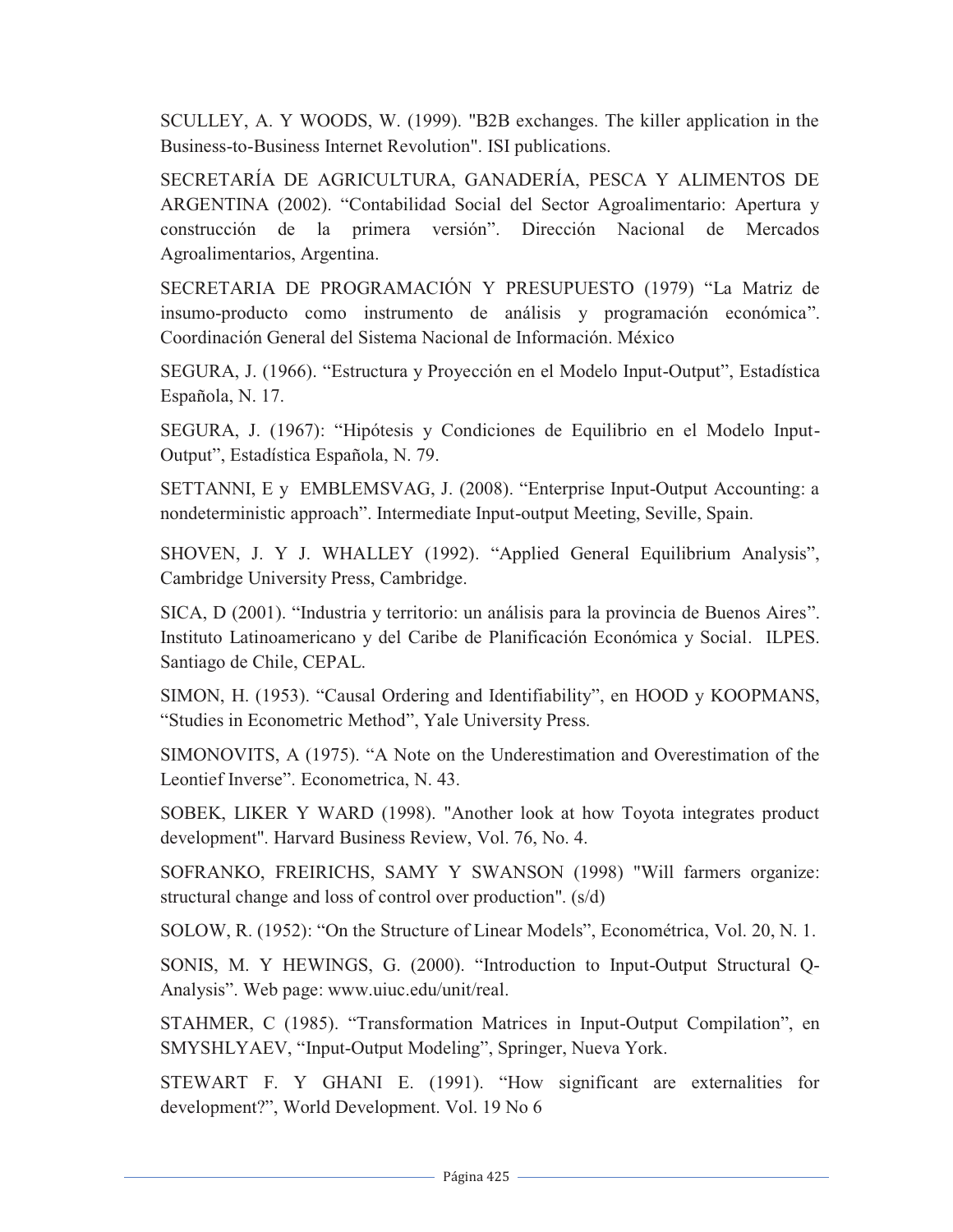STEWART, G. (1973). "Introduction to Matrix Computations". Academic Press, New York.

STONE, R. (1961). "Input-Output and National Accounts", O.E.C.D.

STONE, R. (1973). "Process, Capacity and Control in an Input-Output System", Separata de "Industrio", Milan.

STONE, R. (1975) "The Expanding Frontiers of Input-Output Analysis", 40th Session of the International Statistical Institute, Varsovia.

STONE, R. (1978). "Input-Output Analysis and Economic Planning: A Surrey", International Symposium on Mathematical Programming and its Applications in Economics, Faculty of Economics of the University of Venecia, Venecia

STONE, R. (1979). "Where Are We Now? A Short Account of the Development of Input-Output Studies and Their Present Trends", Séptima Conferencia Internacional sobre Técnicas Input-Output, Innsbruck, Austria.

STONE, R. (1981). "Aspects of Economics and Social Modeling", Ginebra.

STONE, R. (1984). "Where are we now? A Short Account of Input-output Studies and their Present Trends", en UNIDO, "Proceedings of the Seventh International Conference on Input-Output Techniques", UN Publication, Nueva York.

STONE, R. y CROFT-MURRAY, G. (1959). "Social Accounting and Economic Models", Bowes and Bowes, Londres.

STONE, R. y STONE, G. (1969). "Renta Nacional, Contabilidad Social y Modelos Económicos", Ed. Oikos-tau, Barcelona.

STRAUB, P. Y HURTADO (1995). "The Simple Control Property of Business Process Models". XV International Conference of the Chilean Computer Science Society.

SYDSAETER, K. Y HAMMOND, P. (1996). "Matemáticas para el Análisis Económico". Ed. Prentice Hall.

SZARKA, (1998) "Las redes y la pequeña empresa", Desarrollo y gestión de Pymes. Aportes para un debate necesario", UNGS, Buenos Aires.

TAKAHASHI, H. (2003). "Optimal Balanced Growth in a General Multi sector Endogenous Growth Model with Constant Returns", conference "Irregular Growth: Beyond Balanced Growth", Paris.

TAKAYAMA, A. (1994). "Mathematical Economics". Cambridge University Press.

TASKIER, CH. (1961). "Input-Output Bibliography", United Nations, New York.

TASKIER, CH. (1964). "Input-Output Bibliography: 1960-1963", United Nations, New York.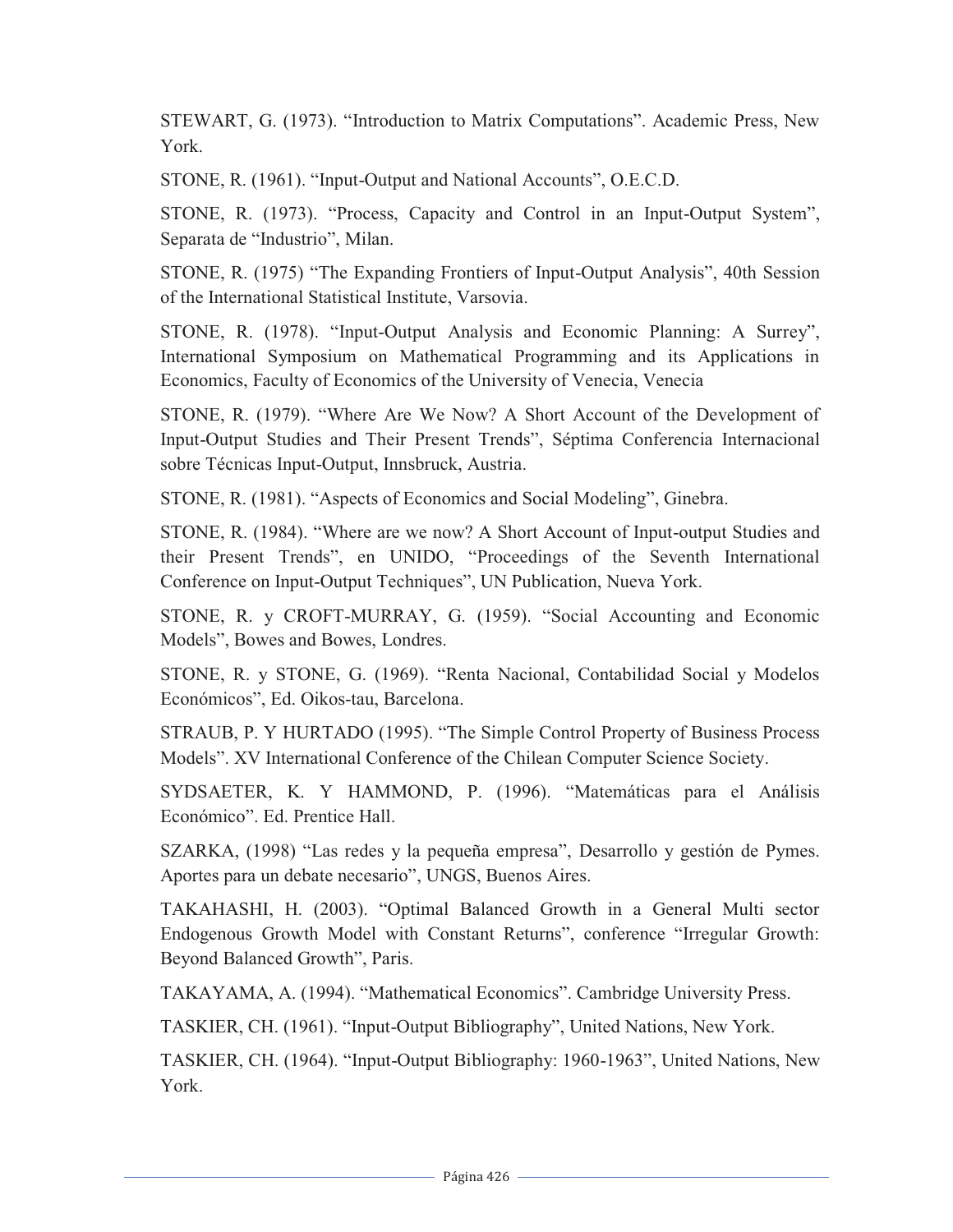TAVARES DE ARAUJO, J. (1995), Contestability and Economic Integration in the Western Hemisphere, OAS Trade Unit.

TEN RAA, CHAKRABORTY, DEBESH y SMALL (1984). "An Alternative Treatment of Secondary Products in Input-Output Analysis". Review of Economics and Statistics, N.66.

TEN RAA, T y KOP JANSEN (1998). "Bias and Sensitivity of Multipliers". Economic Systems Research, N. 10.

TEN RAA, T. y VAN DER PLOEG (1989). "A Statistical Approach to the Problem of Negatives in Input-Output Analysis". Economic Modeling, N. 6.

TEN RAA, THIJS (1988). "An Alternative Treatment of Secondary Products in Input-Output Analysis: Frustration". Review of Economics and Statistics, 70, pp. 535-540.

TEN RAA, THIJS (1995). Linear Analysis of Competitive Economies. Hertfordshire: Harvester Wheatsheaf.

TEN RAA, THIJS y MARK F. J. STEEL (1994). "Revised Stochastic Analysis of an Input-Output Model". Regional Science and Urban Economics, N. 24.

TEN RAA, THIJS y RUEDA CANTUCHE (2003). "The Construction of Input-Output Coefficients Matrices in an Axiomatic Context: Some Further Considerations". Economic Systems Research, 15, pp. 439-455.

TEN RAA, THIJS y RUEDA CANTUCHE (2004). "How to estimate unbiased and consistent input-output multipliers on the basis of use and make tables". Documento de trabajo, No. E2004/14. Fundación Centro de Estudios Andaluces.

THEIL, H. (1961), "Economic Forecasts and Policy", North-Holland, Amsterdam.

THEIL, H. (1966). "Applied Economic Forecasting", North-Holland, Amsterdam.

TILANUS, C. (1966) "Input-Output Experiments", Rotterdam University Press, The Netherlands.

TINBERGEN, J. (1935). "Quantitative Fragen der Konjunkturpolitik", Weltwirshaftliches Vol. 42, Nº 1. (en ingles)

TINBERGEN, J. (1940). "Econometric Business Cycle Research", Review of Economic Studies, Vol. 7.

TINBERGEN, J. (1952). "On the Theory of Economic Policy", Ed. North-Holland, Amsterdam.

TZIMOS, PAPADIMITRIOU y ADAMOU. (2007). "The Measurement Of Interindustrial Linkages With Data Analysis Methods". 16th International Input-output Conference, Istanbul, Turkey.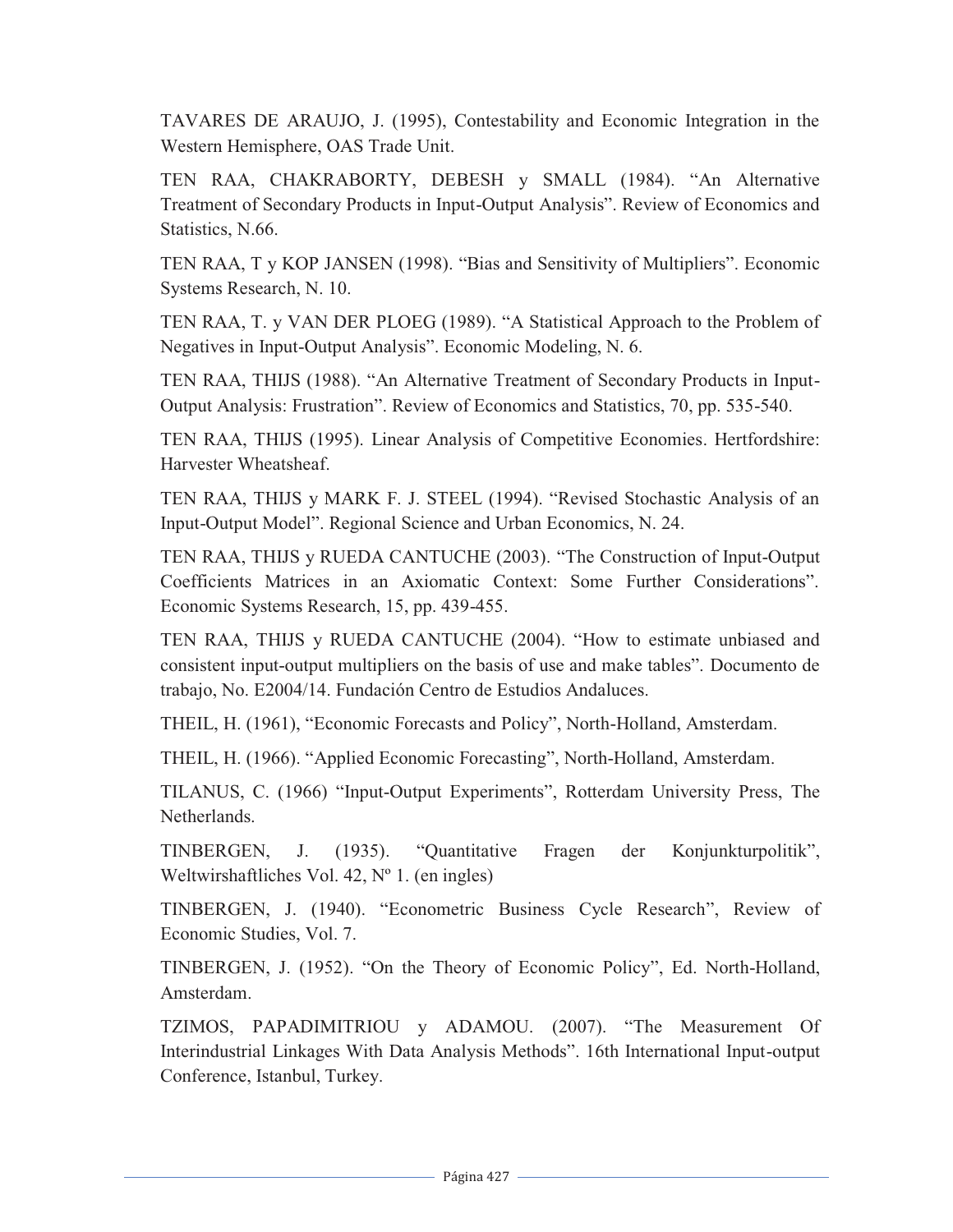UNCTAD (2002), "World Investment Report 2002: Transnational Corporations and Export Competitiveness", Nueva York, United Nations.

UNCTAD (2004), "World Investment Report 2004: The Shift Towards Services", Nueva York, United Nations.

UNCTAD (2005), "World Investment Report 2005: Transnational Corporations and the Internationalization of R&D", Nueva York, United Nations.

UNCTAD (2006), "World Investment Report 2006: FDI from Developing and Transition Economies: Implications for Development", Nueva York, United Nations.

UNIDO (2004), "Inserting Local Industries into Global Value Chains and Global Production Networks: Opportunities and Challenges for Upgrading", Viena.

URIEL, E, FERRI,J Y MOLTÓ, M.(2003)."La MCS-90 y la SAM-90 Evaluación de las diferencias", Estadística Española. Vol. 45, N. 152.

VALK. R. (1987). "Infinite Behaviour and Fairness", en. BRAUER et al "Advances in Petri Nets: central models and their properties", volume 254 of Lecture Notes in Computer Science. Springer-Verlag, Berlin.

VAN BERGEIJK, VAN DIJK, VAN HAGEN, DE MOOIJ Y WAASDORP (1995), "Economic Policy, Technology and Growth", North-Holland, Amsterdam.

VAN DER AALST (1994). "Putting Petri nets to work in industry". Computers in Industry, Vol. 25 N. 1.

VAN DER AALST (1995). "A class of Petri net for modeling and analyzing business processes". Computing Science Reports Vol. 95, N. 26, Eindhoven University of Technology, Eindhoven.

VAN DER AALST (1996). "Structural Characterizations of Sound Workflow Nets. Computing Science". Reports N. 96, Eindhoven University of Technology, Eindhoven.

VAN DER AALST (1996). "Three Good reasons for Using a Petri-net-based Workflow Management System", en NAVATHE y WAKAYAMA "Proceedings of the International Working Conference on Information and Process Integration in Enterprises", Ed. Cambridge, Massachusetts.

VAN DER AALST (1997). "Verification of Workflow Nets", en AZEMA y BALBO, "Application and Theory of Petri Nets", Vol. 1248 of "Lecture Notes in Computer Science", Springer-Verlag, Berlin.

VAN DER AALST Y VAN HEE (1997). "Workflow Management". Academic Service, Schoonhoven.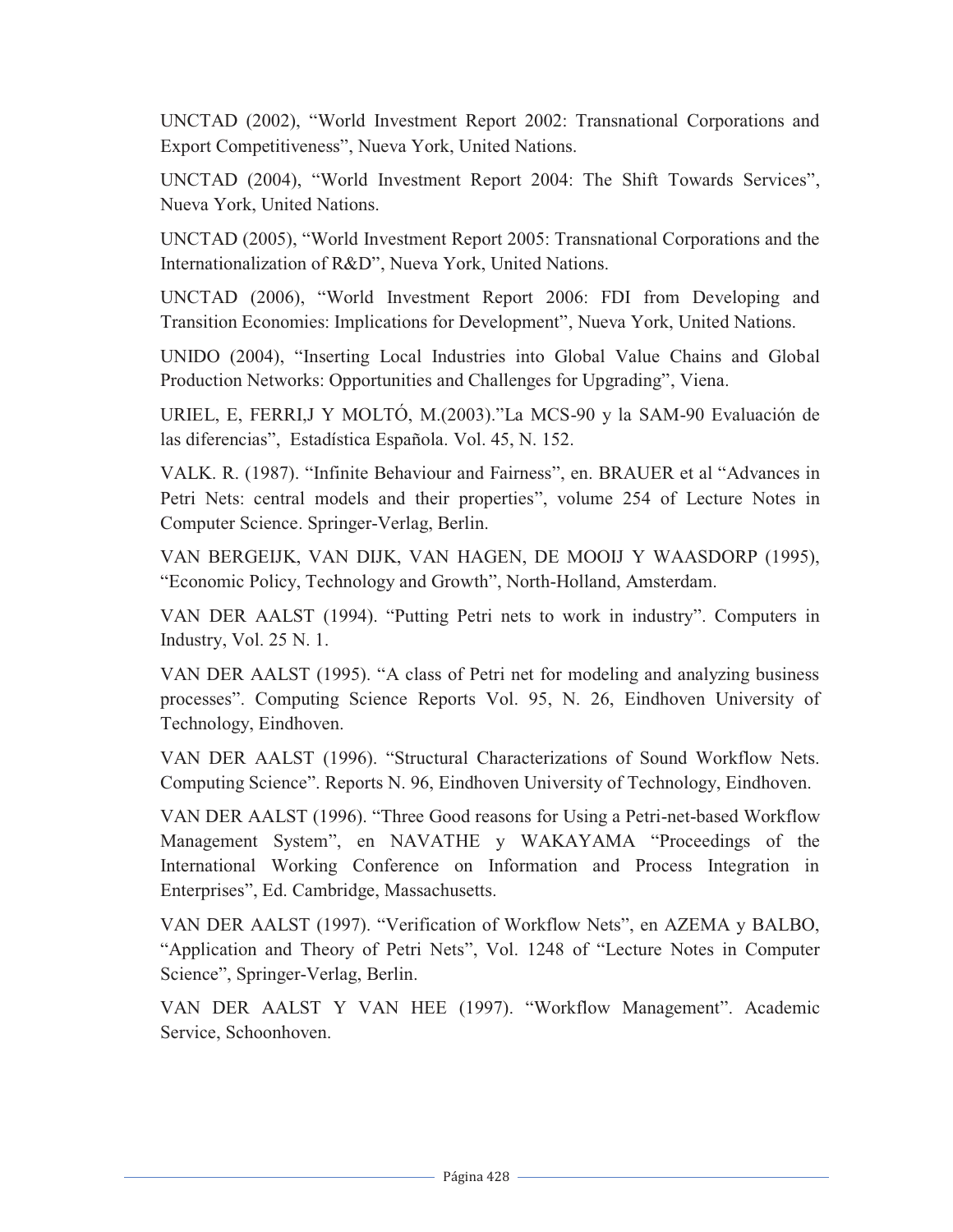VAN DER AALST, HAUSCHILDT Y VERBEEK (1997). "A Petrinet- based Tool to Analyze Workflows", en FARWER "Proceedings of Petri Nets in System Engineering", University of Hamburg, Hamburg.

VAN HEE. K. (1994). "Information System Engineering: a Formal Approach". Cambridge University Press.

VAN WICKÆREN, A. (1971). "Interindustrial Relations: Some Attraction Models", University Press, Rotterdam.

VARGA, R. (1962). "Matrix Iterative Analysis", Prentice- Hall, New Jersey.

VARIAN, H. (1998). "Microeconomía Intermedia". Edit. Antoni Bosch. España.

VILAR, GIL, GUTIÉRREZ y HERAS (1993). "Cálculo Diferencial para la Economía: Un enfoque teórico-práctico". Ed. AC. Madrid.

VILLAR, A. (1999). "Lecciones de Microeconomía". Edit. Antoni Bosch. España.

VON HIPPEL, E. (1987), "Cooperation between: Informal know-how trading", Research Policy, Vol. 16, N° 16.

VUSKOVIC P (1961). "El modelo insumo-producto", Editorial Universitaria.

VUSKOVIC, P (s/f). "El modelo de insumo-producto" documento CS/3; Comisión Económica para América Latina (CEPAL), Santiago de Chile.

WANG, B Y XU, J. (2010). "A non-linear input-output model for measuring the employment effect of changes in final demand: an approach based on the employment elasticity". 18th International Input-output Conference, Sydney, Australia.

WAUGH, F. (1950). "Inversión of the Leonüef Matrix by Power Series", Economéfrica, Vol. 18, N. 2.

WEBER, M. (2007), "Introducing blockmodeling to input-output analysis". 16th International Input-output Conference, Istanbul, Turkey.

WEST, G. (1986). "A Stochastic Analysis of an Input-Output Model". Econométrica, Vol. 54.

WEST, G. Y BROWN (2003). "Structural Change, Intersectorial Linkages and Hollowing-Out in the Taiwanese Economy, 1976-1994". School of Economics. The University of Queensland, Brisbane, Australia.

WHITE, H (1980). "A Heterocedasticity-Consistent Covariance Matrix Estimator and a Direct Test for Heterocedasticity". Econométrica, Vol. 48.

WHITIN, T. (1954) "An Economic Application of Matrices and Trees, en MORGENSTERN "Economic Activity Analysis", John Wiley, New York.